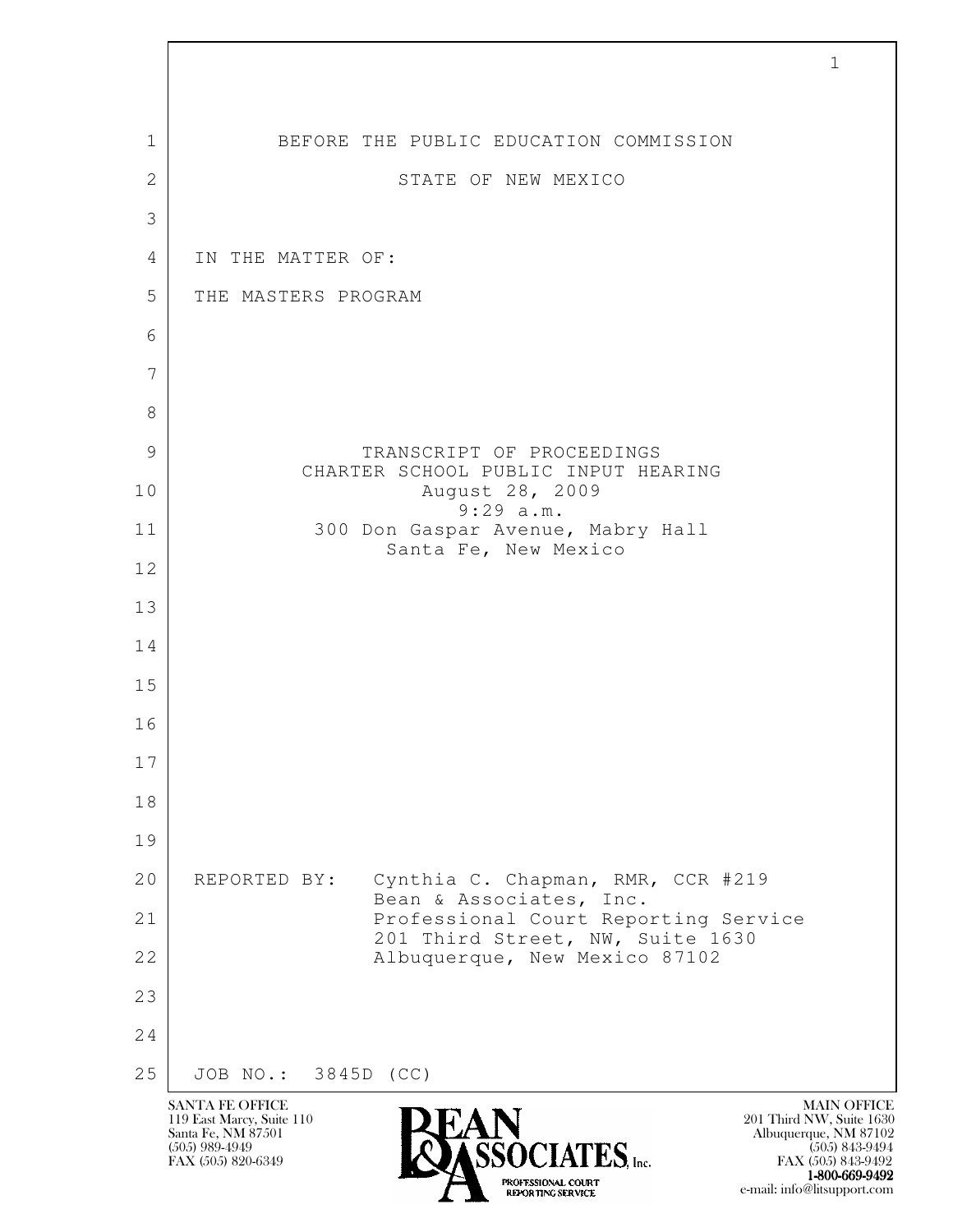| $\mathbf{1}$    | A P P E A R A N C E S                                               |  |
|-----------------|---------------------------------------------------------------------|--|
| 2               | COMMISSIONERS:                                                      |  |
| 3               | MS. CATHERINE SMITH, Chair                                          |  |
| 4               | MR. M. ANDREW GARRISON, Vice Chair<br>MS. MILLIE POGNA, Secretary   |  |
| 5               | MS. KATHRYN KRIVITZKY<br>MS. CAROLYN SHEARMAN                       |  |
| 6               | MS. CARLA LOPEZ                                                     |  |
| $7\phantom{.0}$ | STAFF:                                                              |  |
| 8               | DR. DON DURAN<br>MR. SAM OBENSHAIN                                  |  |
| 9               | MR. MICHAEL C DE BACA<br>MR. RUDOLPH ARNOLD, Attorney for PED       |  |
| 10              | MS. PATRICIA BUSTAMANTE, Attorney for PEC<br>MS. MARJORIE GILLESPIE |  |
| 11              | MS. CORINA CHAVEZ<br>MS. WILMA MARTINEZ                             |  |
| 12              | MS. LORIANNE VALENCIA<br>MS. KAREN EHLERT                           |  |
| 13              | MS. VERN TENNYSON                                                   |  |
| 14              |                                                                     |  |
| 15              |                                                                     |  |
| 16              |                                                                     |  |
| 17              |                                                                     |  |
| 18              |                                                                     |  |
| 19              |                                                                     |  |
| 20              |                                                                     |  |
| 21              |                                                                     |  |
| 22              |                                                                     |  |
| 23              |                                                                     |  |
| 24              |                                                                     |  |
| 25              |                                                                     |  |

<sup>1-800-669-9492</sup> EXPORTING SERVICE e-mail: info@litsupport.com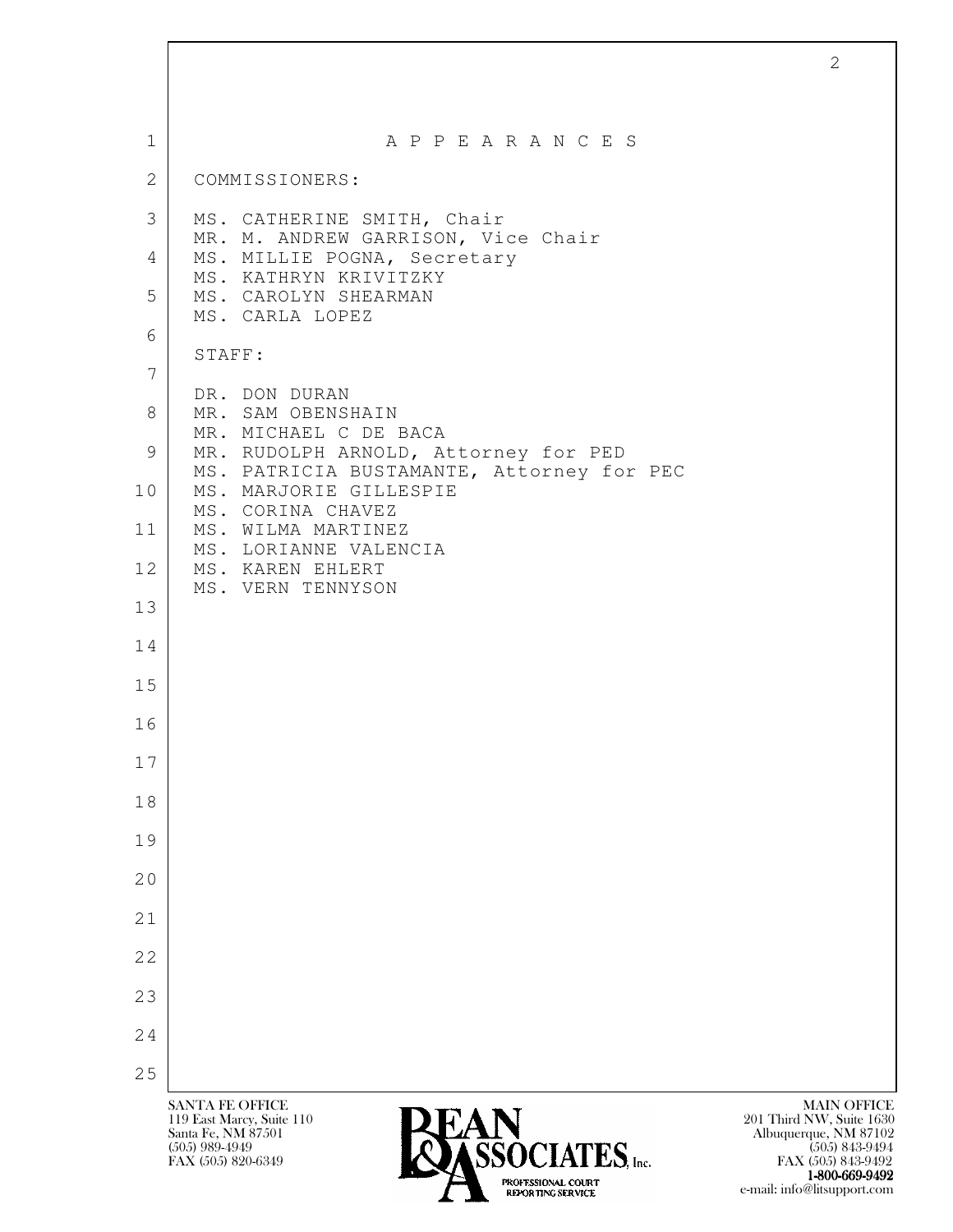| $\mathbf 1$    | THE CHAIR: We had a delightful evening in              |
|----------------|--------------------------------------------------------|
| 2              | Las Vegas last night. We had -- am I going to keep     |
| 3              | him promoted? We had Dr. C de Baca, whose family --    |
| 4              | and, of course, I always appreciate that Northern      |
| 5              | New Mexico abbreviated that name. But his family is    |
| 6              | the Cabeza de Baca family of Spanish renown. And so    |
| $7\phantom{.}$ | guess what those of us who rode in the car with him    |
| 8              | had last night? We had quite the tour. We learned      |
| 9              | about the hermit, and we even had one of our           |
| 10             | Commissioners who thought the hermit visited with      |
| 11             | her last night, but she didn't understand the          |
| 12             | language, and so she was unable to tell us what he     |
| 13             | said.                                                  |
| 14             | MS. SHEARMAN: But we had a lovely little               |
| 15             | tea party.                                             |
| 16             | THE CHAIR: He is supposed to be a ghost                |
| 17             | that haunts the area. So it was a -- it was a          |
| 18             | fantastic evening to -- and find somebody who knows    |
| 19             | about the area to be with us. And so we all            |
| 20             | awakened refreshed this morning and drove down from    |
| 21             | Las Vegas to here. And then we'll be journeying to     |
| 22             | Taos later on today for our final hearing.             |
| 23             | So I'm going -- I think I'll just continue             |
| 24             | with the process I have used to take roll call.<br>And |
| 25             | in that manner, we're able to introduce the            |

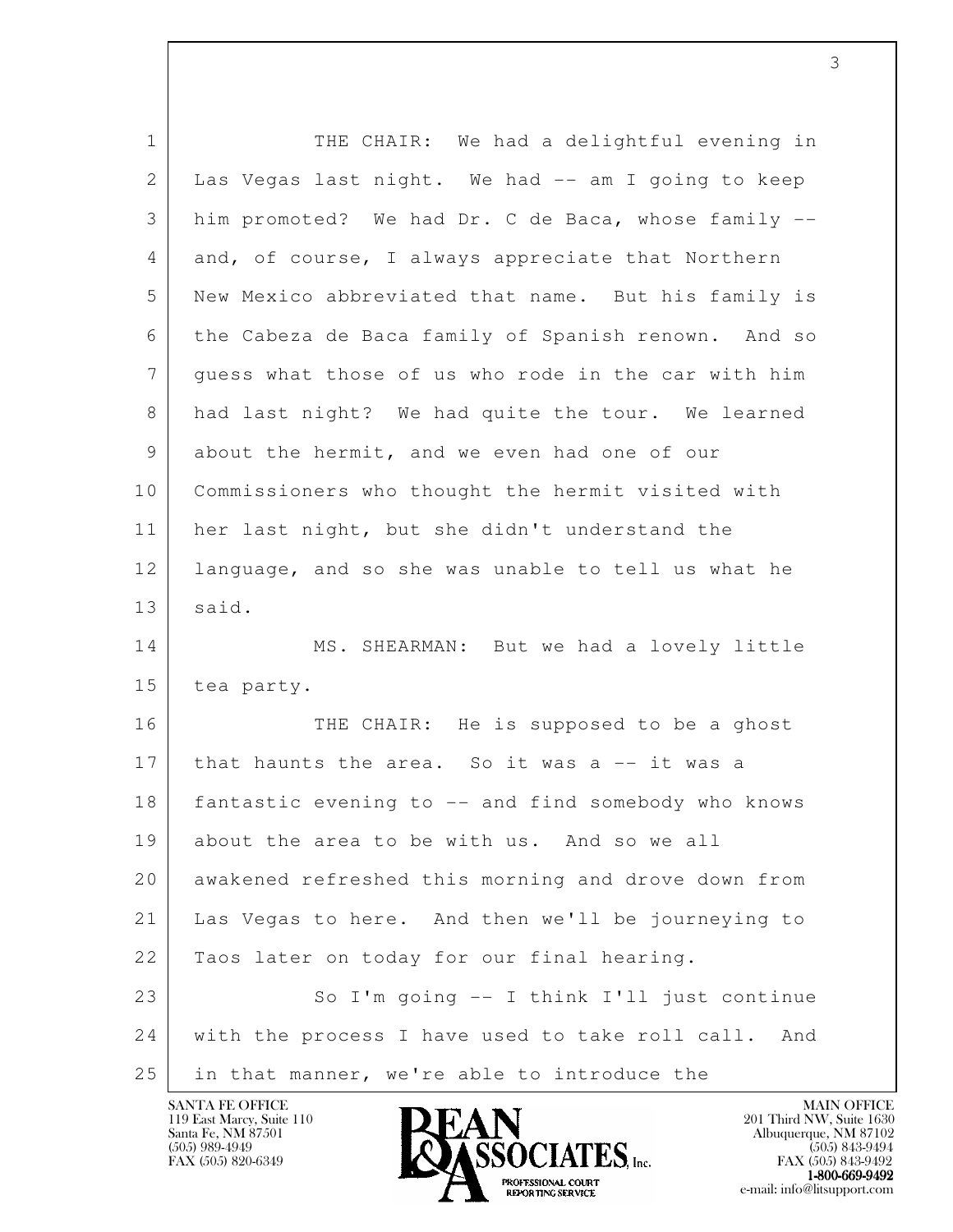l 1 Commissioners to the Applicants and other people in 2 the audience. And so good morning, Madam Attorney. 3 Ms. Shearman, we'll start with you, if you 4 would, please. 5 MS. SHEARMAN: I'm Carolyn Shearman. I 6 represent District 9, which is the far eastern part 7 of the state, and I'm from Artesia. 8 MR. GARRISON: Good morning, everybody. 9 Andrew Garrison, District 1. It's the west side of 10 Albuquerque. 11 MS. POGNA: I'm Millie Pogna. I'm 12 District 2, the far Northeast Heights. 13 MS. KRIVITZKY: Good morning. I'm Kathryn 14 Krivitzky, District 3, which is central Albuquerque. 15 MS. LOPEZ: Carla Lopez, District 4, which 16 is Santa Fe County and Sandoval County. 17 THE CHAIR: And I'm Catherine Smith. Good 18 morning again. I represent District 6, which is the 19 southwestern corner of the state, with the 20 exceptions of Doña Ana and Sierra Counties. And I 21 will say to you, as I have repeated many times 22 throughout the hearings process, originally, when 23 | the legislature charged us with the responsibility 24 of chartering State-chartered charter schools, we 25 were required -- and we had an opinion issued by the

119 East Marcy, Suite 110<br>Santa Fe, NM 87501

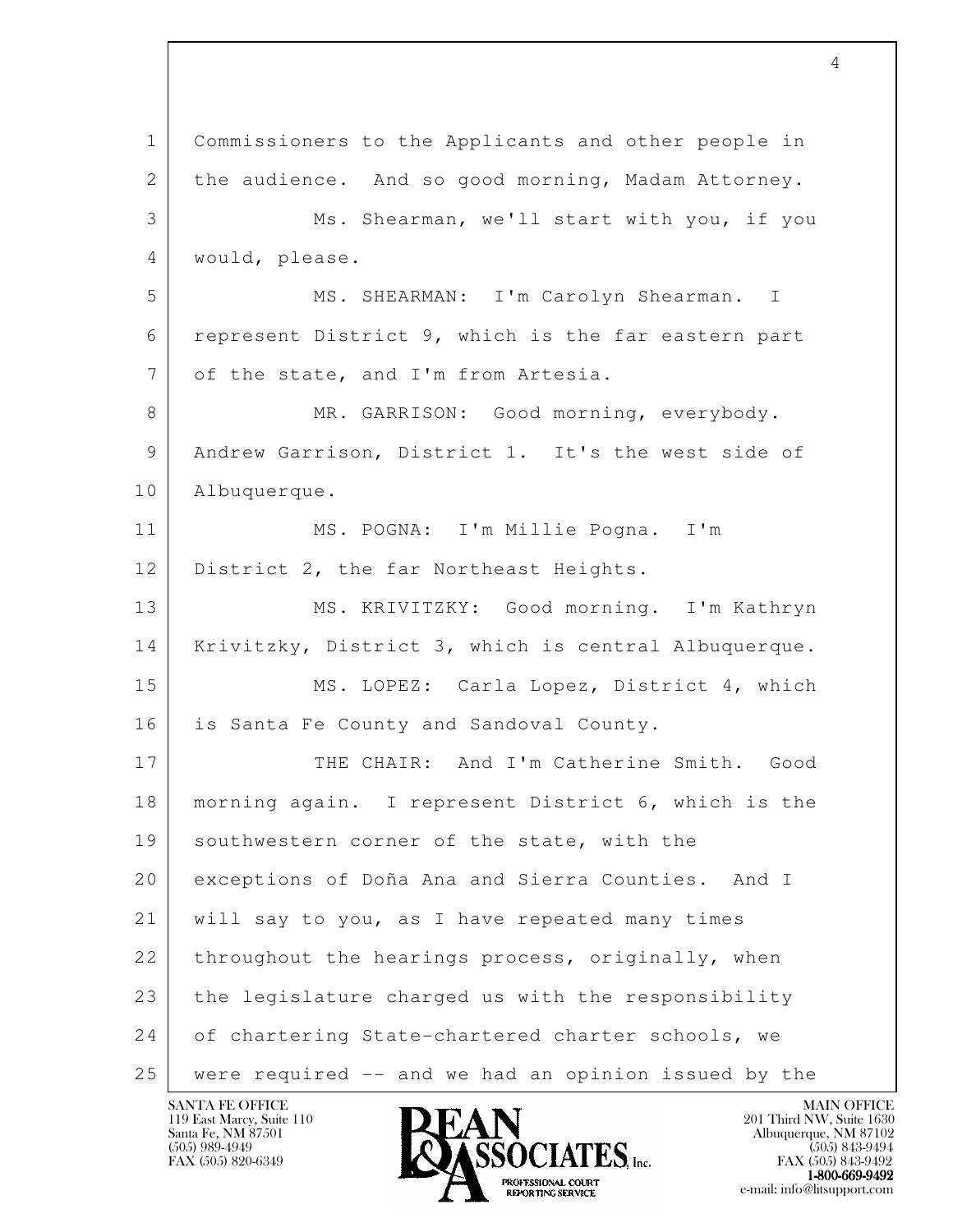l 1 Attorney General, a verbal opinion -- that we had to 2 have a quorum of the Board, which meant six of the 3 ten members, even though we got down to seven 4 members at one place. And we became very, very 5 concerned that we would not have six members. 6 And so we went to the legislature. Our -- 7 and the legislature deemed that throughout the 8 process of these hearings, three Commissioners would 9 be sufficient to do this, because the statute does 10 require that we go into every community where a 11 proposed charter school is going to be formed. We 12 have been extremely fortunate in that we have always 13 had at least six members, and sometimes as high as 14 seven or eight. 15 Mr. Gene Gant, who is a very loyal member 16 from Las Cruces, had a death in his family, and so 17 he is not even in the state. I do not know about 18 Mrs. Price. I don't know whether there's anybody in 19 the -- on the staff who has found out why Mavis 20 Price has not been with us. She has had severe 21 illnesses in her family. And so she's been unable 22 to be with us for this process. 23 So we've had, I quess, as many as eight 24 Commissioners for part of this process. We have six 25 this morning, and we're very pleased to be here.

119 East Marcy, Suite 110<br>Santa Fe, NM 87501



FAX (505) 843-9492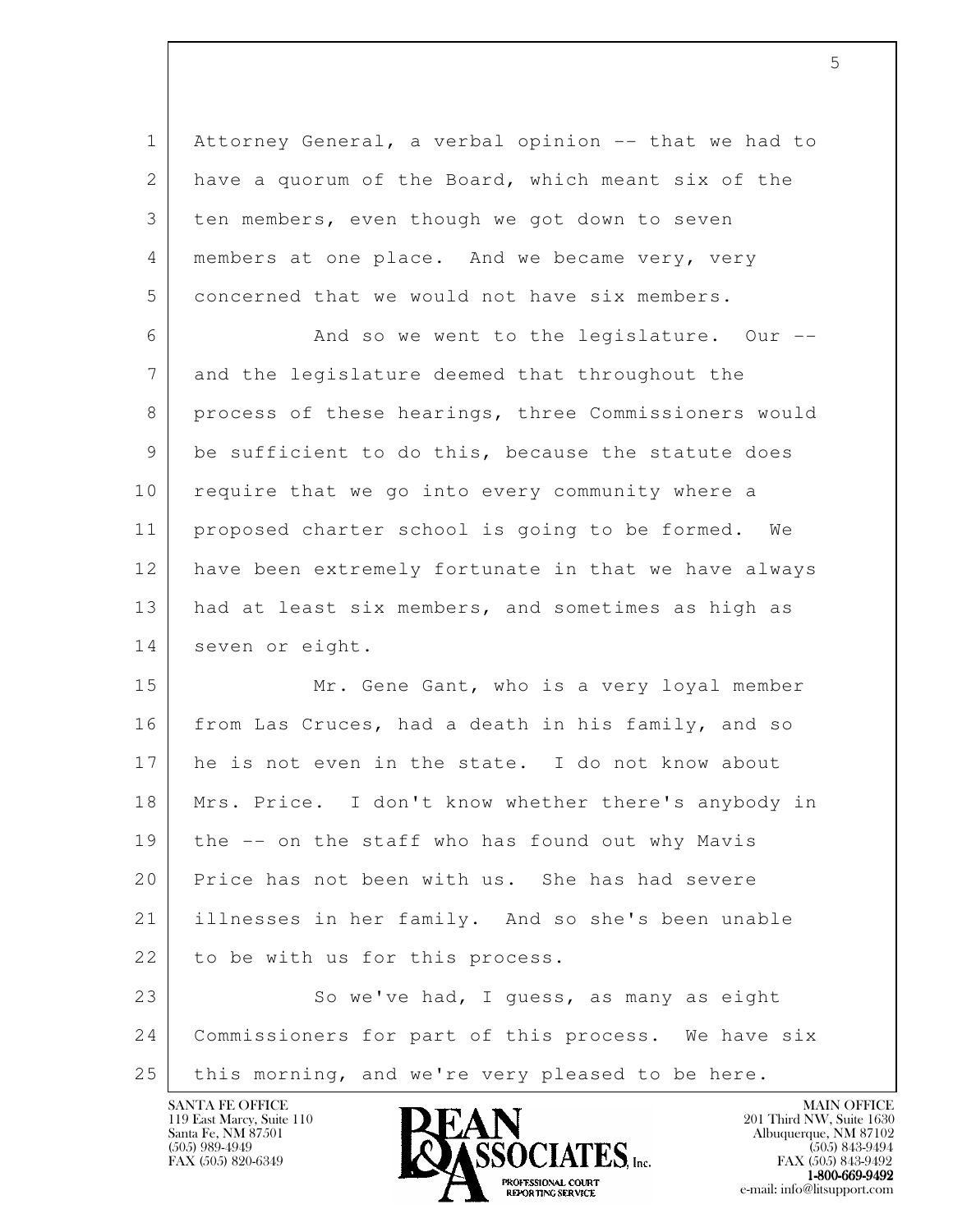l 1 One more time, on our agenda, we have the Pledge of 2 the Allegiance and the Salute to New Mexico. And, 3 Ms. Lopez, would you honor us by leading us in the 4 pledges. 5 (Pledge of Allegiance and 6 Salute to the New Mexico Flag.) 7 THE CHAIR: Thank you very much, ladies 8 and gentlemen. I think that that is very, very 9 important. When I was president of the State Board 10 of Education, we started the salute to the state 11 flag. And I had a very dear friend, Gloria Howes, 12 from McKinley County, who was in the Senate. And 13 Senator Howes was the one that required -- had 14 legislation passed that required the school 15 districts to display the flag in their classrooms 16 and to learn the -- the State pledge. 17 | I'm -- I will tell you I'm very, very 18 pleased that Dr. Garcia, in her capacity as 19 Secretary of Education, reaffirmed the -- the pledge 20 in the public schools of New Mexico, because I 21 believe our children do not have the opportunity to 22 be as aware of civics as they should in this state, 23 and probably in the United States. 24 But this is one thing that, hopefully, by 25 the time they have completed 13 years of public

119 East Marcy, Suite 110<br>Santa Fe, NM 87501

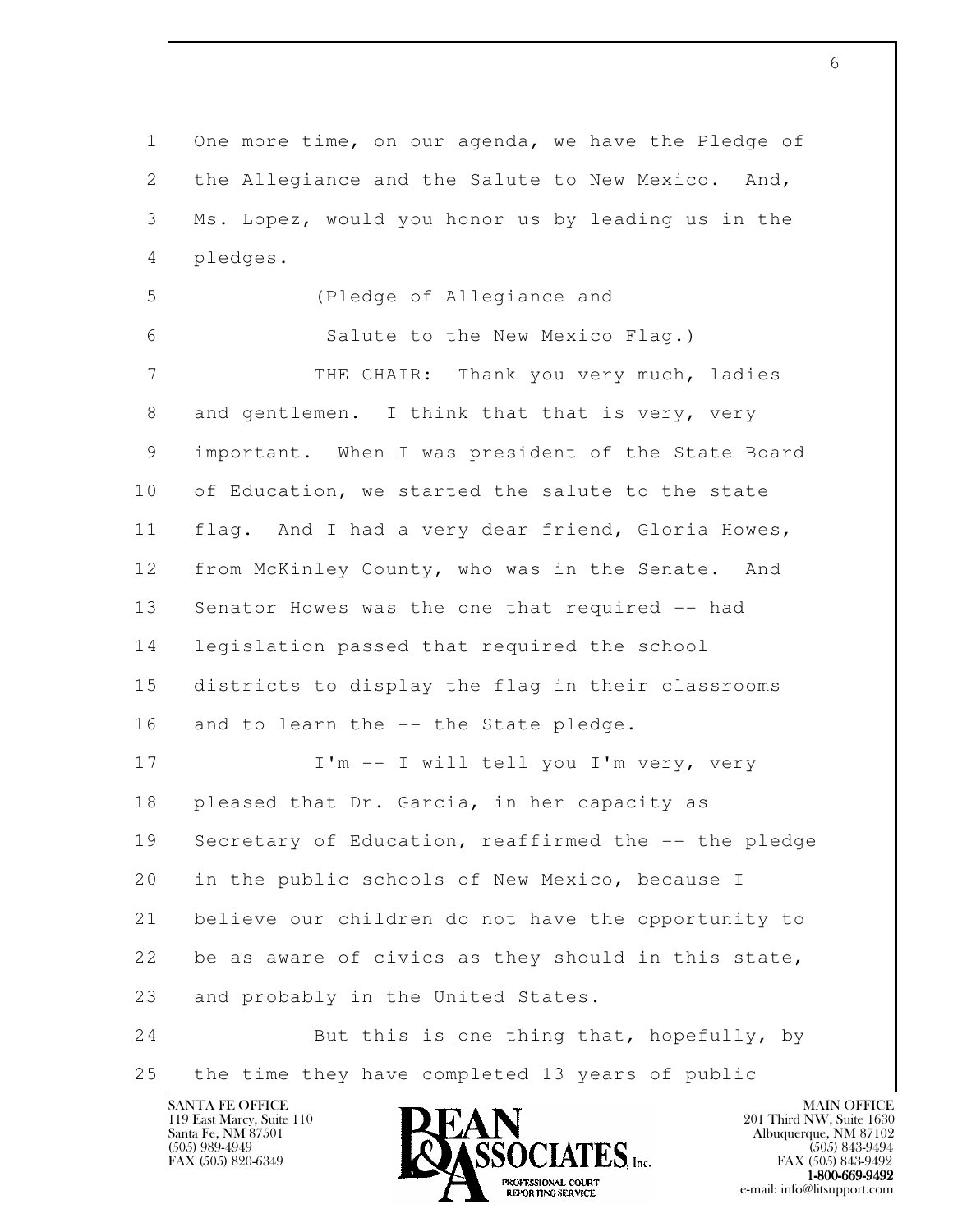| $\mathbf 1$     | education in New Mexico, they will know the          |
|-----------------|------------------------------------------------------|
| 2               | United States pledge and they will know the          |
| 3               | New Mexico salute. So it's nice when we can          |
| 4               | continue to do this at each of our meetings. And,    |
| 5               | Dr. Duran, thank you for putting that in the agenda  |
| 6               | for us so that we're able to do that.                |
| $7\overline{ }$ | Dr. Duran, at this time, would you                   |
| 8               | introduce the members of your staff to the           |
| 9               | community.                                           |
| 10              | DR. DURAN: I'd be very happy to. I'm                 |
| 11              | very proud of our staff, as you all know. They have  |
| 12              | worked very hard and continue to support this entire |
| 13              | process. Wilma Martinez is in the back from the      |
| 14              | Santa Fe area. Lorianne Valencia, Karen Ehlert.      |
| 15              | Corina Chavez, Marjorie Gillespie, Sam Obenshain,    |
| 16              | our attorney, Mr. Arnold, the eminent and            |
| 17              | well-known, Dr. C de Baca, Cindy Chapman, who is the |
| 18              | vocal fingers for this transcript. She's not our     |
| 19              | staff, but we have adopted her. She is an official   |
| 20              | member of our family. And our newest member of our   |
| 21              | family, the attorney for the PEC, Attorney           |
| 22              | Bustamante.                                          |
| 23              | Thank you very much. And<br>THE CHAIR:               |
| 24              | earlier in the morning, Ms. Beverly Friedman and     |
| 25              | Ms. Vern Tennyson were in the room. And they are --  |
|                 | <b>SANTA FE OFFICE</b><br><b>MAIN OFFICE</b>         |

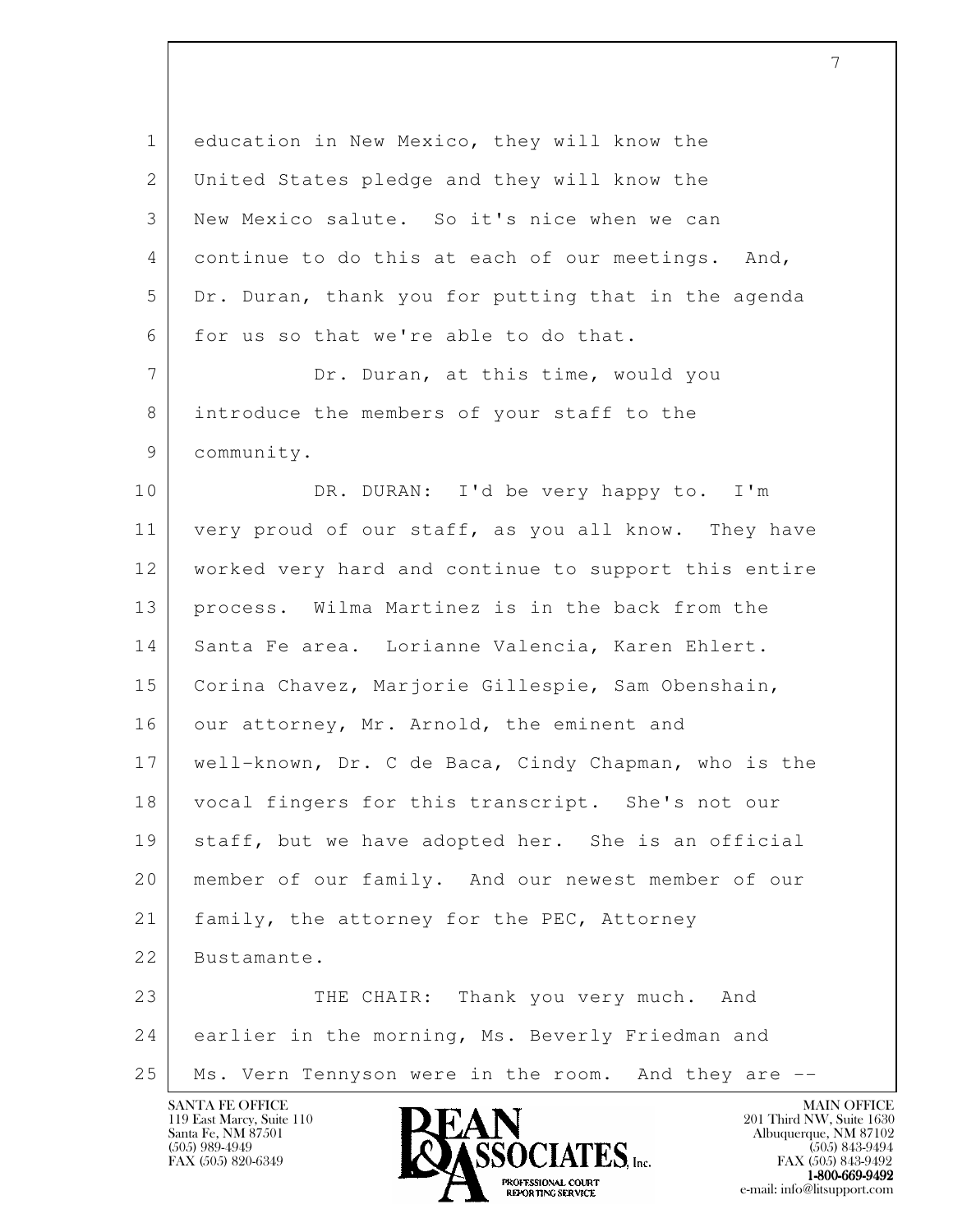1 have many hats in Public Education Department. But, 2 Commissioners, we owe the functioning of -- of the 3 overall part of the Commission to those two ladies. 4 They do their very, very best to help keep us on 5 track and do the things that we need to do with the 6 agenda.

l 7 In fact, Ms. Friedman was bringing to me 8 | the additions, Mr. Garrison, that we decided on, 9 even after our telephone conference call, because we 10 became aware that we had some legal procedures that 11 had to be met. And so she was -- she had added 12 those before issuing the call for the -- for the 13 September 10 and 11 meeting that will be at the 14 National -- I guess it's National -- National 15 Balloon Fiesta building off Alameda, in Albuquerque. 16 | The Executive Committee, in its 17 responsibility and the power that the Board gave to 18 us, made the decision that we would hold the  $19$  hearing  $-$  or the meeting, rather  $-$  on the approval 20 or disapproval of the individual State-chartered 21 school applications in Albuquerque at a place that 22 was convenient to most people, because most of our 23 applications did come from Albuquerque. And then 24 others of them came from other places in the state. 25 | And so we felt that it was more convenient

119 East Marcy, Suite 110<br>Santa Fe, NM 87501



FAX (505) 843-9492  $1-800-669-9492$ <br>PROFESSIONAL COURT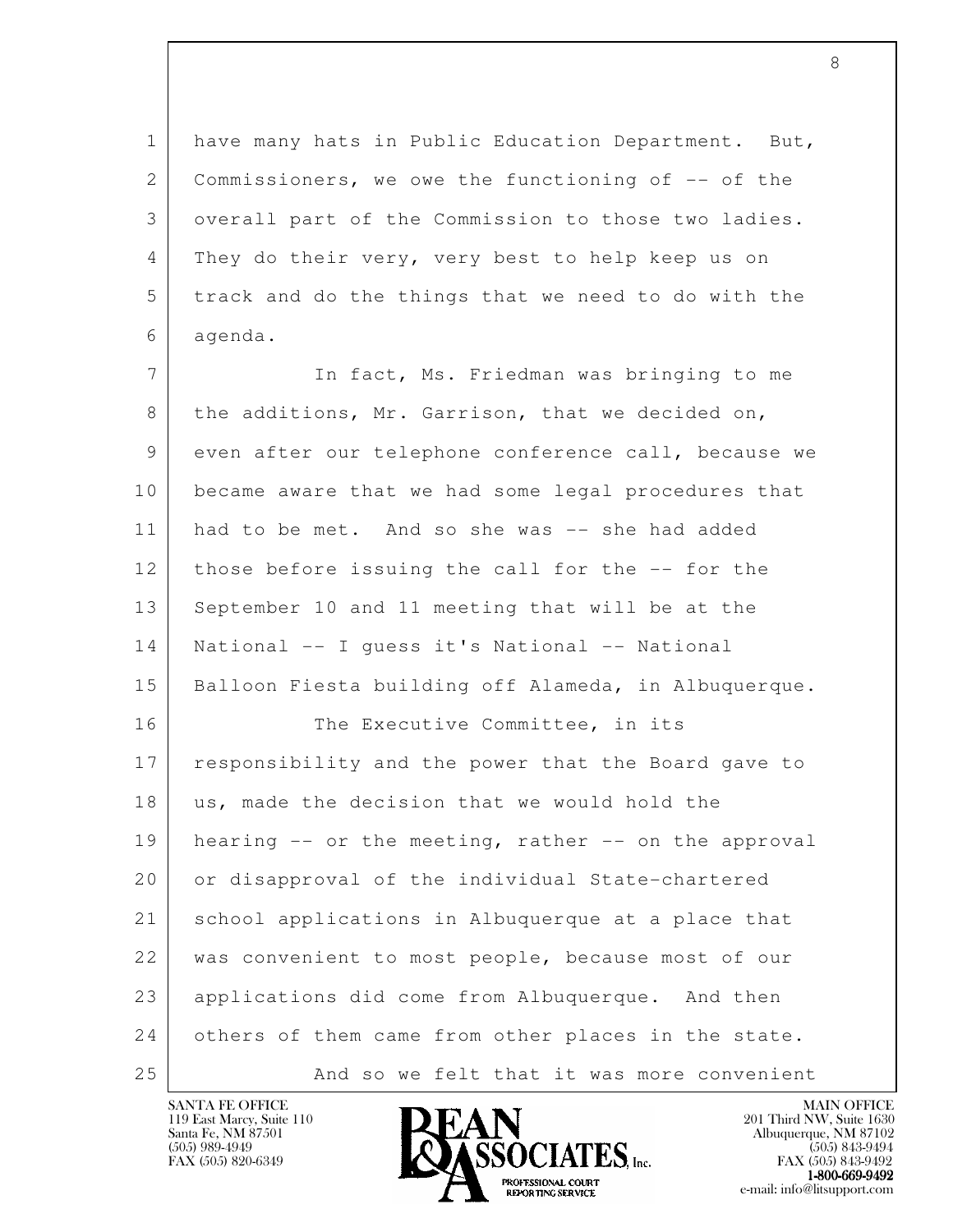| $\mathbf{1}$ | for people to travel to Albuquerque than to come to |
|--------------|-----------------------------------------------------|
| 2            | Santa Fe. And you may or may not know. But since    |
| 3            | those of you who are here because you have an       |
| 4            | application undoubtedly know, because I'm certain   |
| 5            | you've been in Albuquerque, part of the PED is      |
| 6            | stationed in Albuquerque. And Dr. Duran has his     |
| 7            | major facility at the Workforce Training Center in  |
| 8            | Albuquerque. And so it's -- this is another         |
| 9            | consideration that we had in making the choice of   |
| 10           | Albuquerque for that September 10 and 11 meeting.   |
| 11           | I will also tell you that we set aside two          |
| 12           | days, the 10th and the 11th. But experience has     |
| 13           | shown us that we probably will only need one day.   |
| 14           | And so I have been trying to caution everybody who  |
| 15           | is in the application process. Of course, you do    |
| 16           | not necessarily -- well, I guess you do have to be  |
| 17           | there, because they have to be able to make a short |
| 18           | presentation, don't they?                           |
| 19           | DR. DURAN:<br>Yes.                                  |
| 20           | THE CHAIR: Yes. So you do have to be                |
| 21           | there. But, at any rate, just be aware that even    |
| 22           | though today, we are here in Santa Fe, and it's the |
| 23           | next to the last hearing that we're holding, the    |
| 24           | chances are very, very good that we probably are    |
| 25           | going to complete that agenda in one day. So just   |

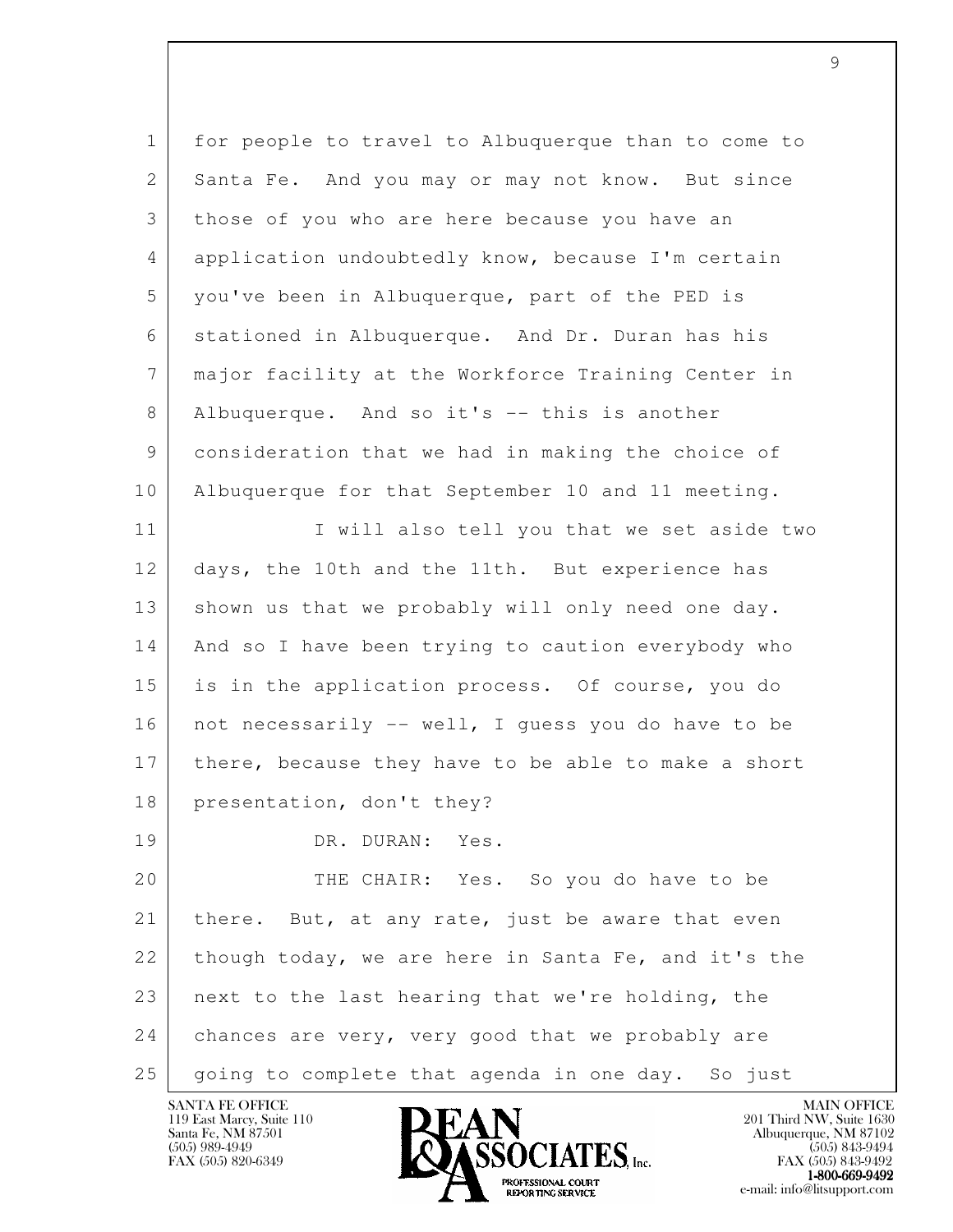l 1 to alert you to it, that we have reserved the right 2 to expedite business. And if it's expedited where 3 we can accomplish it in one day, we believe in 4 saving taxpayers' dollars, because the Commission is 5 a nonpaid commission. It's an elected commission, 6 but it's nonpaid. And the only thing we get out of 7 it is per diem and travel. 8 So we try to -- to help save the taxpayer 9 monies along those lines also. It is a major 10 consideration for us. And, in particular, in times 11 of tight budgets, it's a consideration for us. 12 So we are -- we are resting our case on 13 the idea that we probably will finish in one day. 14 We might not. If we don't, we will take the second 15 day, of course. 16 So, now, we're down to Item 4 in the 17 agenda. And the purpose of this hearing is to 18 solicit both written and oral input on the proposed 19 charter. In accordance with the Charter Schools 20 Act, quote, "The Commission shall receive 21 applications for initial chartering and renewals of 22 charter for charter schools that want to be approved 23 by the State and approve or disapprove those charter 24 applications." End of quote. And this is a 25 | citation from 22-8B-16, New Mexico Statutes

119 East Marcy, Suite 110<br>Santa Fe, NM 87501

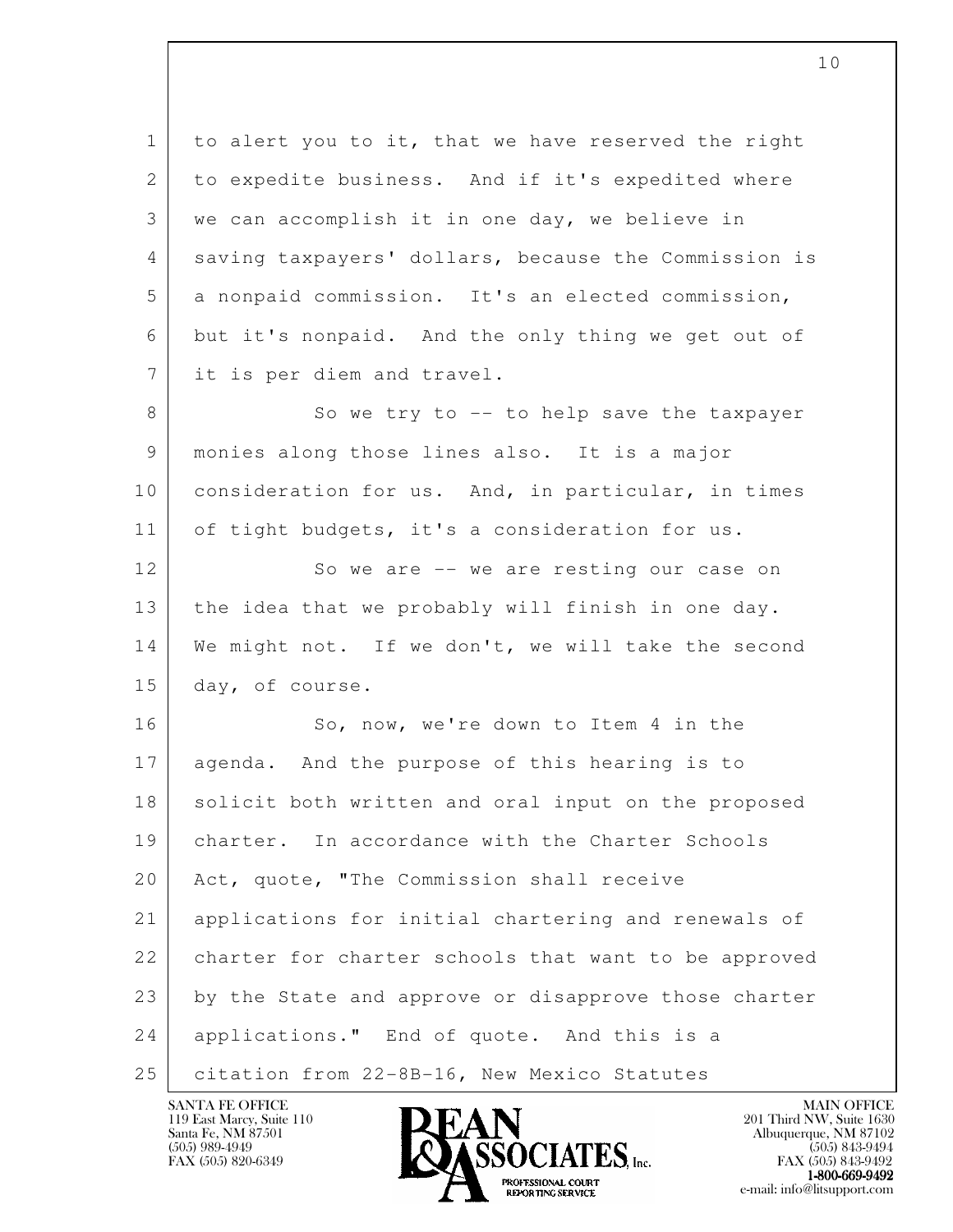1 Annotated, 1978.

| $\mathbf{2}$ | In addition, the Charter School Act states           |
|--------------|------------------------------------------------------|
| 3            | that, quote, "The chartering authority shall hold at |
| 4            | least one public meeting in the school district in   |
| 5            | which the charter school is proposed to be located   |
| 6            | to obtain information and community input to assist  |
| 7            | in its decision whether to grant a charter school    |
| 8            | application. Community input may include written or  |
| 9            | oral comments in favor of, or in opposition to, the  |
| 10           | application from the Applicant, the local community  |
| 11           | and, for State-chartered schools, the local school   |
| 12           | board and school district in whose geographic        |
| 13           | boundaries the charter school is proposed to be      |
| 14           | located." End of quote. And this is a citation       |
| 15           | from 22-8B-6, New Mexico Statutes Annotated, 1978.   |
| 16           | Whoops. I'm not in the right place. I                |
| 17           | guess I better move quickly here. I was going to go  |
| 18           | back to Las Cruces, I guess. I -- I would hope not.  |
| 19           | I think we went on Monday. And so -- where am I      |
| 20           | That's Taos. So I quess -- yeah. I just<br>here?     |
| 21           | wasn't paying attention. See? Here we go.<br>That's  |
| 22           | what happens to these old schoolteachers when you    |
| 23           | don't pay attention.                                 |
| 24           | Thank you. The Applicant at this time                |
| 25           | will be The MASTERS Program. And when I have         |

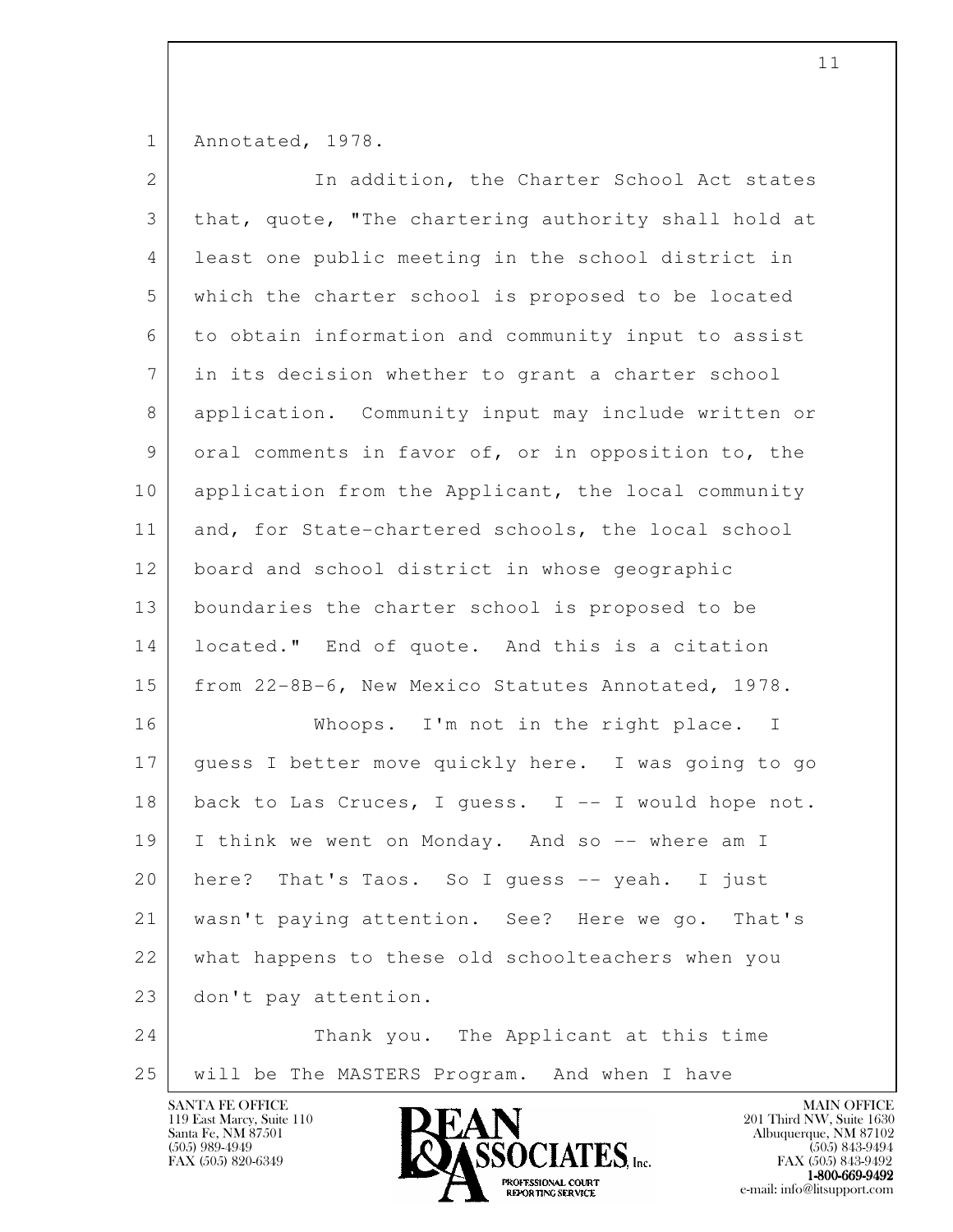l 1 completed the directions, we would ask that you, for 2 the record, state the name of the school, the name 3 or names of the founder or founders of the school, 4 the proposed grade levels to be served and 5 membership projection of the school. 6 We request that you state for the record a 7 brief description of the school, the reasons you 8 believe the school will benefit the children and 9 citizens of this community, and any other 10 information that you would like the Commission to 11 | know about your application. 12 And you will have 15 minutes to do this, 13 so please be as precise as you can during this time. 14 And I also will call to your attention that we will 15 have an opportunity for the local school board and 16 district representatives to make a statement. We 17 will have an opportunity for community input. And 18 then, basically, finally, in this hearing, we will 19 have an opportunity for Commissioners to ask 20 questions or make comments to the proposed 21 applicants. 22 So at this time, if you would begin by -- 23 and everyone, if you will, please, even though you 24 may think that your name is obvious -- when I get to 25 "Smith," I have to spell S-M-I-T-H, because there

119 East Marcy, Suite 110<br>Santa Fe, NM 87501

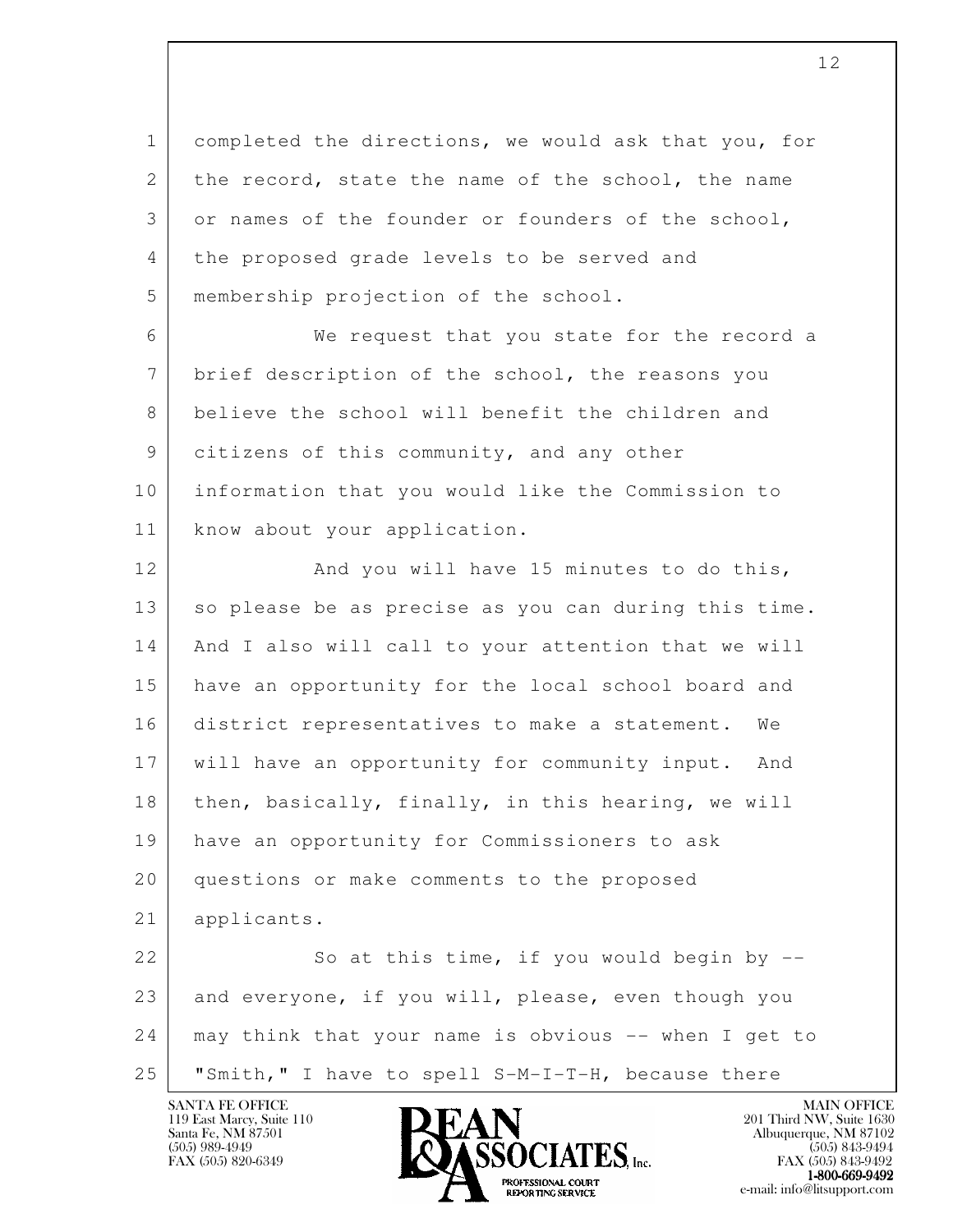l 1 are even several ways to spell that name, and, in 2 | particular, sometimes with the Spanish surnames. 3 And I've always understood that if a name, "Lopez," 4 for example, if it ends in "S," that it's 5 Portuguese, and if it ends in "Z," it's Spanish. 6 But, you know, over the years, I think that probably 7 became very clouded, and so there's not even any 8 assurance of that. 9 So, please, for the record, and for 10 | Ms. Chapman, who is very, very good, please spell 11 your name for her. And we'd be most appreciative if 12 | you would begin now. 13 MR. BISHOP: My name is John Bishop, 14 B-I-S-H-O-P, founder of The MASTERS Program. And 15 we're going to serve grades ten through twelve and 16 begin with 120 students, and, at year five, have 17 200 students. I'll have Shelly Cherrin, 18 C-H-E-R-R-I-N, assisting. 19 THE CHAIR: Sir, I've already had a 20 request. If you would pull that mic up closer. 21 MR. BISHOP: Oh. I'm sorry. 22 | THE CHAIR: Thank you. Yes. 23 MR. BISHOP: I'm the founder of The 24 MASTERS Program, and Shelly Cherrin, C-H-E-R-R-I-N, 25 will be assisting today.

119 East Marcy, Suite 110<br>Santa Fe, NM 87501

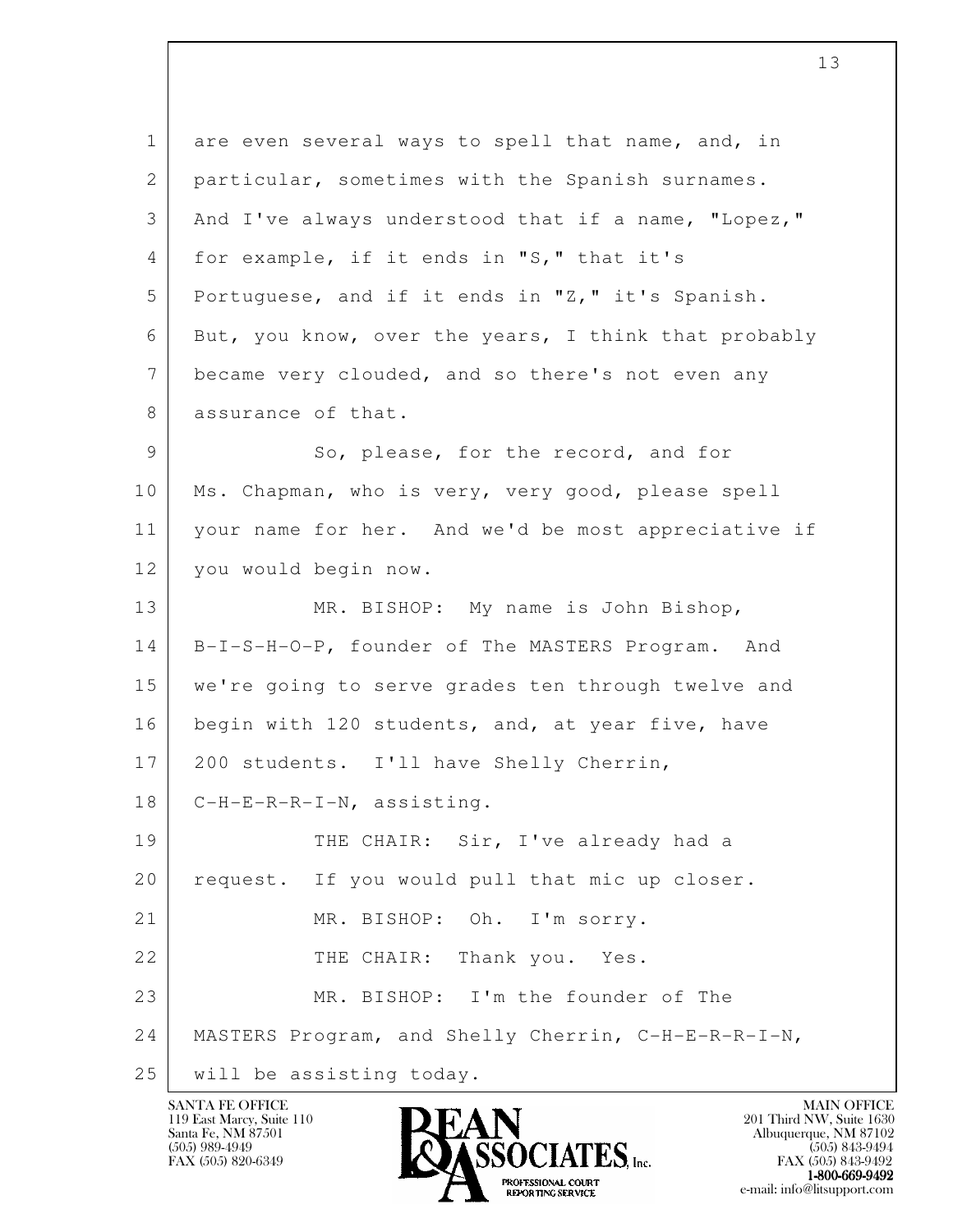1 THE CHAIR: Thank you. And you've not 2 been timed in that part of this, so don't worry 3 about that. 4 MR. BISHOP: Oh, thank you. Madam Chair, 5 Commissioners, thank you for considering The MASTERS 6 Program at Santa Fe Community College as an early 7 college charter high school for the students and

 8 families of Santa Fe. Early college high school is 9 an approach based on the principle that academic 10 | rigor, combined with the opportunity to save time 11 and money, is a powerful motivator for students to 12 work hard and meet serious intellectual challenges.

 13 Early college high school programs are 14 often motivators for students to graduate and pursue 15 careers they began exploring while in high school. 16 TMP's charter application -- I refer to The MASTERS 17 Program as "TMP." TMP's charter application 18 proposes to work with Santa Fe Community College in 19 a specialized career pathways program centered on a 20 STEM education curriculum.

l 21 This science, technology, engineering, and 22 math curriculum was chosen in order to prepare 23 | students to compete in a dynamic, rapidly changing, 24 | global economy. Students need to be equipped with 25 skills that are not confined and isolated within

119 East Marcy, Suite 110<br>Santa Fe, NM 87501

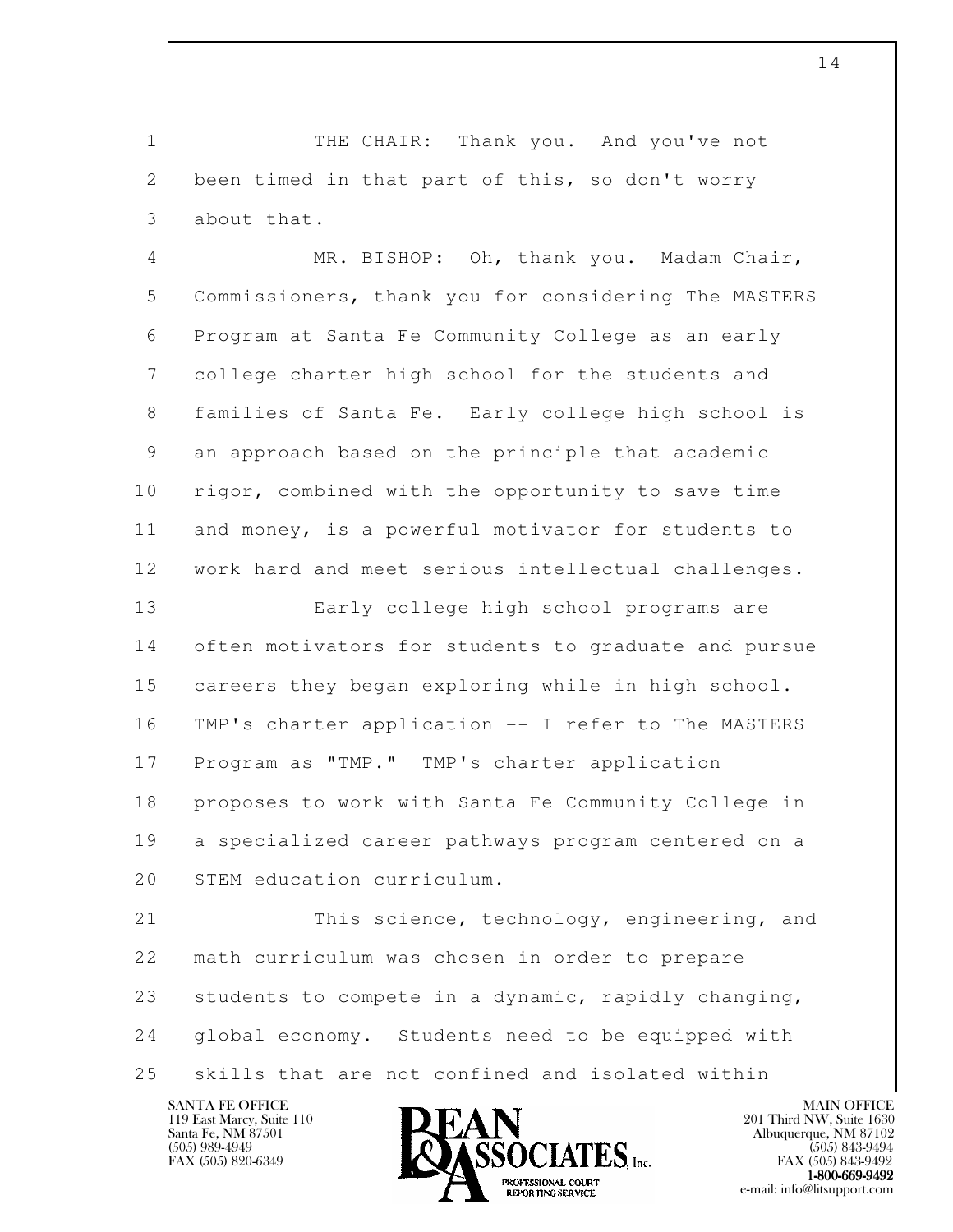1 single disciplines. According to current tech 2 integration, students today will have 10 to 14 jobs 3 in their lifetimes. By 2010, the amount of 4 technical information is expected to double every 5 three years.

 6 According to the March 21st, 2008, CRS 7 report for Congress, there was a growing concern 8 that the United States is not preparing a sufficient 9 number of students, teachers, and practitioners in 10 the areas of science, technology, engineering and 11 | math. The report states that in a recent 12 international assessment of 15-year-old students, 13 the U.S. ranked 28th in math literacy and 24th in 14 | science literacy.

15 In addition, the U.S. ranks 20th among all 16 nations in the proportion of 24-year-olds earning 17 degrees in natural science or engineering. STEM 18 curriculums are designed to engage students in 19 | stimulating, authentic, and contemporary 20 problem-based scenarios involving the life, physical 21 environment, and earth space sciences, technology, 22 engineering, and mathematics.

l 23 Project ideas are incorporated into the 24 curriculum to provide opportunities for real-life 25 applications. Using an inquiry-based approach,

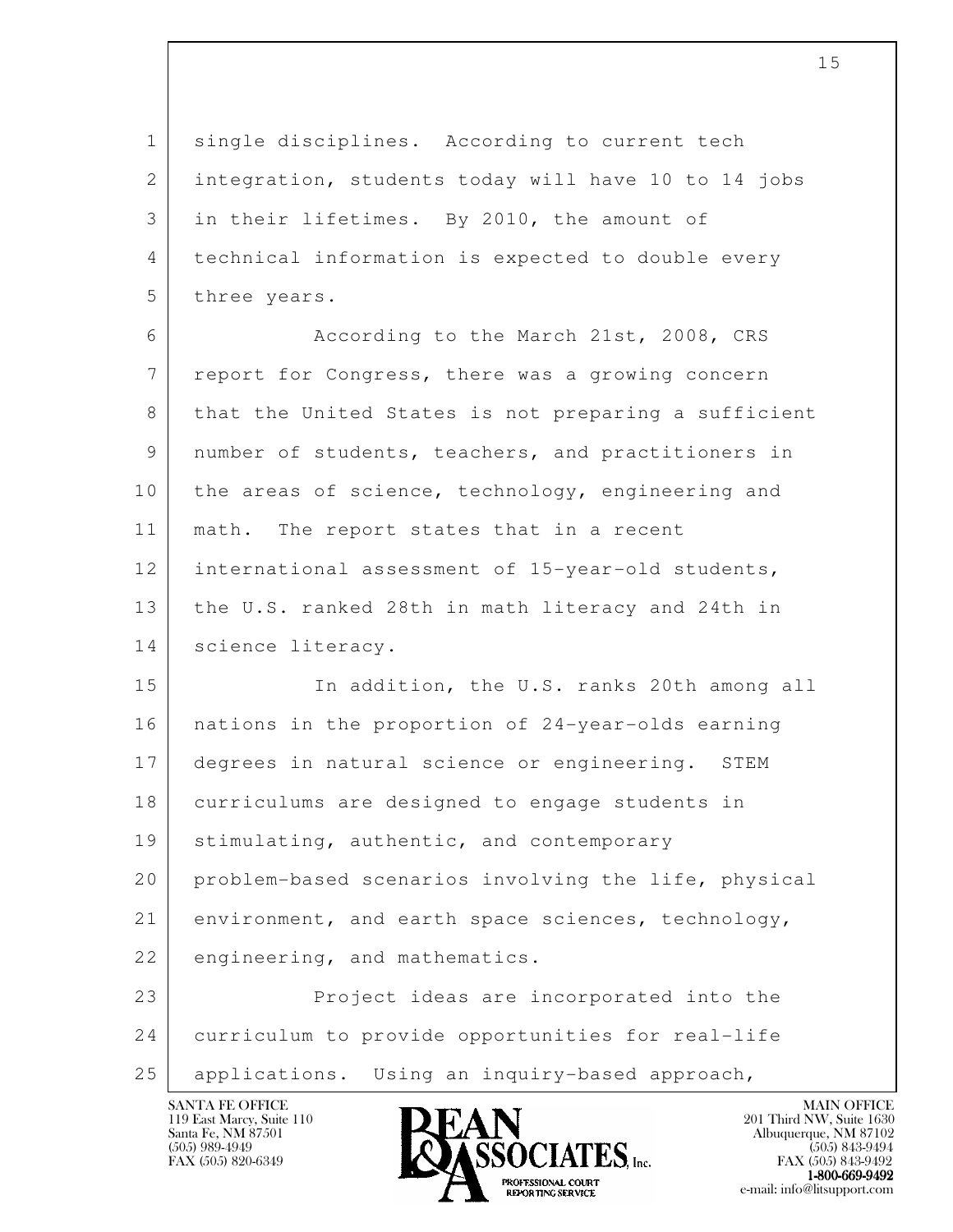1 theories are tested and explored. Inquiry-based 2 instruction is both hands-on and minds-on. Science, 3 technology, engineering, and math are integrated and 4 reinforced whenever possible through curriculum 5 modules that vary from teacher-centered activities 6 to independent student-centered investigations.

7 The inquiry-based cycle, five Es of 8 engagement, exploration, explanation, elaboration, 9 and evaluation, promotes different levels of 10 inquiry, progressing from confirmatory to structured 11 to guided to open. A STEM curriculum helps lead 12 students toward solving problems by applying 13 knowledge to design solutions, a skill that is 14 identified as one of the most desirable skills 15 sought after by companies today.

l 16 STEM is an experiential approach. And 17 STEM curricula are written specifically for 18 interactive instructional technology. According to 19 the Teaching Institute for Excellence in STEM 20 Education, they have been involved in the creation 21 of the Texas STEM network, which consists of 35 STEM 22 | schools. They've also participated in the 23 development of the Ohio STEM learning network and 24 are currently working in California, Maryland, 25 New York, and North Carolina.



FAX (505) 843-9492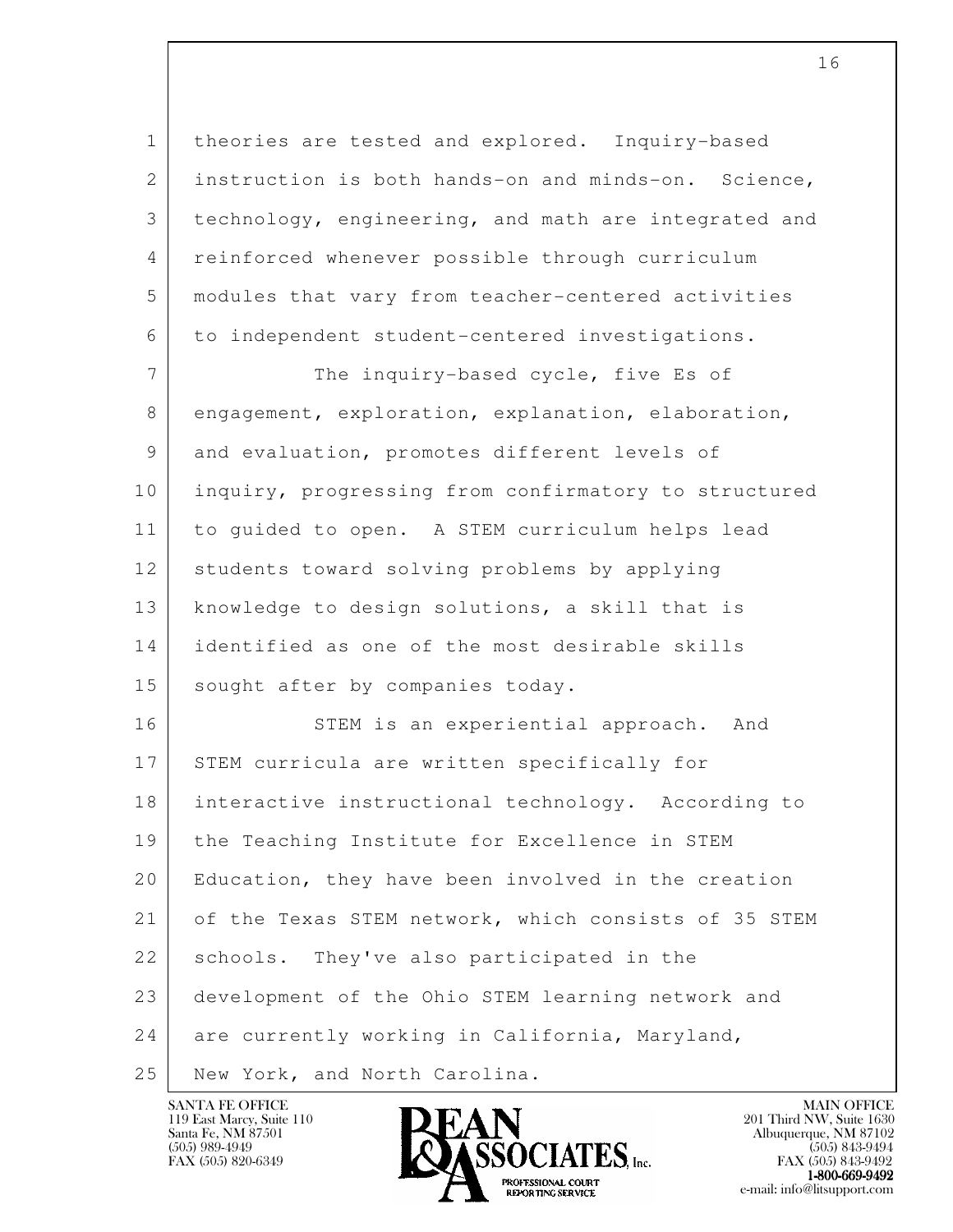l 1 **According to their research, students in** 2 career academics, such as STEM, outperform their 3 nonacademic peers in a number of categories, 4 including grade point average, test scores, and 5 graduation rates. In addition, they have lower 6 scores in attitudinal categories, such as dropout 7 | rates, suspensions, and expulsions. 8 According to the report, "The Gathering 9 Storm," Hispanics are underrepresented minorities in 10 STEM, and this impacts our status in the global 11 economy in regards to national demographics, with 12 Hispanic men being the highest population increases 13 between the ages 17 to 24. By the year 2040 or 2050 14 one in four to one in five will be Hispanic. Hence, 15 if the trend of Hispanics not entering STEM fields 16 continues, our nation will be in trouble. 17 Nationally, money is being poured into STEM and 18 recruiting underrepresented minorities. 19 On December 22nd, 2008, the STEM Coalition 20 wrote a letter to then President-Elect Obama 21 applauding his commitment and dedication to 22 approving STEM education and for making STEM 23 education a national priority on his administrative 24 agenda. The STEM Coalition reiterated their support 25 to strengthen the teaching and learning of science,

119 East Marcy, Suite 110<br>Santa Fe, NM 87501

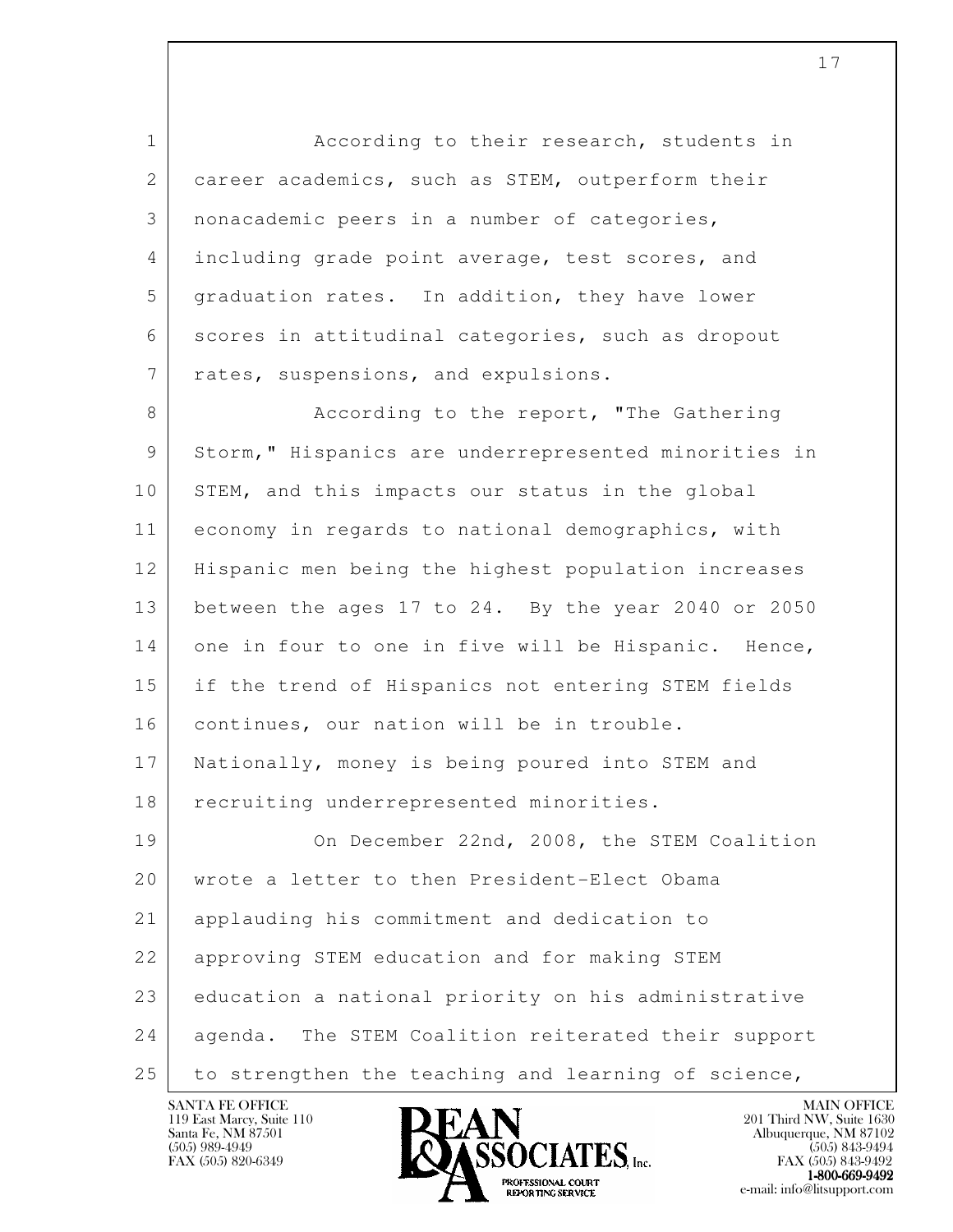l 1 technology, engineering, and math by bringing high 2 quality STEM students into the teaching field and 3 improving the knowledge and professional development 4 of K-through-12 STEM teachers. 5 The STEM Coalition is composed of 6 advocates representing all sectors of the 7 technological world, consisting of 8 131 organizations, colleges, state boards of 9 education, and other government agencies. 10 | I have attached a copy of this letter to 11 | the back of this report for you to review. 12 TMP recognizes the importance of STEM 13 education to our nation's future workforce, economy, 14 and national security, and wants to ensure that our 15 students today have the critical 21st century skills 16 | to address the challenges we all face. 17 To complement the STEM curriculum, 18 teachers will be trained in the Paideia education 19 methodology, which is grounded in three levels of 20 teaching and learning. One, the didactic level, 21 | teaches students foundation, skills, and knowledge. 22 Two, the coaching level leads students to apply the 23 skills and knowledge they've learned. And, three, 24 the seminar level takes students to the highest of 25 thinking, examination of pertinent, primary source

119 East Marcy, Suite 110<br>Santa Fe, NM 87501

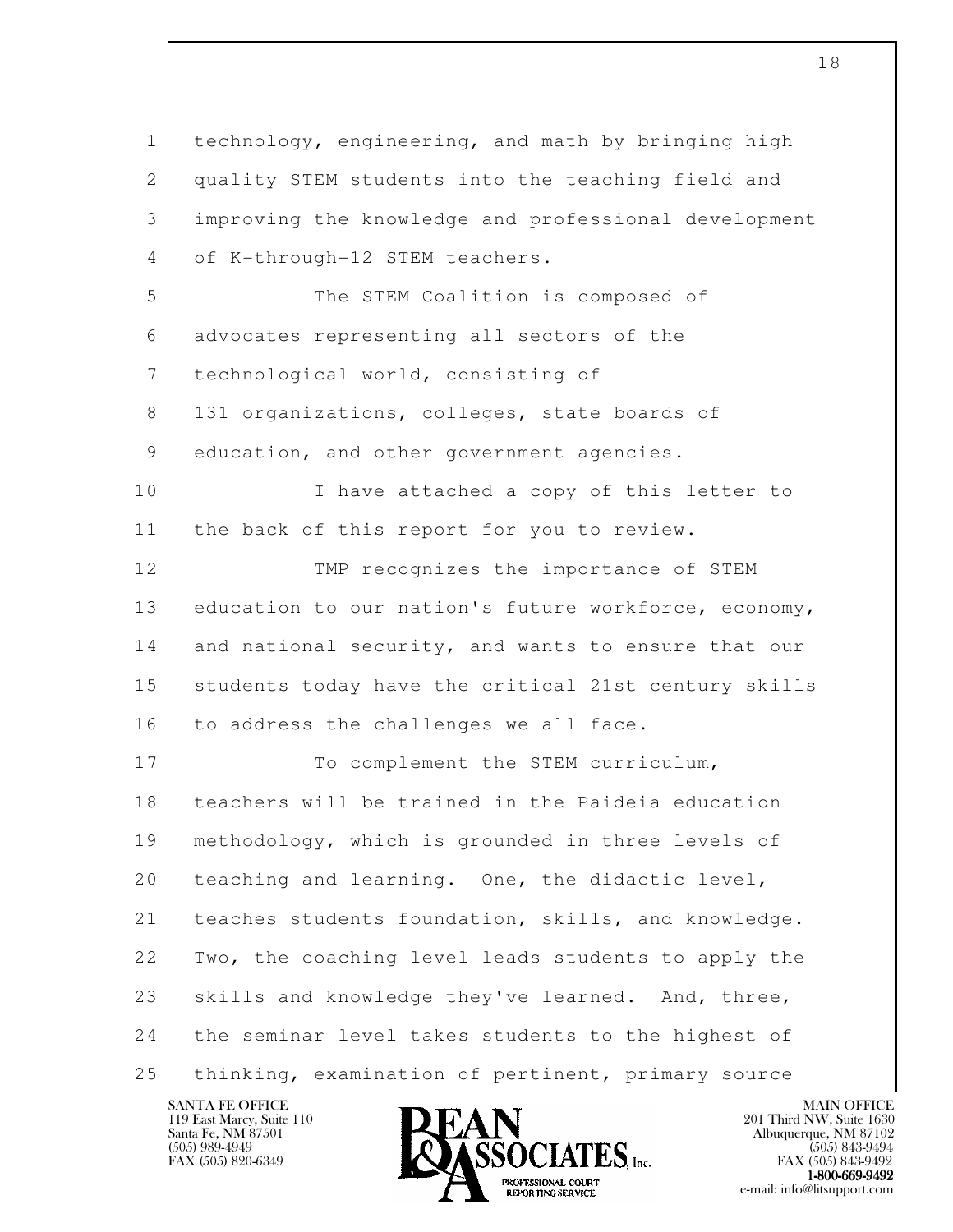1 documents.

| $\overline{2}$  | TMP's curriculum will be delivered through           |
|-----------------|------------------------------------------------------|
| 3               | several modalities depending on placement test       |
| 4               | scores and student circumstances. TMP's highly       |
| 5               | qualified and licensed teachers will teach core high |
| 6               | school courses, and/or students will take IDEAL-New  |
| $7\phantom{.0}$ | Mexico courses online. When a student qualifies for  |
| 8               | a dual credit course, those qualified courses will   |
| 9               | be taught through the Santa Fe Community College     |
| 10              | dual credit course program.                          |
| 11              | For the students taking dual credit                  |
| 12              | courses in IDEAL-New Mexico courses, the TMP highly  |
| 13              | qualified and licensed teacher will be coaching and  |
| 14              | assisting the students with their dual credit and    |
| 15              | IDEAL-New Mexico courses.                            |
| 16              | The Paideia philosophy will be applied to            |
| 17              | both coaching and assisting as well as to the core   |
| 18              | courses that are taught by highly qualified,         |
| 19              | licensed TMP teachers.                               |
| 20              | TMP's program segues very nicely with the            |
| 21              | programs at Santa Fe Community College, particularly |
| 22              | in the field of science and usage of facilities, as  |
| 23              | well as the arts. TMP will be offering similar dual  |
| 24              | credit courses that are available to the other local |
| 25              | high schools; however, it is thought that by having  |

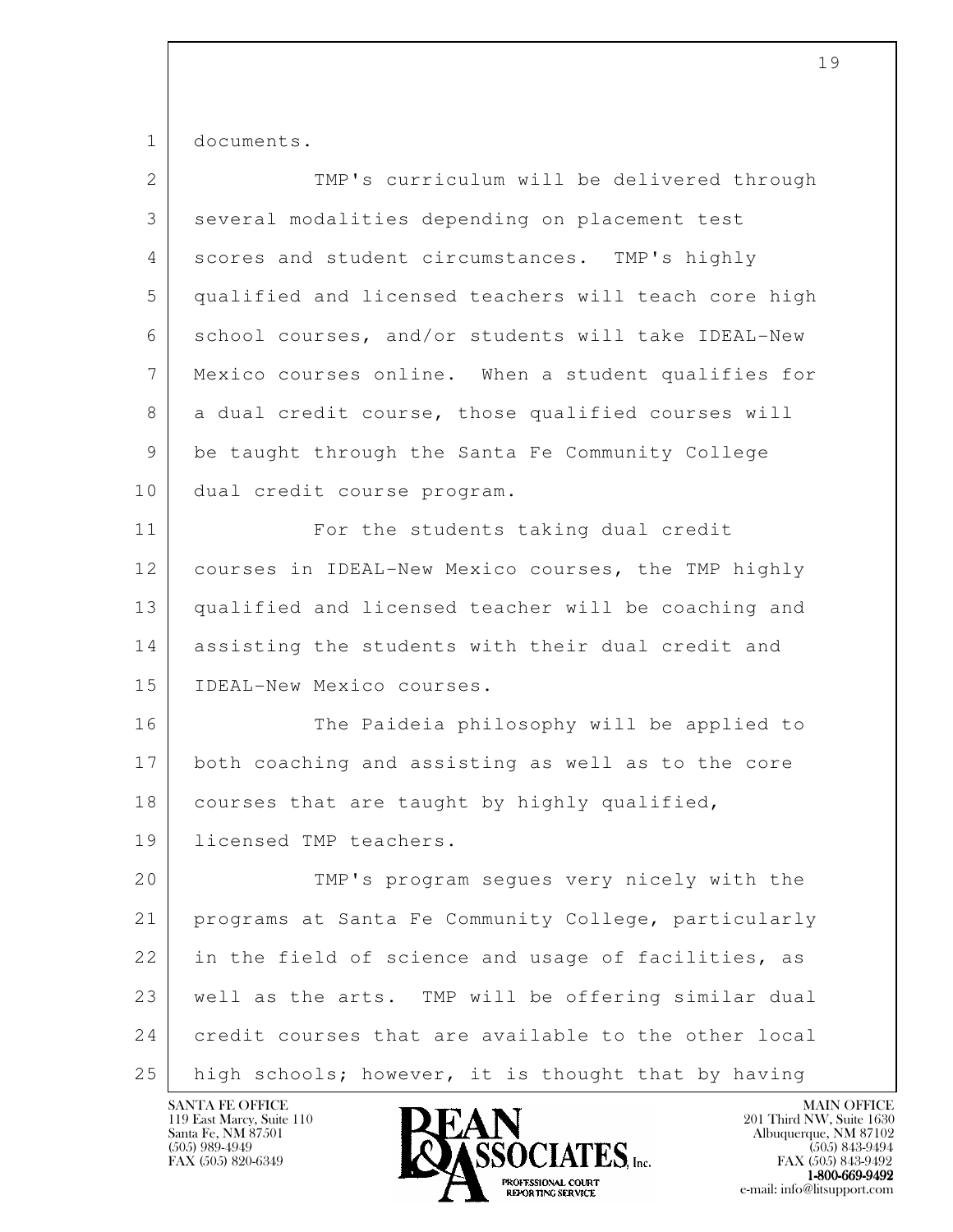| $\mathbf{1}$ | a high school located at the college, that will      |
|--------------|------------------------------------------------------|
| $\mathbf{2}$ | optimize usage of the dual credit program due to     |
| 3            | transportation focus and convenience issues.         |
| 4            | Regarding facilities, TMP's being located            |
| 5            | at Santa Fe Community College is a perfect fit, in   |
| 6            | that TMP classes will be held 8:00 to 10:00 and      |
| 7            | after 2:00, typically the off hours of the college.  |
| 8            | Many students will be taking college level courses   |
| 9            | during the 10:00 to 2:00 period. There is plenty     |
| 10           | tea of classroom space available. Plus, with the     |
| 11           | new science center, Santa Fe Community College is    |
| 12           | adding 10 to 12 additional new classrooms and        |
| 13           | laboratory space.                                    |
| 14           | Santa Fe Community College has just broken           |
| 15           | ground on their new sustainability science center,   |
| 16           | which will be ready in August 2010. They have        |
| 17           | agreed to lease space to TMP and make this building  |
| 18           | available for TMP's proposed nanoscience laboratory  |
| 19           | and sustainability science program. This new         |
| 20           | science building is truly an exceptional educational |
| 21           | community resource.                                  |
| 22           | Here in Santa Fe and in New Mexico, we               |
| 23           | have a 54-percent high school graduation rate,       |
| 24           | 41 percent proficient in math, 55 percent proficient |
| 25           | in reading. In Santa Fe, five out of 31 public       |

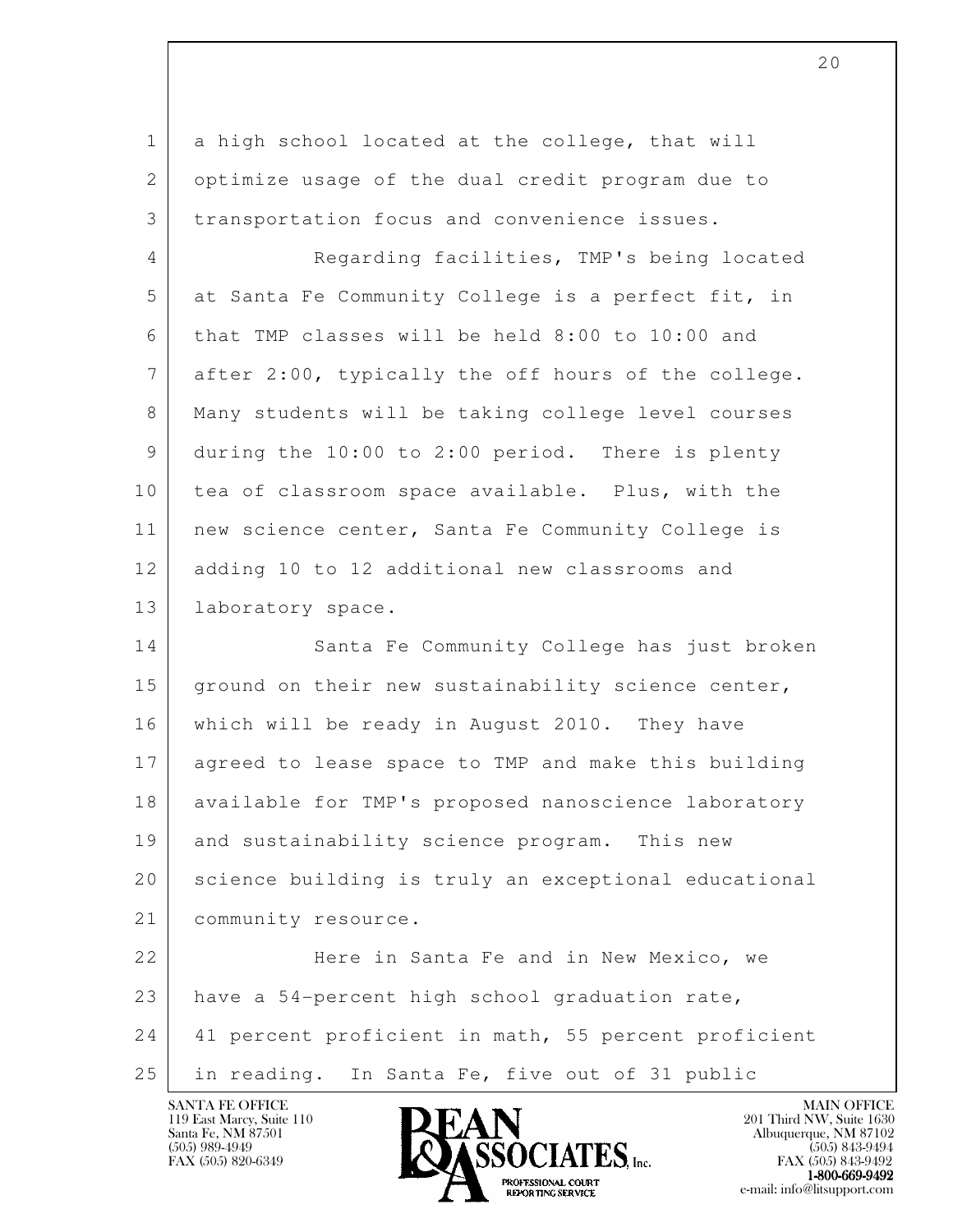| $\mathbf{1}$    | schools met AYP this year. A recent article in the   |
|-----------------|------------------------------------------------------|
| 2               | Santa Fe New Mexican quoted Santa Fe Superintendent  |
| 3               | Bobbie Gutierrez as saying, "What is clear is that a |
| 4               | lot of children are being left behind by getting out |
| 5               | of the system, and that the first cohort graduation  |
| 6               | rate, which tracks a student from ninth to twelfth   |
| $7\phantom{.0}$ | grade, is a disappointing 54 percent compared with   |
| 8               | the national average of 70 percent. Caucasian        |
| 9               | students had a 51.4 graduation rate, while Hispanics |
| 10              | had a 50.2 graduation rate."                         |
| 11              | Ms. Gutierrez is quoted as saying it is              |
| 12              | alarming, and it is not only humanly impossible, but |
| 13              | statistically impossible, to meet 100-percent AYP by |
| 14              | 2014.                                                |
| 15              | TMP pledges to serve the students who have           |
| 16              | left the traditional education system and to meet    |
| 17              | AYP on an annual basis beginning year two.           |
| 18              | When I was young, I grew up thinking that            |
| 19              | in America that we had the best schooling of any     |
| 20              | country in the world. Now, I see television ads of   |
| 21              | America being 28th in math and 24th in science in    |
| 22              | the world. But, even worse, New Mexico is ranked     |
| 23              | 43rd among the 50 states.                            |
| 24              | This is one of the factors that has                  |
| 25              | motivated me to establish this charter high school.  |

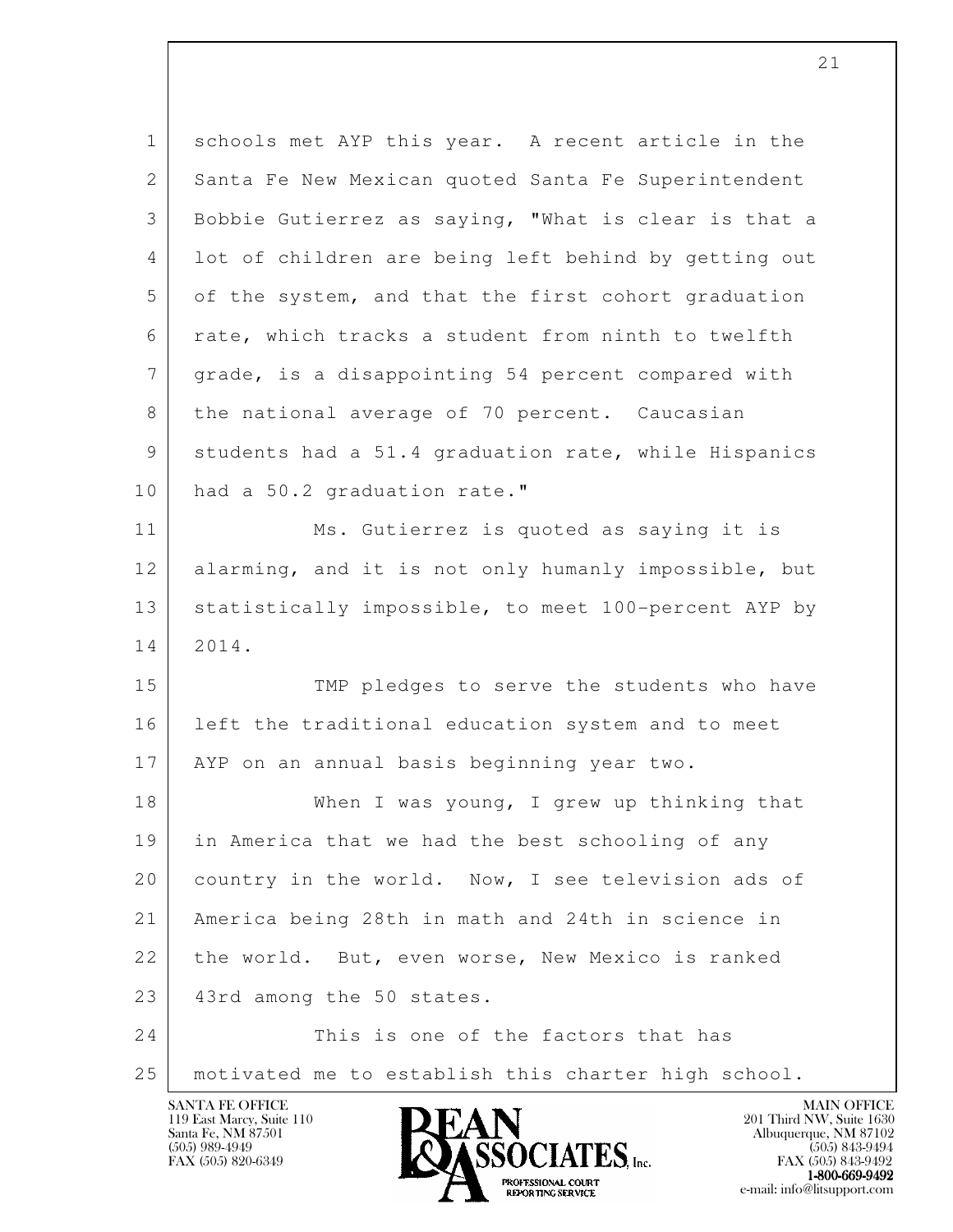1 I believe it's the way to upgrade the quality 2 education in New Mexico. I work in physics. I am 3 president of a company that works in nanoscience, 4 with ion electron beam technology as well as rapid 5 pulse laser systems. We apply these technologies to 6 the nano micro machine, diamond and archival 7 preservation industries, where Los Alamos National 8 Laboratory tech transfers spin off.

 9 I founded the company in 1995. Prior to 10 that, in 1986, I cofounded a company called 11 Bandelier Designs, which was an environmental 12 recycled stationery company with 75 employees here 13 in Santa Fe. I moved to Santa Fe in 1986 after 14 having sold my interest in Day Runner, manufacturers 15 of the Day Runner organizer, which we founded in 16 1978. I was chief operating officer of Day Runner. 17 I also have an accounting background, and 18 I'm president of the Santa Fe Rotary Foundation for 19 the Arts and a Santa Fe Rotary Club member for 20 20 years. 21 The MASTERS Program received a grant from 22 the McCune Foundation and SJR Foundations to support

l 23 the hiring of an educational consultant team and 24 charter school attorney to assist in the writing of 25 this charter school application. I wish to publicly

119 East Marcy, Suite 110<br>Santa Fe, NM 87501

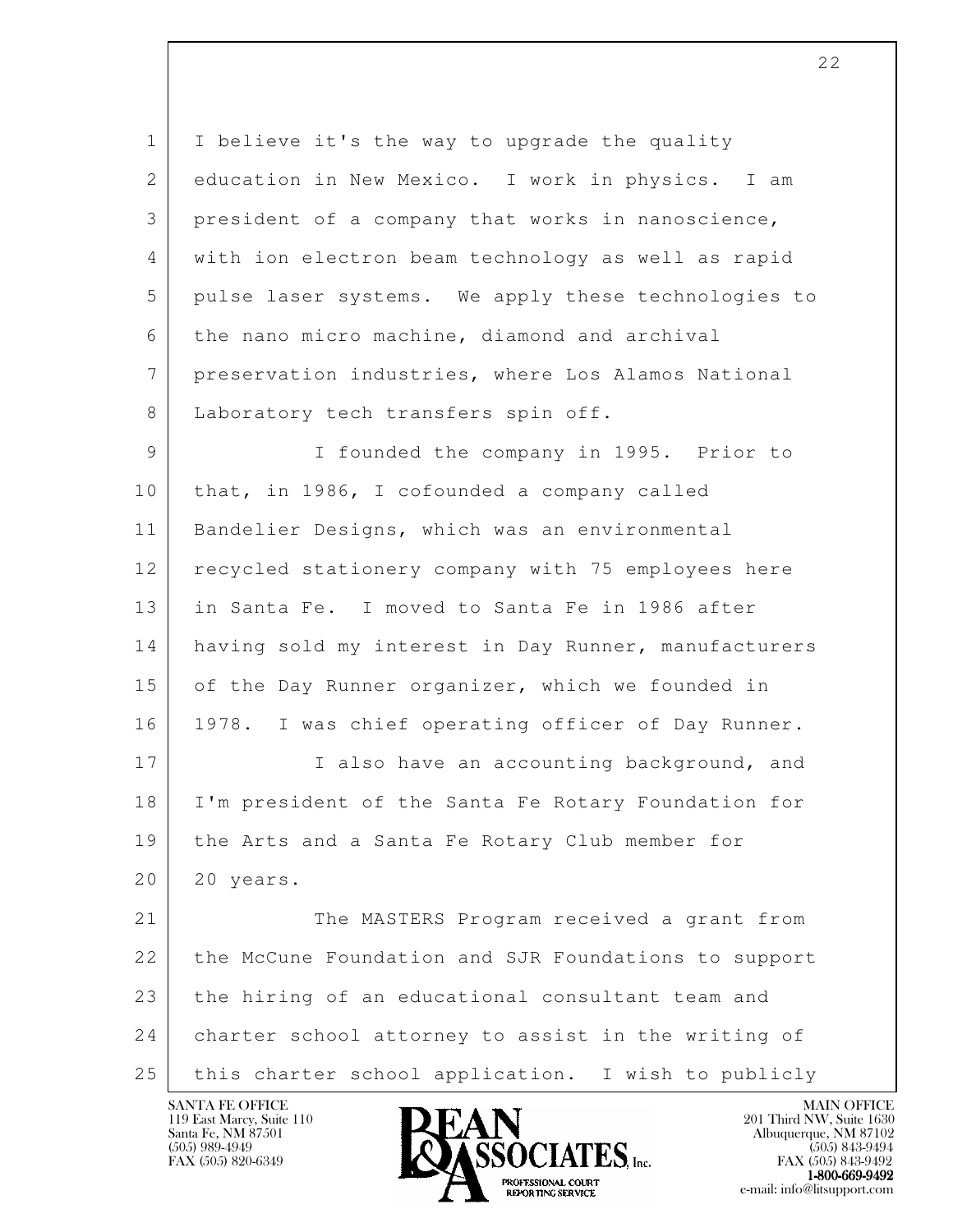l 1 acknowledge these two foundations' involvement in 2 supporting the educational enrichment of the youth 3 of our community through the creation of The MASTERS 4 Program at Santa Fe Community College. 5 I would also like to thank Shelly Cherrin, 6 who is head of the educational consultant team. My 7 goal is to establish the best high school program in 8 New Mexico right here in Santa Fe with Santa Fe 9 Community College. I think we can establish a model 10 that can significantly improve the quality of 11 education of our children. Thank you for 12 considering The MASTERS Program as an early college 13 charter high school for Santa Fe. I request your 14 approval of our charter. Thank you. 15 THE CHAIR: Thank you, sir. And, ma'am, 16 are you just the support behind the scene? 17 MR. BISHOP: She's the support for 18 questions and things like that. 19 MS. CHERRIN: Yes, ma'am. 20 THE CHAIR: All-righty. Thank you very 21 | much. We appreciate that. Okay. We are to Item 7 22 of the agenda, which is the local school board and 23 district representatives. At this time, we would

25 district representatives. And if there are any

24 like to hear from the local school board and/or

119 East Marcy, Suite 110<br>Santa Fe, NM 87501



FAX (505) 843-9492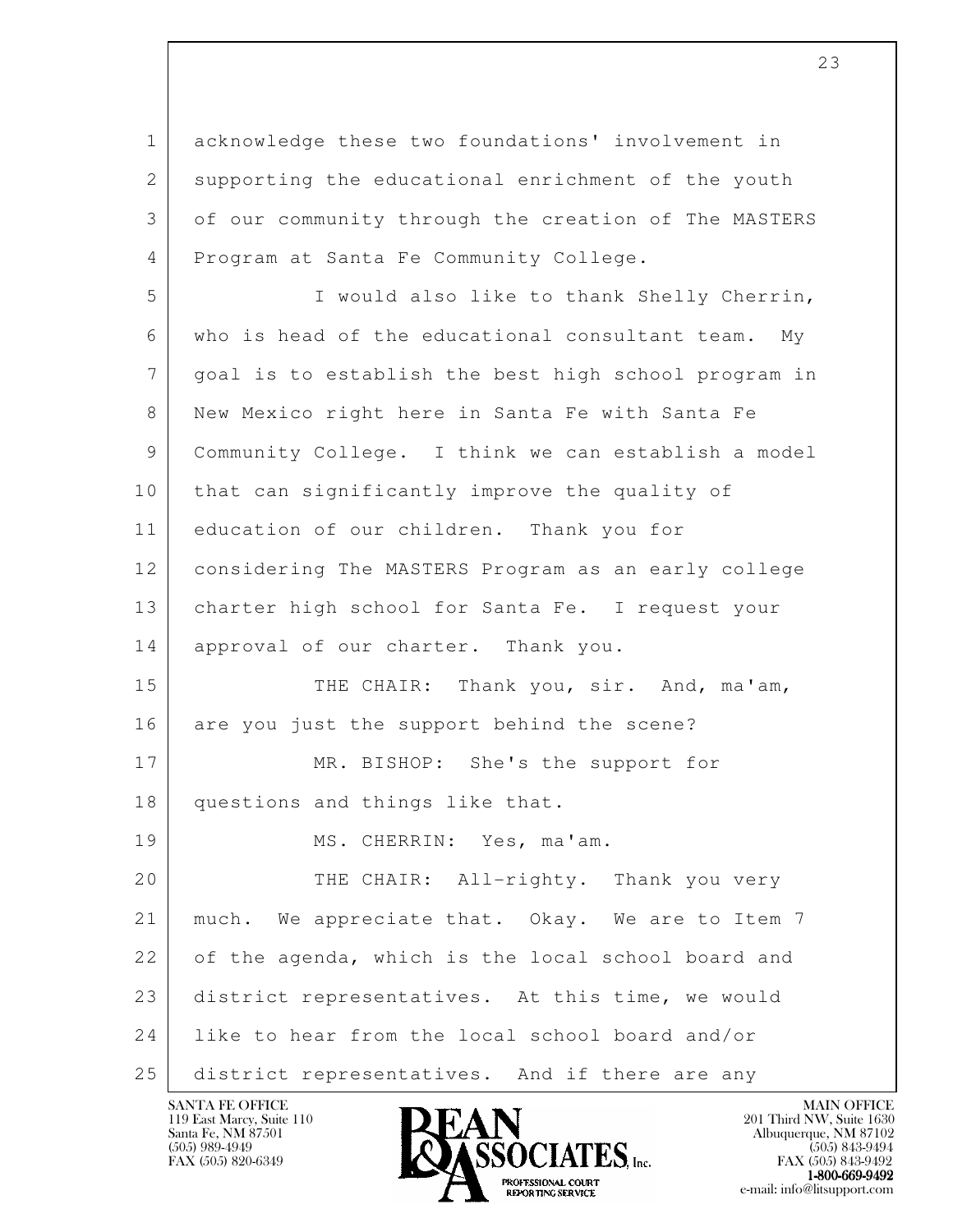| $\mathbf{1}$   | local school board members or district                |
|----------------|-------------------------------------------------------|
| $\overline{2}$ | representatives present, please come forward and      |
| 3              | state your name and title for the record.             |
| 4              | We will request that you state your reason            |
| 5              | or reasons this charter school application should be  |
| 6              | approved by the Commission, and/or reasons why this   |
| $7\phantom{.}$ | charter school application should be denied. You      |
| 8              | will have ten minutes, so please be as precise as     |
| 9              | you can during your time. You may begin now.<br>Thank |
| 10             | you.                                                  |
| 11             | MS. GUTIERREZ: Thank you, Chairman Smith              |
| 12             | and members of the committee. Good morning. My        |
| 13             | name is Bobbie Gutierrez. I'm the Superintendent of   |
| 14             | Santa Fe Public Schools. And with me is Deputy        |
| 15             | Superintendent Dr. Mel Morgan, who oversees our       |
| 16             | secondary instructional program.                      |
| 17             | We are here this morning to protest the               |
| 18             | approval of another secondary charter school within   |
| 19             | Santa Fe. Mr. Bishop just quoted me in saying some    |
| 20             | of our statistics are alarming. And, you know what?   |
| 21             | They are. I say this often and frequently. Our        |
| 22             | young people in Santa Fe are at risk. And many are    |
| 23             | in crisis. But we cannot improve our system if we     |
| 24             | continue to take students away from the system.       |
| 25             | We are working hard to redesign our high              |

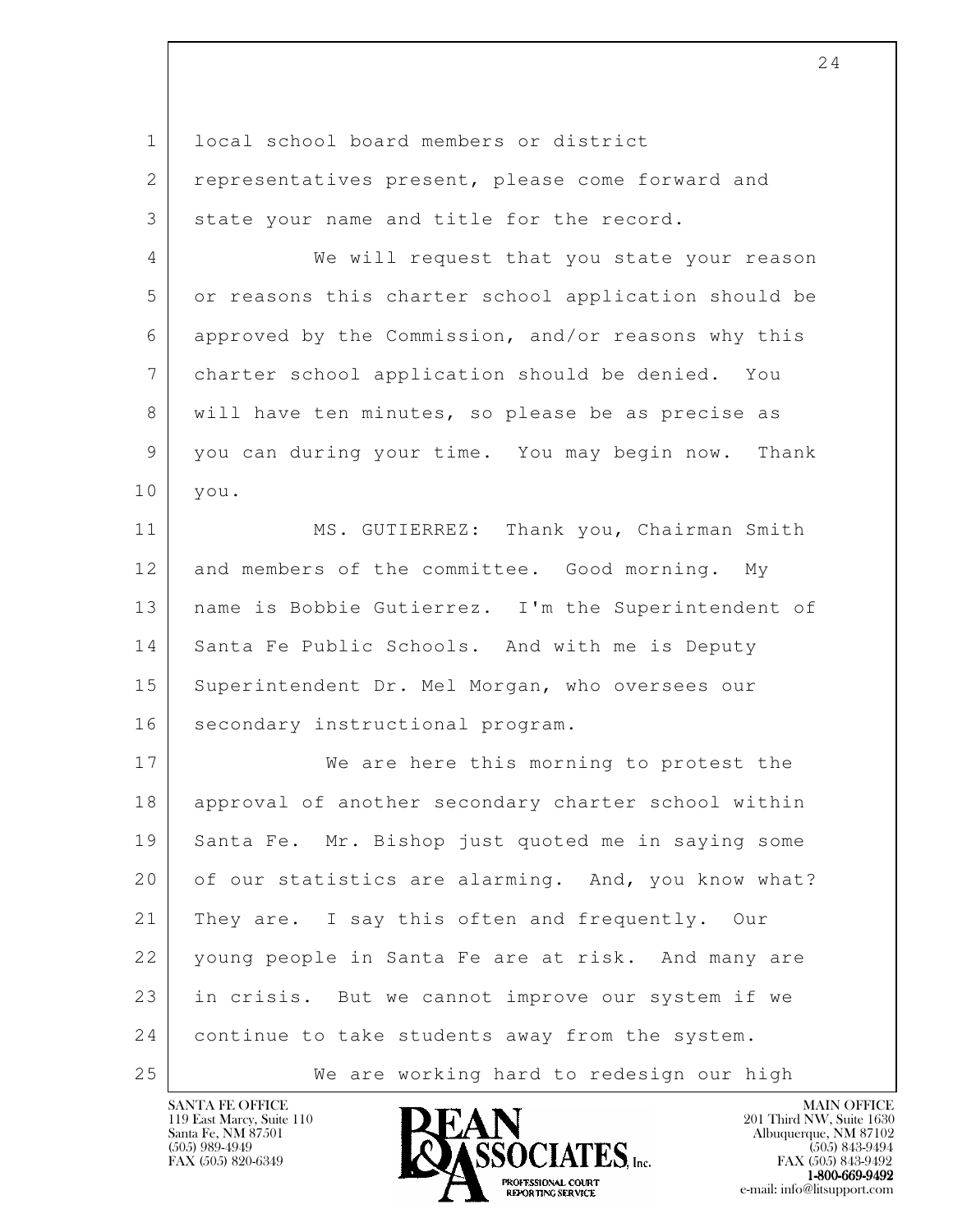| $\mathbf 1$ | schools. We have a five-year plan for that.          |
|-------------|------------------------------------------------------|
| 2           | Unfortunately, that plan is currently underfunded,   |
| 3           | given the State mandates and the funding situation   |
| 4           | in New Mexico currently with public education, as    |
| 5           | well as the State's overall budget. We are           |
| 6           | concerned about what may happen in the future with   |
| 7           | the State's budget and very worried that we may have |
| 8           | further cuts to our operational budget. To lose      |
| 9           | additional students would be a travesty at this      |
| 10          | point.                                               |
| 11          | Our public schools in Santa Fe are our               |
| 12          | community schools, and I believe it takes the        |
| 13          | community to improve the system and not just simply  |
| 14          | extracting students and placing them in a charter    |
| 15          | school. If you look at our charter schools and       |
| 16          | their statistics, they are not faring any better     |
| 17          | than our local high schools in terms of their        |
| 18          | overall student achievement and in making AYP        |
| 19          | As I mentioned, we have a five-year plan             |
| 20          | that includes some of the same initiatives that      |
| 21          | Mr. Bishop described for his charter schools.<br>We  |
| 22          | have strong partnerships with Santa Fe Community     |
| 23          | College, with Eastern New Mexico. We have a strong   |
| 24          | STEM initiative. We receive a significant amount of  |
| 25          | money from the LANL Foundation, and are currently    |

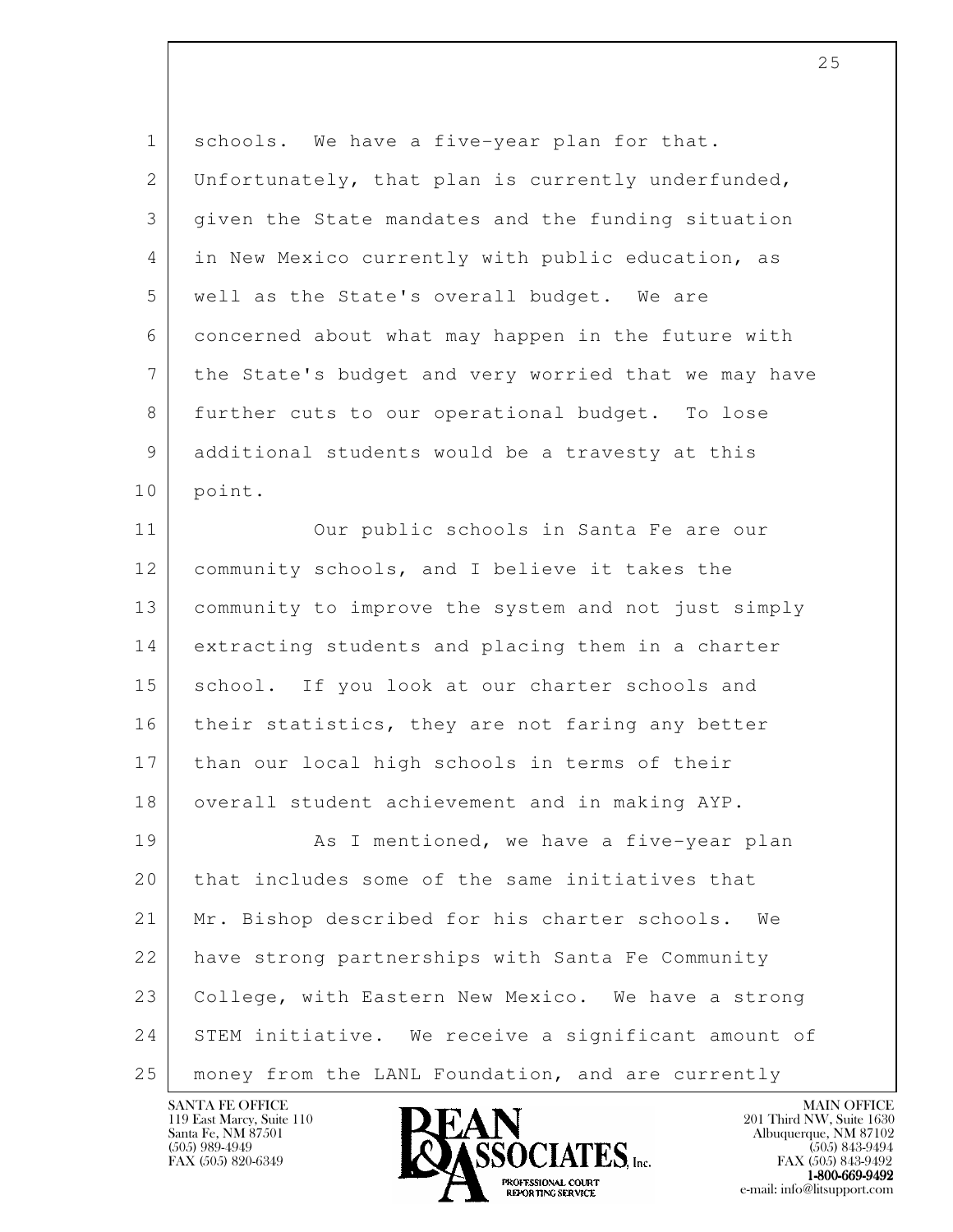l 1 working on engineering programs. 2 | We have a health careers pathway at 3 Capital High School that has grown from 200 -- I 4 mean, from 20 students to the current 253 enrolled 5 in that program today. And we have charter school 6 students, as well as private school students, 7 | requesting to attend that program. 8 I really have no further comments, other 9 than to say I would ask for your consideration in 10 not approving another secondary charter school at 11 this time. And I would ask Dr. Morgan if he has 12 anything to add to my comments. 13 MR. MORGAN: President -- sorry. Chair 14 Smith and members of the Commission. Thank you very 15 much for allowing Santa Fe Public Schools to present 16 | this morning. I agree wholeheartedly with 17 Superintendent Gutierrez. 18 THE CHAIR: Would you speak more into the 19 microphone? Yes. Thank you. 20 MR. MORGAN: I agree wholeheartedly with 21 Superintendent Gutierrez and the points that she has 22 made. I think it is critical for us to understand 23 | that Santa Fe city has a finite number of students 24 | within its boundaries. One of the things that we 25 have experienced -- and this is our third day of

119 East Marcy, Suite 110<br>Santa Fe, NM 87501



FAX (505) 843-9492  $1-800-669-9492$ <br>PROFESSIONAL COURT **EXPORTING SERVICE** EXPLORER THE REPORTING SERVICE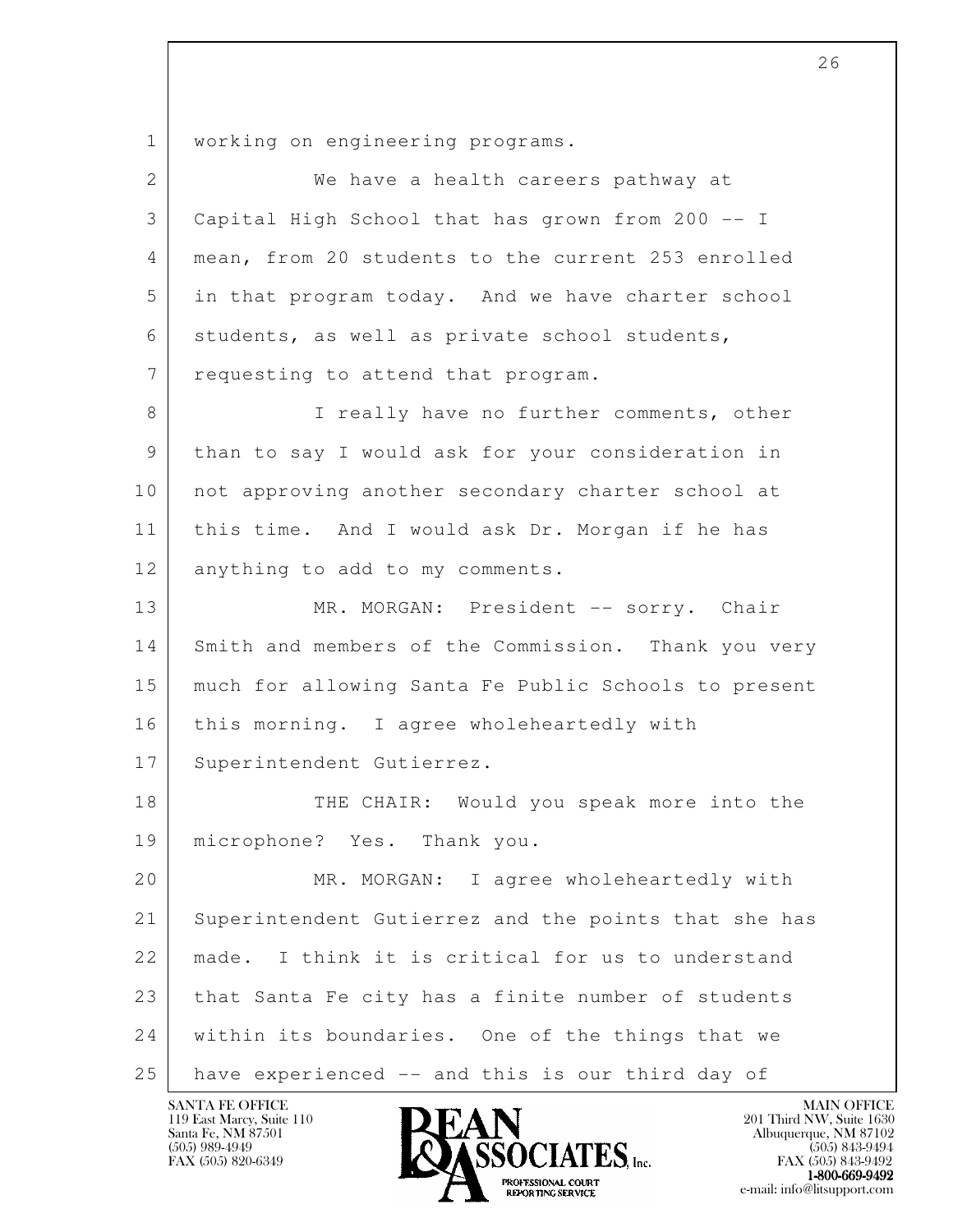l 1 school, but we are watching it very carefully 2 because, remember, Santa Fe is a service economy. 3 And what we are experiencing is a declining 4 enrollment because of the service providers being 5 laid off. 6 So we have been very concerned about the 7 numbers in our secondary schools continuing to -- as 8 we have said, continuing to siphon off students from 9 our secondary schools, will continue to dilute 10 | program that we have already. 11 We have the five-year plan for secondary 12 redesign, which includes multiple initiatives for 13 redesigning our high schools such that we can meet 14 all students' needs. And that needs to be 15 reinforced with you. Thank you. 16 THE CHAIR: Thank you very much. 17 And is there anybody here from your local 18 board? 19 MS. GUTIERREZ: No, ma'am, not today. 20 Thank you very much. 21 THE CHAIR: I just want to recognize them 22 at least, if they were. 23 MS. GUTIERREZ: Thank you, Chairman 24 Smith -- Chairwoman Smith, I should say. And thank 25 you for allowing us to speak.



FAX (505) 843-9492 **EXPORTING SERVICE** EXPLORER THE REPORTING SERVICE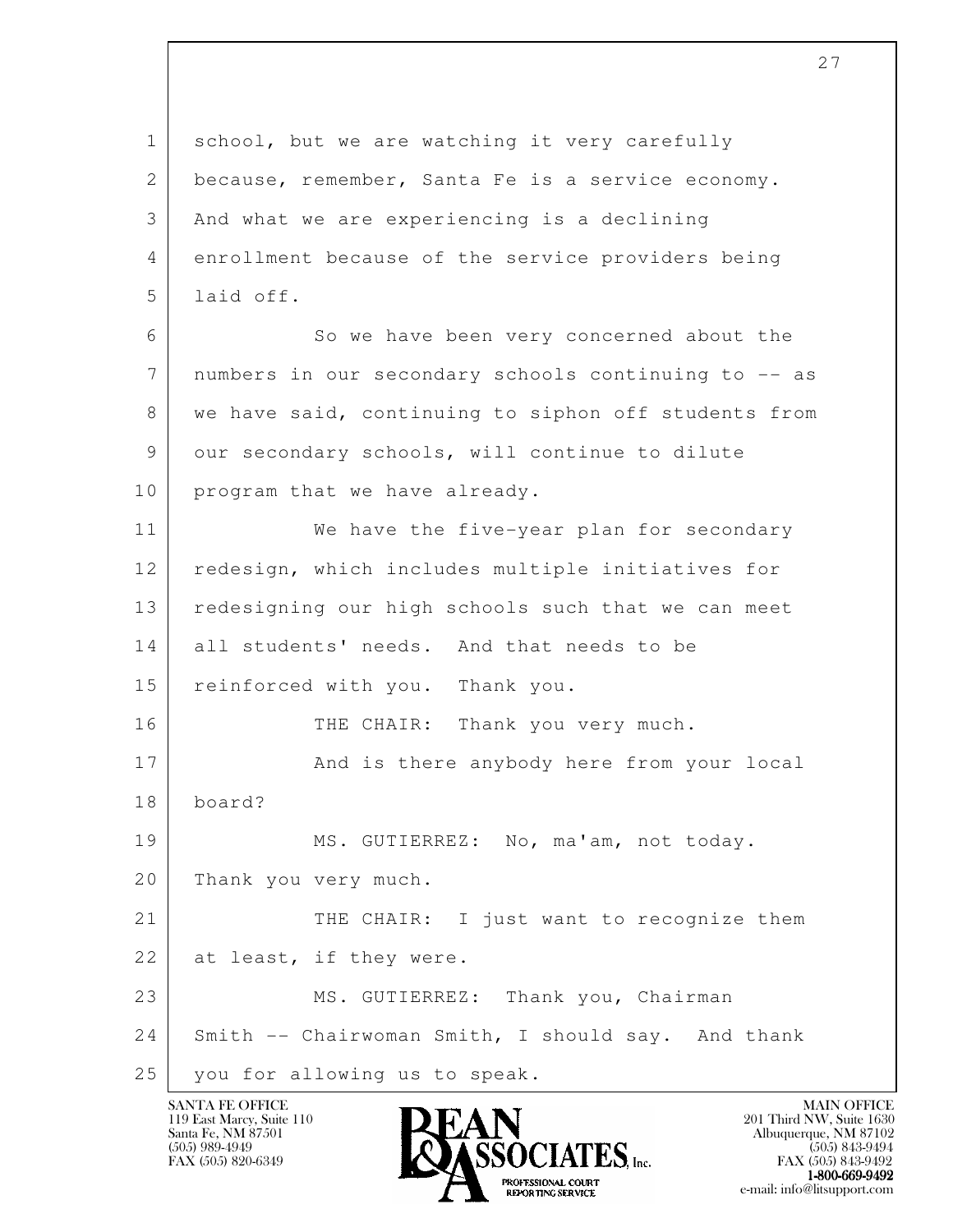l 1 THE CHAIR: Thank you for being here. We 2 appreciate that. Now, if our presenters will return 3 to the table. 4 DR. DURAN: Not yet. Not yet. You have 5 to have the community input piece. 6 THE CHAIR: Community input? 7 DR. DURAN: Right. 8 THE CHAIR: Then stay seated where you 9 are. Community input, public comments, and 10 observations regarding the application will be heard 11 at this time. There will be a four-minute time 12 limit per presenter. Persons from the same group 13 and having similar viewpoints are asked to select a 14 spokesperson to speak on their behalf. Multiple and 15 repetitious presentations of the same view will be 16 discouraged. 17 So is there anybody from the community who 18 would like to come forward? I see several people. 19 | And, sir, you're standing up. So come forward, 20 please. And please, if you will, have the 21 microphone close enough. The acoustics are not the 22 best in the west in this room, unfortunately. 23 MR. REED: Good morning, Madam Chair, 24 Commissioners. My name is Albert Reed, R-E-E-D. I 25 am the Dean of the School of Business and Applied

119 East Marcy, Suite 110<br>Santa Fe, NM 87501

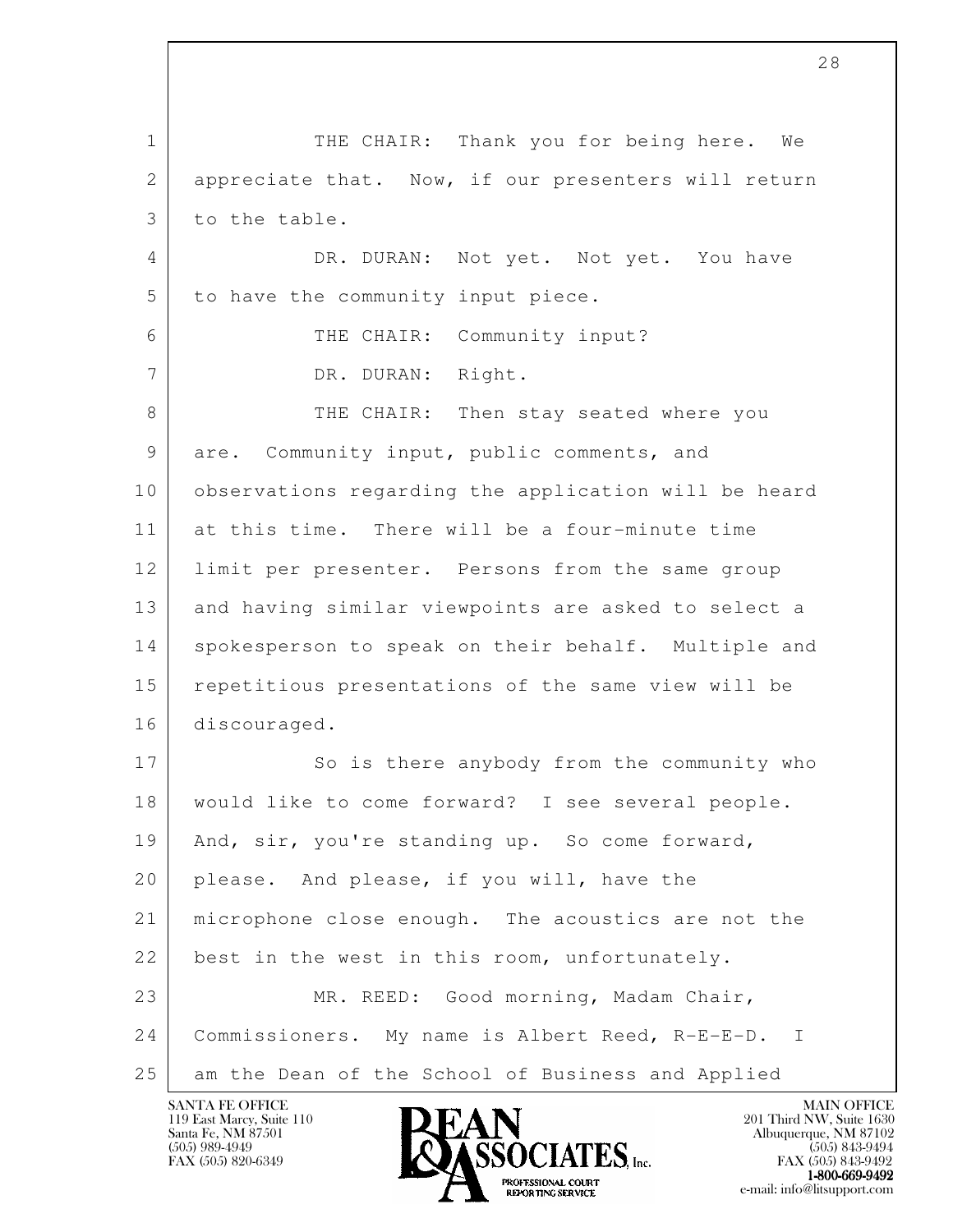1 Technologies at Santa Fe Community College. And I'm 2 here to speak in support of The MASTERS Program. 3 What I would like to add to John Bishop's comments 4 are that Santa Fe Community College is developing a 5 strong track record currently in successful 6 engineering and STEM-related programs.

7 We currently have, over the last three 8 years, more than quadrupled the number of students 9 in our engineering programs. And the reason for 10 that has been active recruitment of students in the 11 high schools in developing clear pathways into 12 careers, very strong redevelopment curriculum, 13 increasingly around contextualized learning. 14 We -- these efforts have produced 15 additional resources for the college. I'd like to 16 say that this year, Santa Fe Community College was 17 awarded, for the second year, a Perkins tech prep 18 grant to continue our efforts in statewide STEM 19 coordination. We have received funding from the

 20 Department of Labor. It's a wired grant for the 21 development of green programs.

l 22 And we are in the process of completing a 23 National Science Foundation grant for advanced 24 technology education that we feel very good about, 25 because, again, of our track record in successful



FAX (505) 843-9492 1-800-669-9492<br>PROFESSIONAL COURT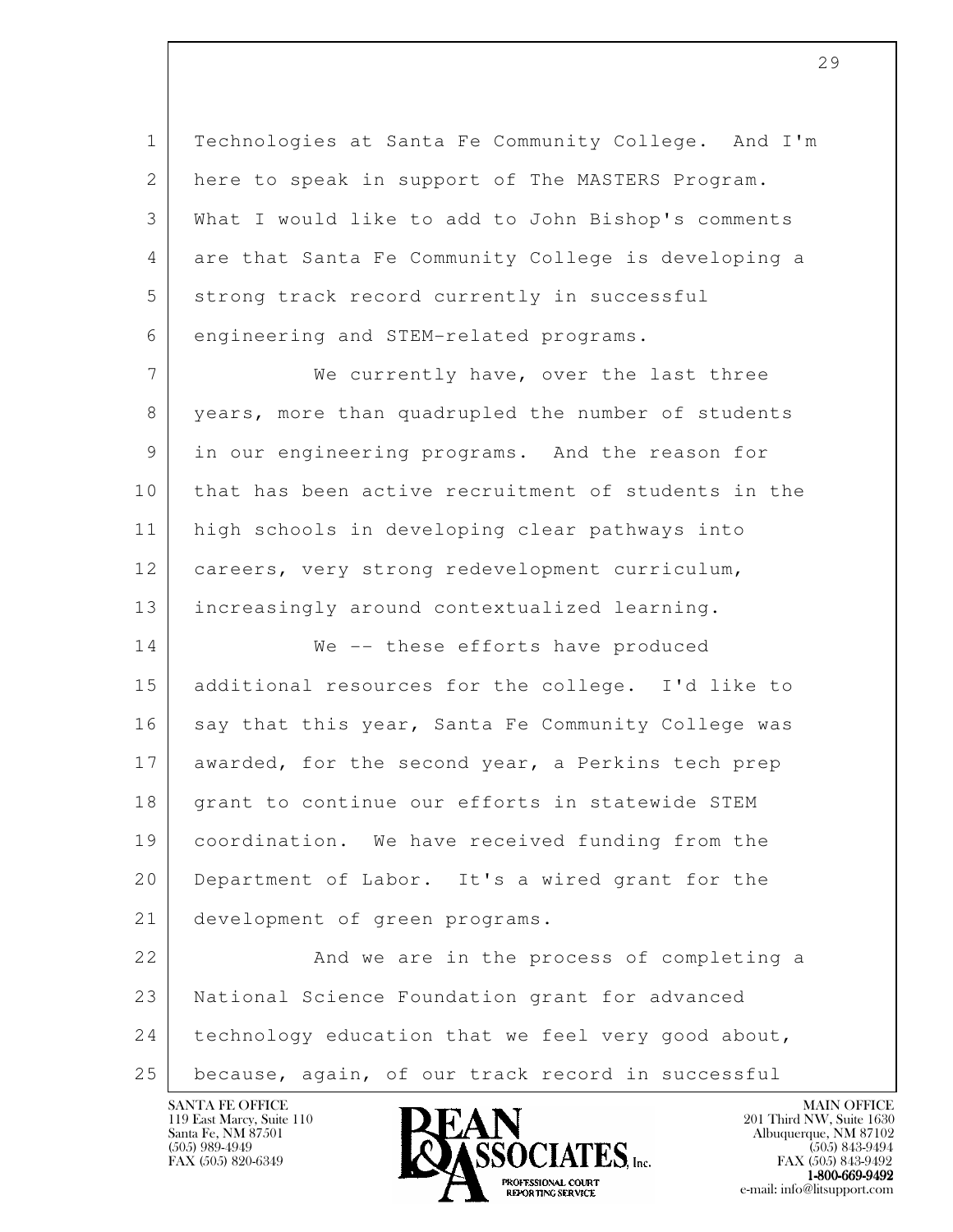1 students in our STEM programs.

| $\overline{2}$ | We will have a group of students                     |
|----------------|------------------------------------------------------|
| 3              | graduating from another school this semester who     |
| 4              | will have earned a certificate in drafting           |
| 5              | technologies upon graduation from high school. Our   |
| 6              | goal all along has been to create successes for      |
| 7              | students in high school toward their college goals.  |
| 8              | I would like to say that the addition of             |
| 9              | our sustainable technology center is the result of   |
| 10             | many years of work and curriculum redevelopment      |
| 11             | right now in working hard to integrate traditional   |
| 12             | engineering and core foundational studies into       |
| 13             | sustainable technologies.                            |
| 14             | We have a solar certificate, an AAS degree           |
| 15             | in environmental technologies. We have a new         |
| 16             | biofuels program. We have a green building           |
| 17             | construction skills certificate. All of these        |
| 18             | programs are combining the kind of core foundational |
| 19             | learning that students have to have in academic      |
| 20             | areas with current programs and job careers out      |
| 21             | there.                                               |
| 22             | So we feel we have a great opportunity, if           |
| 23             | we have the students on campus, to allow them to     |
| 24             | achieve a lot of hands-on learning. Our sustainable  |
| 25             | technology center, for example, the whole building   |

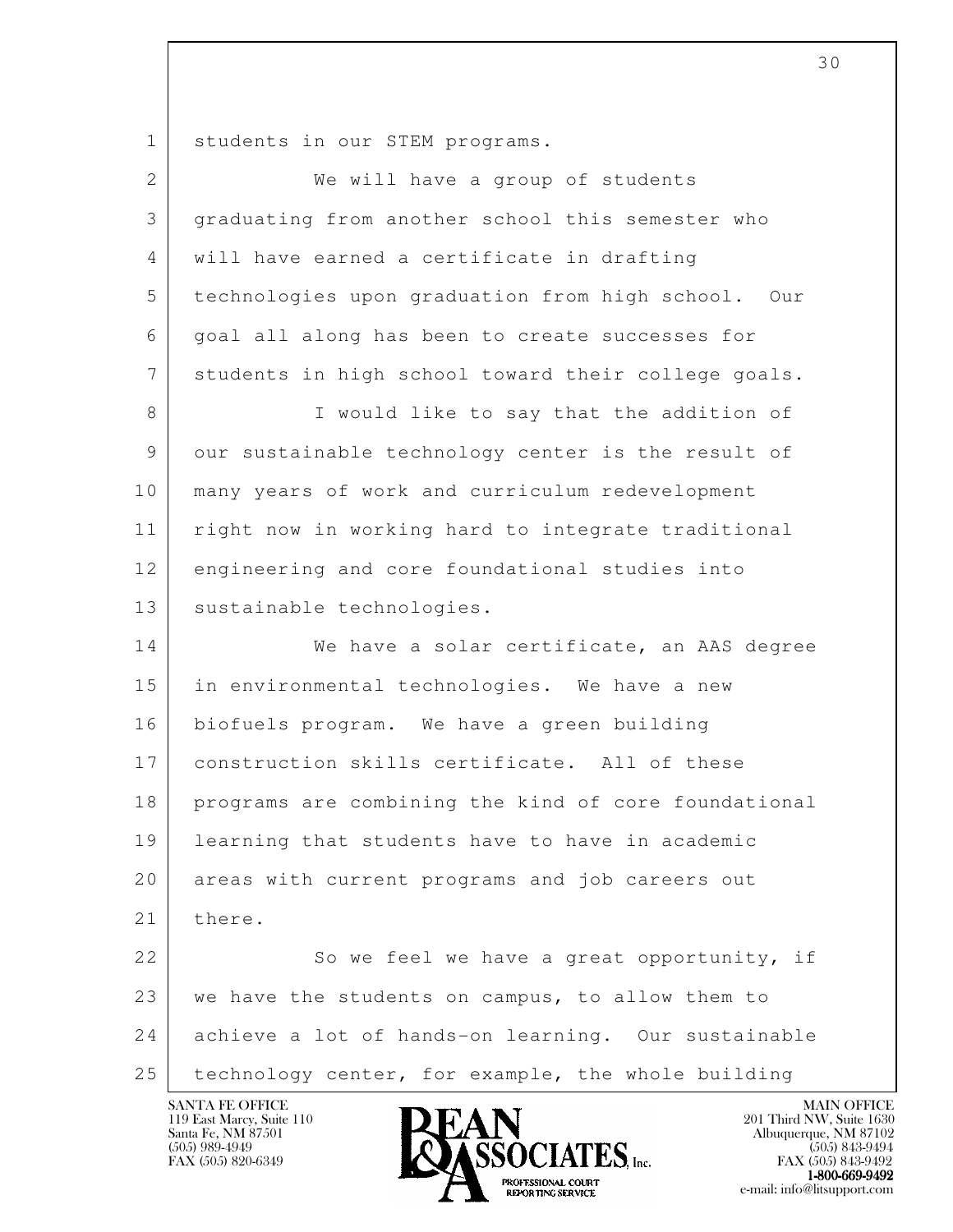l 1 is a learning environment. Even the rooftop is part  $2$  of a classroom, as we have students up there working 3 on solar, concentrated solar, wind, smart grid 4 center, control center for renewal energies. All of 5 these resources and facilities, I think, will 6 ultimately benefit students by putting them much 7 closer to the kind of learning that they're really 8 | going to benefit from. Thank you. 9 THE CHAIR: Thank you. I thought I had 10 | somebody else. Yes, ma'am. 11 | MS. BARNES: My name is Julia Barnes, 12 B-A-R-N-E-S. I'm here for the New Mexico Charter 13 School Coalition. I know several of you from my 14 work as a board member on the New Mexico School for 15 the Arts. But because I couldn't get enough, I've 16 joined the New Mexico Charter School Coalition. We 17 stand in support of this charter school application 18 and hope that you will approve it. 19 THE CHAIR: Thank you. Yes, sir. 20 MR. JOHNSON: Good morning, Chairman Smith 21 and fellow Commissioners. My name is Steve Johnson. 22 That's J-O-H-N-S-O N. I'm a Certified Public 23 Accountant here in Santa Fe. And over the years, 24 I've volunteered for a number of youth organizations 25 and am very interested in youth development. I'm

119 East Marcy, Suite 110<br>Santa Fe, NM 87501

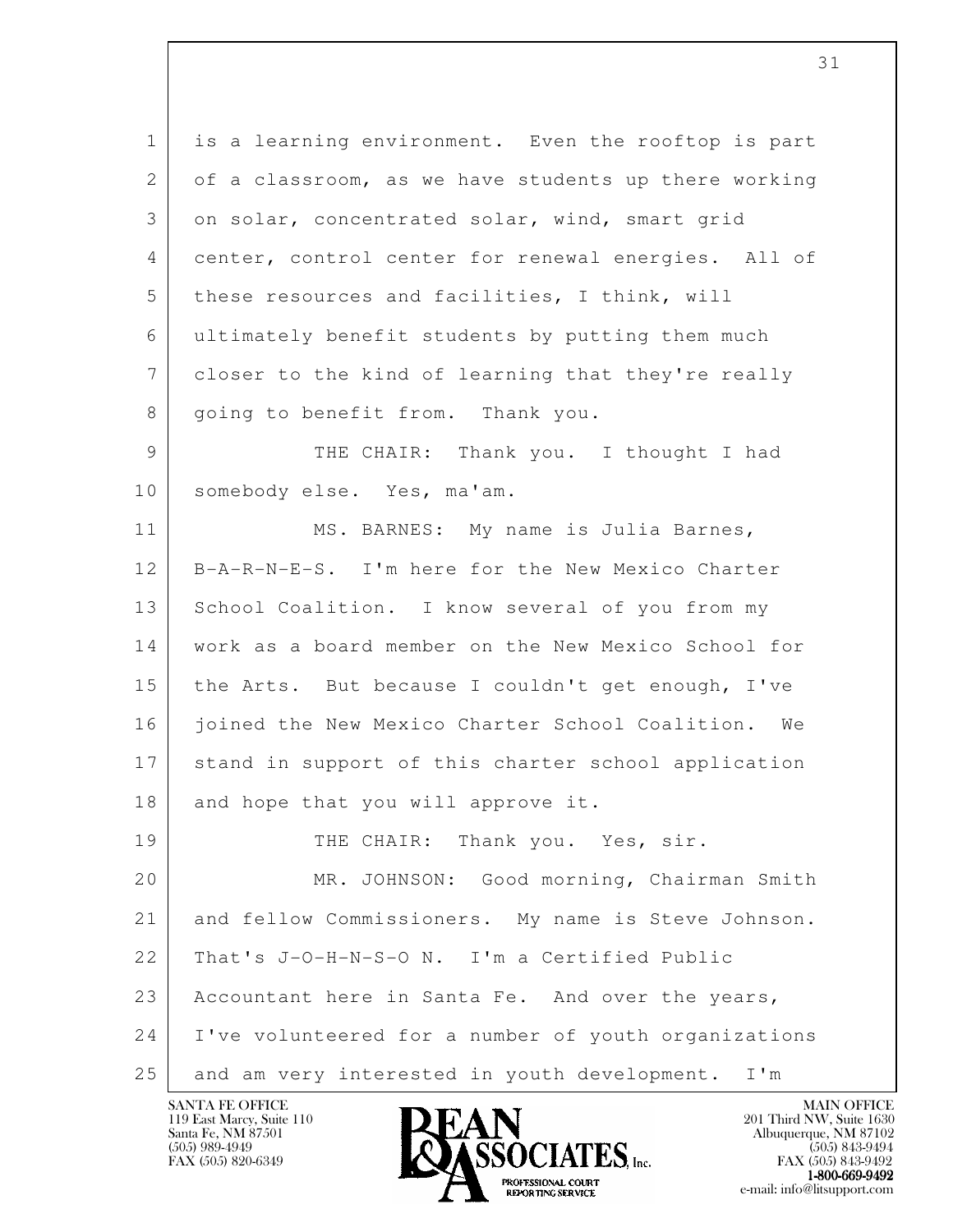1 particularly interested in supporting The MASTERS 2 Program, because I do believe it'll bring 3 opportunities to high school students who want to 4 succeed academically and in preparing for life's 5 challenges.

 6 The MASTERS Program will provide an 7 excellent educational opportunity for those who have 8 decided to focus on science, technology, 9 engineering, and mathematics. The early college 10 initiative programs throughout the country have 11 demonstrated a strong achievement in having its 12 graduating students accepted at four-year colleges. 13 That, coupled with the fact that under this program 14 college will be more affordable to students, I think 15 this is just a very good way to help a lot of the 16 students in need of support in the state. 17 I want to be on the governing board for

l 18 The MASTERS Program because I believe in its 19 concept. And this is an opportunity, certainly, for 20 me to give back to our community and to help the 21 youth of our community. And as a CPA, I would hope 22 to lend some fiscal discipline and some business 23 acumen to it as well. Thank you. 24 THE CHAIR: Thank you. Yes, ma'am. 25 | DR. CHAMBERY: Good morning, Madam Chair



FAX (505) 843-9492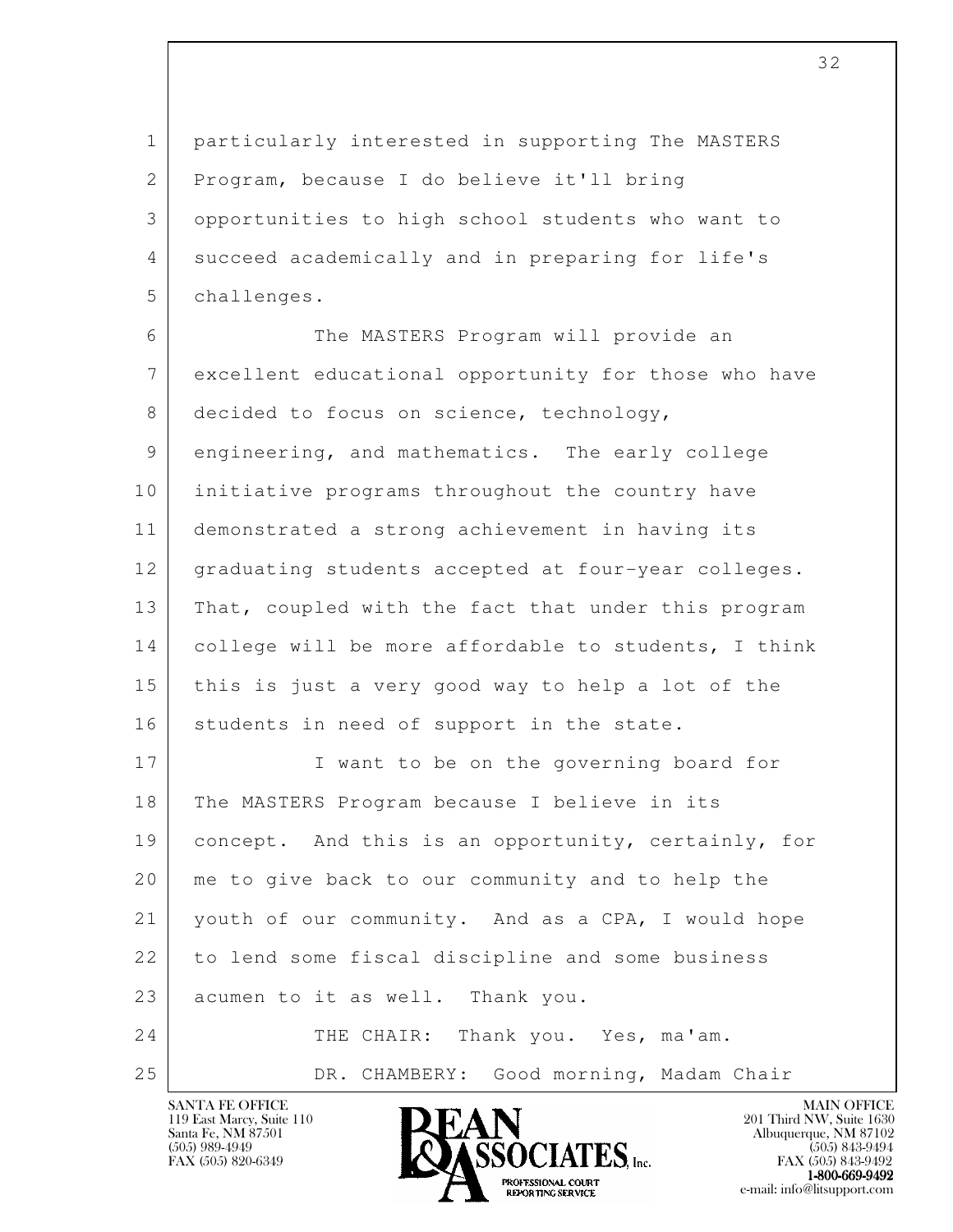| $\mathbf 1$  | and Commissioners. I am Dr. Kathy Jane Chambery,     |
|--------------|------------------------------------------------------|
| $\mathbf{2}$ | C-H-A-M-B-E-R-Y, a resident in Santa Fe, a retired   |
| 3            | K-through-20 educator and administrator and          |
| 4            | experienced high school principal and holder of a    |
| 5            | New Mexico administration certification.             |
| 6            | I'm familiar with The MASTERS application,           |
| 7            | the founder, John Bishop, and the proposed president |
| 8            | of the masters board, Steve Johnson, previously      |
| 9            | speaking. I am not affiliated with their             |
| 10           | application.                                         |
| 11           | You are sitting in Santa Fe, a state                 |
| 12           | capital with a generally acknowledged challenged,    |
| 13           | perhaps even failing, public school district,        |
| 14           | particularly at the secondary school level. The      |
| 15           | 2008-9 school report cards and other reports to PED  |
| 16           | indicate attendance at less than 80 percent at both  |
| 17           | high schools, that 181 high school students dropped  |
| 18           | out of our high schools in the last academic year,   |
| 19           | and that our high school students' SAT and ACT       |
| 20           | scores are markedly below the national averages.     |
| 21           | Before you are representatives of the                |
| 22           | community who are prepared to provide an alternative |
| 23           | secondary education experience in combination with a |
| 24           | post-secondary experience at the local community     |
| 25           | college and early college high school program.       |

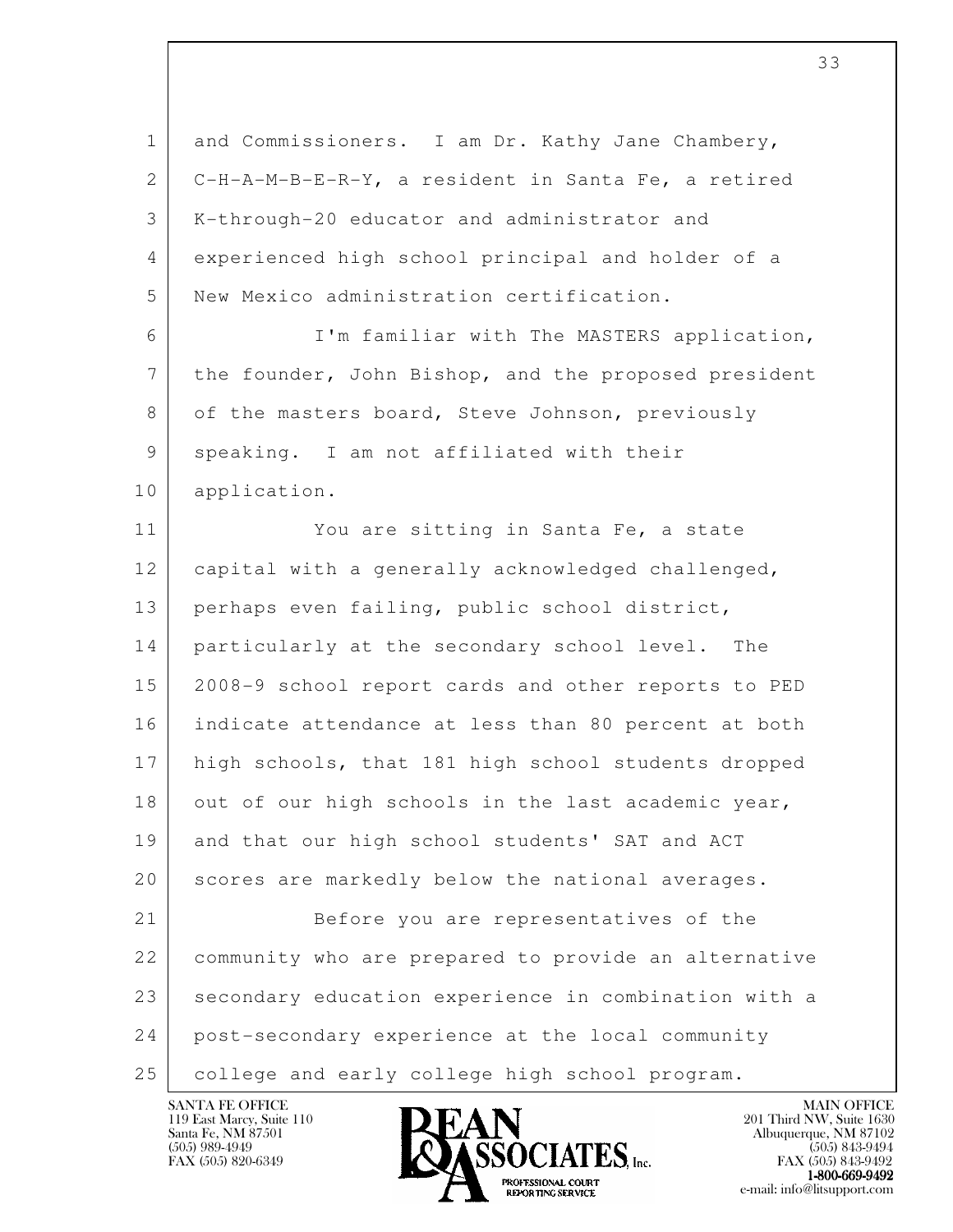1 This proposed early college high school is 2 | not supported by the county's school district. This 3 is tragically dissimilar to the recently announced 4 collaboration among the Las Cruces area public 5 schools, New Mexico State University, and the local 6 community college for their early college program to 7 target the middle 70 percent of the students with a 8 real alternative of, quote, "high relevance 9 education." 10 The early college program before you, 11 supported by the visionary administration of 12 Santa Fe Community College, does not rearrange the 13 deck chairs on a cruise ship. The MASTERS Program 14 proposes to jump ship and swim with the current of

15 the community outcry for a local, public, secondary 16 program opportunity that prepares our young fellow 17 citizens, primarily low income, for economical, 18 viable adulthood.

l 19 The proposed program will not entertain 20 Santa Fe youth. It will provide academically 21 challenging and meaningful learning experiences in 22 an environment, the campus of Santa Fe Community 23 College, where adults and young adults are 24 intentional and intrinsically motivated to take 25 | charge of their lives through education.

119 East Marcy, Suite 110<br>Santa Fe, NM 87501

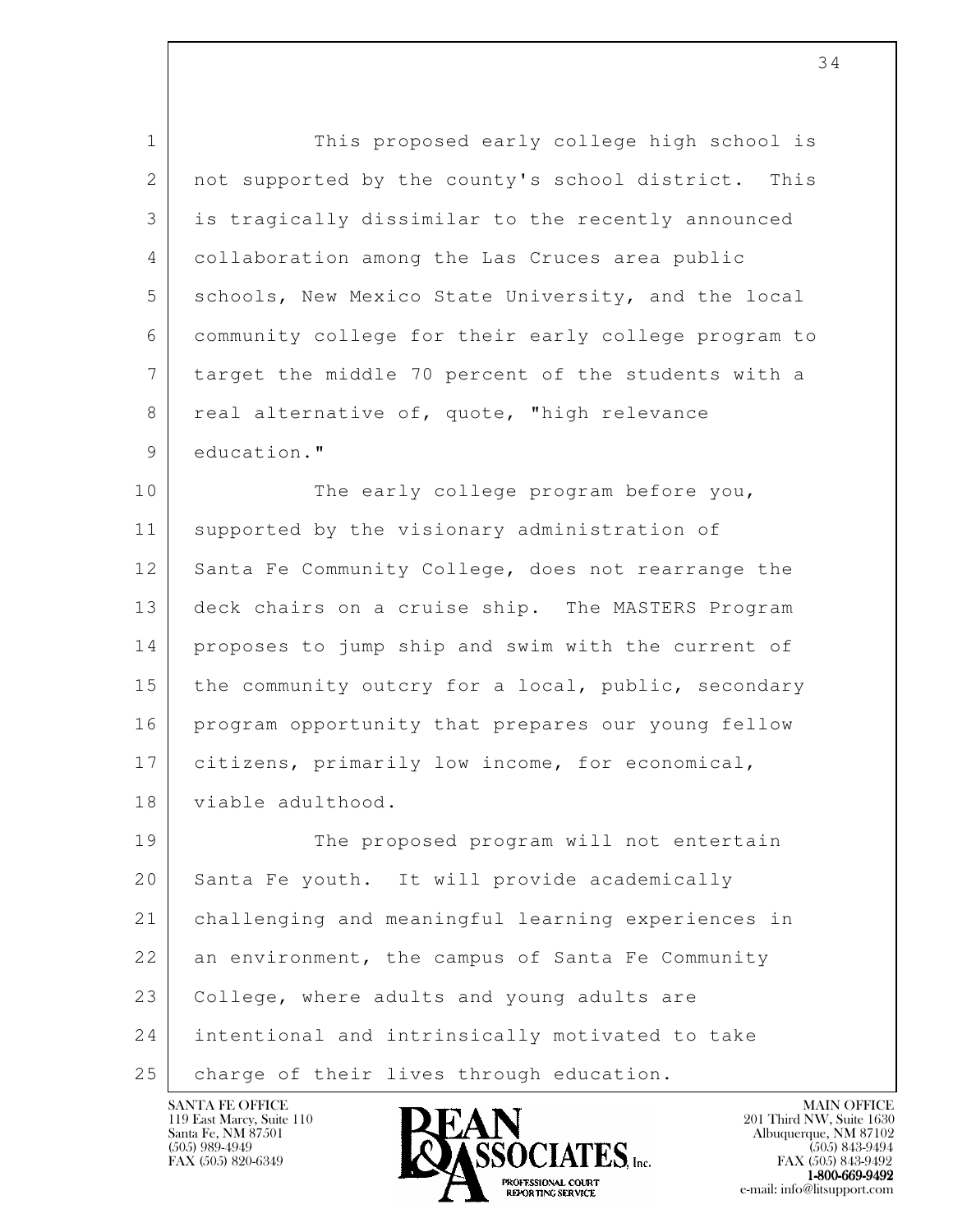l 1 I seek the support of your Commission for 2 the courageous citizen and community college 3 initiative in this application. Santa Fe youth 4 deserve nothing less. Thank you. 5 THE CHAIR: Thank you. Is there anyone 6 else? Seeing no one, at this time, the Public 7 Education Commission reserves time to address any 8 questions that the Commissioners may have of the 9 Applicant. The Chair would ask the Applicant for 10 some additional information, or others may do that. 11 Or they may make a comment. 12 But, please, if you have comments, 13 Commissioners, please keep those as brief as -- as 14 possible to allow for questioning from other 15 Commission members. Recall also that we still have 16 another hearing in another city this afternoon. And 17 I would not want us to -- to have a repeat of the 18 other day, when we had to -- to cut Commissioners 19 | short because we simply had to be someplace else. 20 | So let's try to be as aware, 21 Commissioners, as we can be that everyone may have 22 an opportunity to be recognized by the Chair. So at 23 this time, the Chair will recognize anyone who would 24 like to make a comment or ask questions. Now, that 25 doesn't mean -- I don't want you to do this. So

119 East Marcy, Suite 110<br>Santa Fe, NM 87501



FAX (505) 843-9492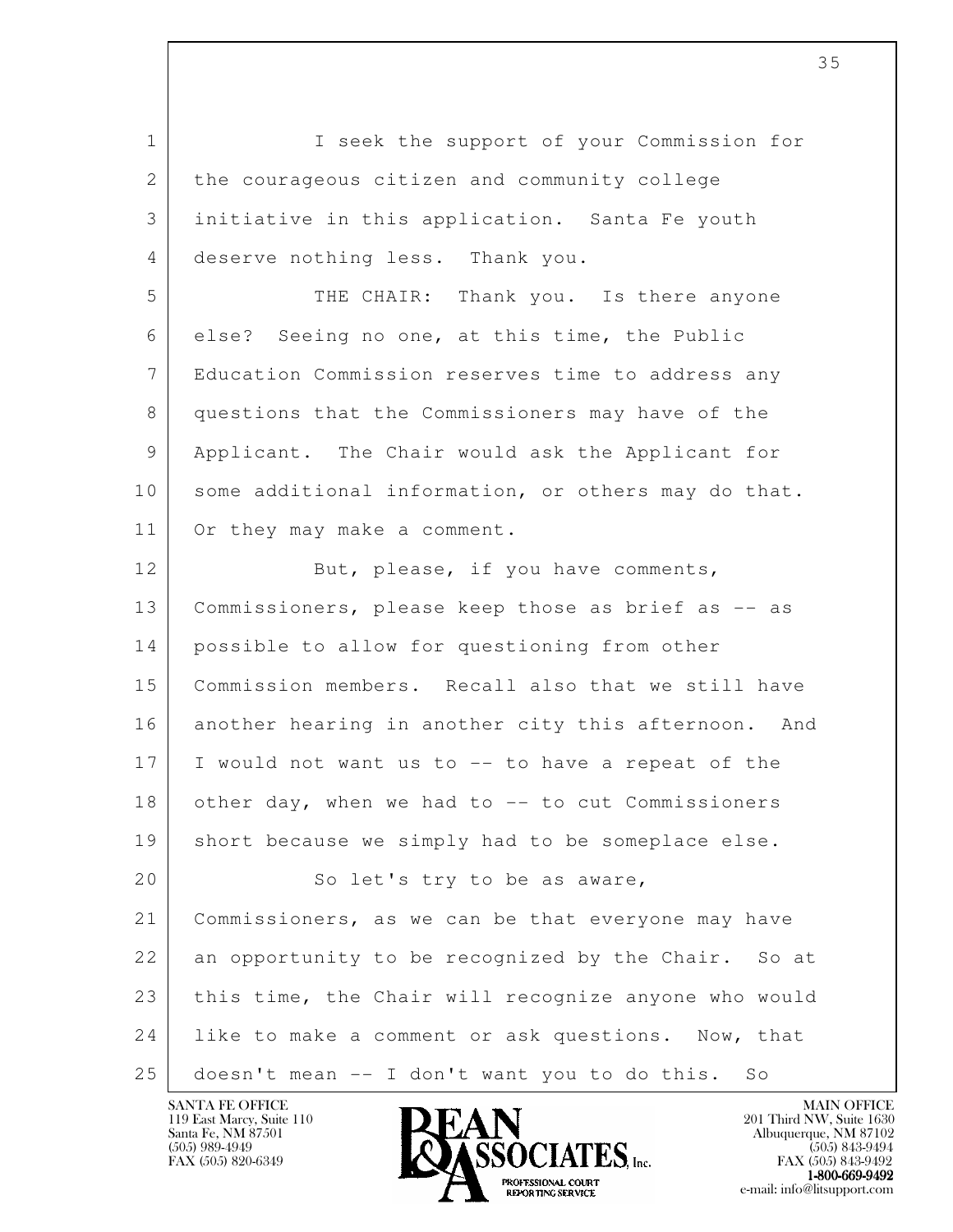l 1 please, please, come forward. Ms. Shearman? Thank  $2 \mid \text{you.}$  3 MS. SHEARMAN: Well, I had to finish 4 writing myself that note before I lost it. 5 THE CHAIR: Oh, okay. Okay. 6 MS. SHEARMAN: Good morning. I don't 7 really have very many questions, and my computer 8 went to sleep in the meantime, so it's got to wake 9 | up before I know what I'm supposed to say. 10 THE CHAIR: Anybody else have -- I have a 11 question of Dr. Duran. Only Dr. Duran left me, it 12 looks like. Let me just give you my question, and 13 somebody in the staff may be able to answer it, 14 because it really is more of a general statement, 15 although it -- or a question. It has to do with 16 | this application as well. 17 I am not familiar, except what I have read 18 in the various applications and expanding the 19 acronyms for STEM, for IDEAL-New Mexico. Then we 20 had the International Baccalaureate, and we had the 21 Paideia program. But, primarily, I would like to 22 know, are "STEM" and "IDEAL-New Mexico" a patented 23 or a protected program, such as the Kaplan and the 24 K12 models we have heard about this week? Is that  $25$  the same kind of product, or  $-$  or  $-$  how does  $-$ 

119 East Marcy, Suite 110<br>Santa Fe, NM 87501

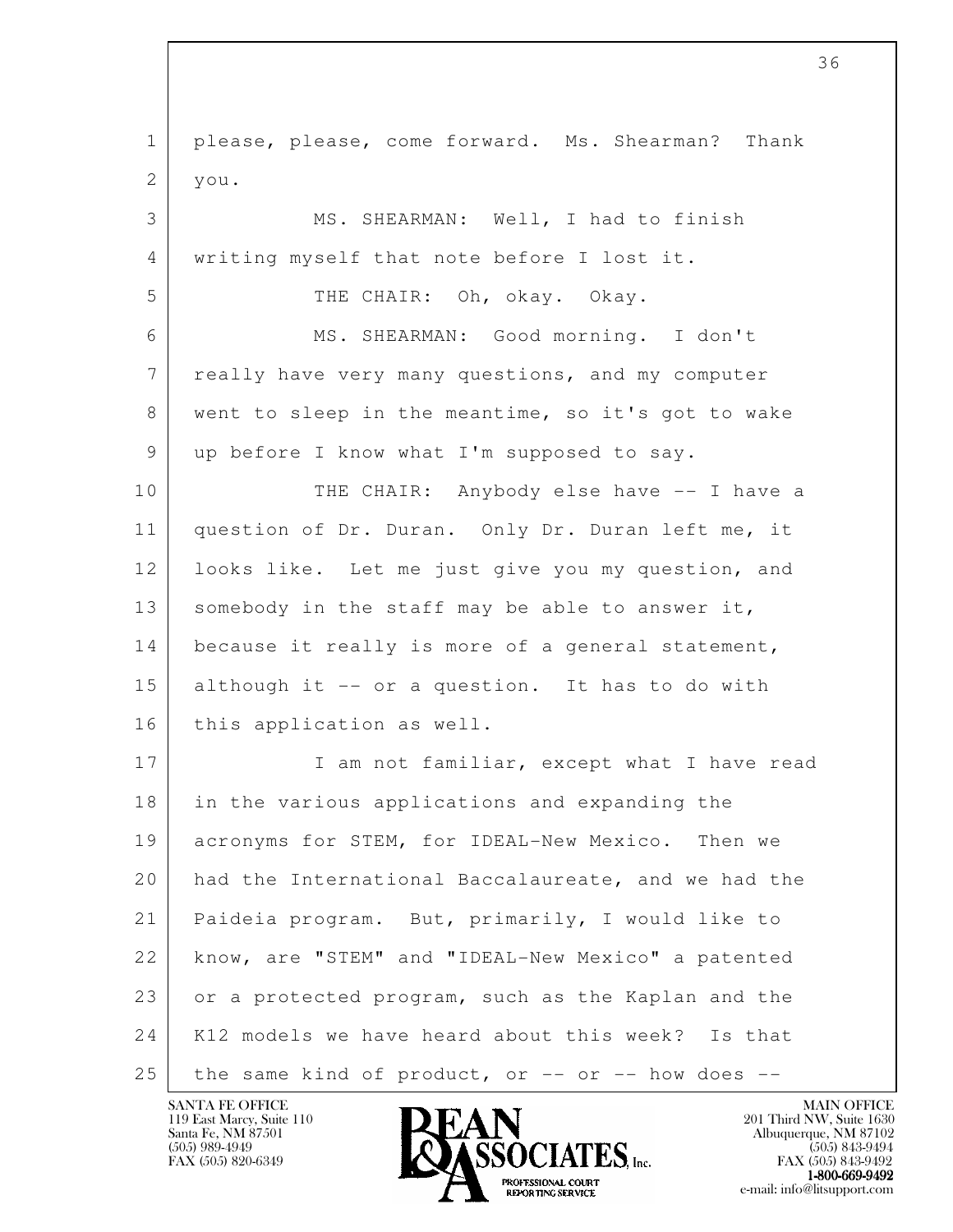l 1 does an applicant or somebody else access that? 2 Thank you. Sam Obenshain, if you could 3 come to a microphone, I would appreciate a response 4 to that. 5 MR. OBENSHAIN: Madam Chair, I'll do my 6 best. Can you hear this? 7 MR. BISHOP: Here, Sam. 8 MR. OBENSHAIN: This is fine. The STEM -- 9 the acronym -- there you go. The acronym "STEM" 10 stands for Science, Technology, Engineering, 11 Mathematics. And it is an acronym that's used just 12 in a general sense when describing that kind of a 13 program. 14 IDEAL-New Mexico is a specific program. 15 It offers classes for on -- online classes for 16 students throughout the state. Those two are not 17 connected in any way. "STEM" is just a general 18 acronym to describe that type of program. 19 THE CHAIR: But IDEAL-New Mexico requires  $20$  that the Applicant  $-$  actually in the budgeting 21 process, the IDEAL-New Mexico requires that they 22 budget funding to be able to access that program. 23 Is that correct? 24 MR. OBENSHAIN: IDEAL is, yes, a program 25 you must pay for.

119 East Marcy, Suite 110<br>Santa Fe, NM 87501

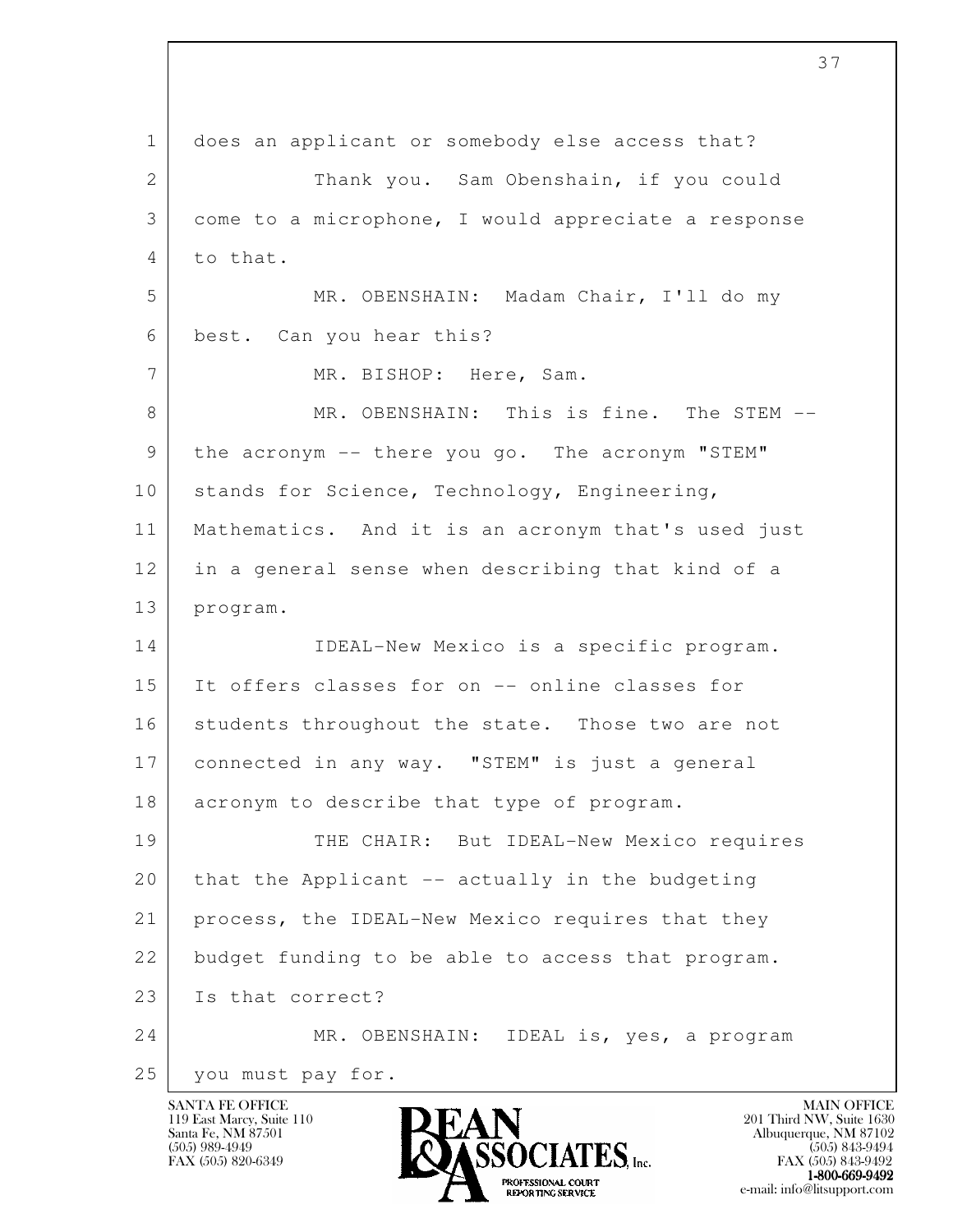l 1 | THE CHAIR: But "STEM" is just an acronym 2 that's used to define a broad process? 3 MR. OBENSHAIN: That is correct. Yes, 4 ma'am. 5 THE CHAIR: Thank you very much. Thank 6 you. I appreciate that. Okay. Ms. Shearman. 7 MS. SHEARMAN: I'm ready. Thank you. 8 Good morning. On Page 15 of your application, in 9 the lower center section, there's a bullet that 10 struck -- begins with, "Over 65 percent of the 11 graduates were accepted to four-year colleges." My 12 question is -- 13 THE CHAIR: Ms. Shearman, if you could 14 press down on this. I don't do it, and I'm sorry. 15 MS. SHEARMAN: I'm sorry. Is that better? 16 THE CHAIR: I think that would help. 17 MS. SHEARMAN: The next sentence is where 18 my question lies. "Others have chosen to complete 19 an associate's degree by spending a fifth year at 20 their early college high school." That's a totally 21 new concept to me. Could you explain that and how 22 it works. 23 MR. BISHOP: In some early college 24 programs, it is a five-year program to where they 25 get the AA degree in the fifth year. Okay? And so

119 East Marcy, Suite 110<br>Santa Fe, NM 87501



 $FAX (505) 843-9492$ <br>1-800-669-9492 **EXOFTSSIONAL COURT<br>
REPORTING SERVICE** e-mail: info@litsupport.com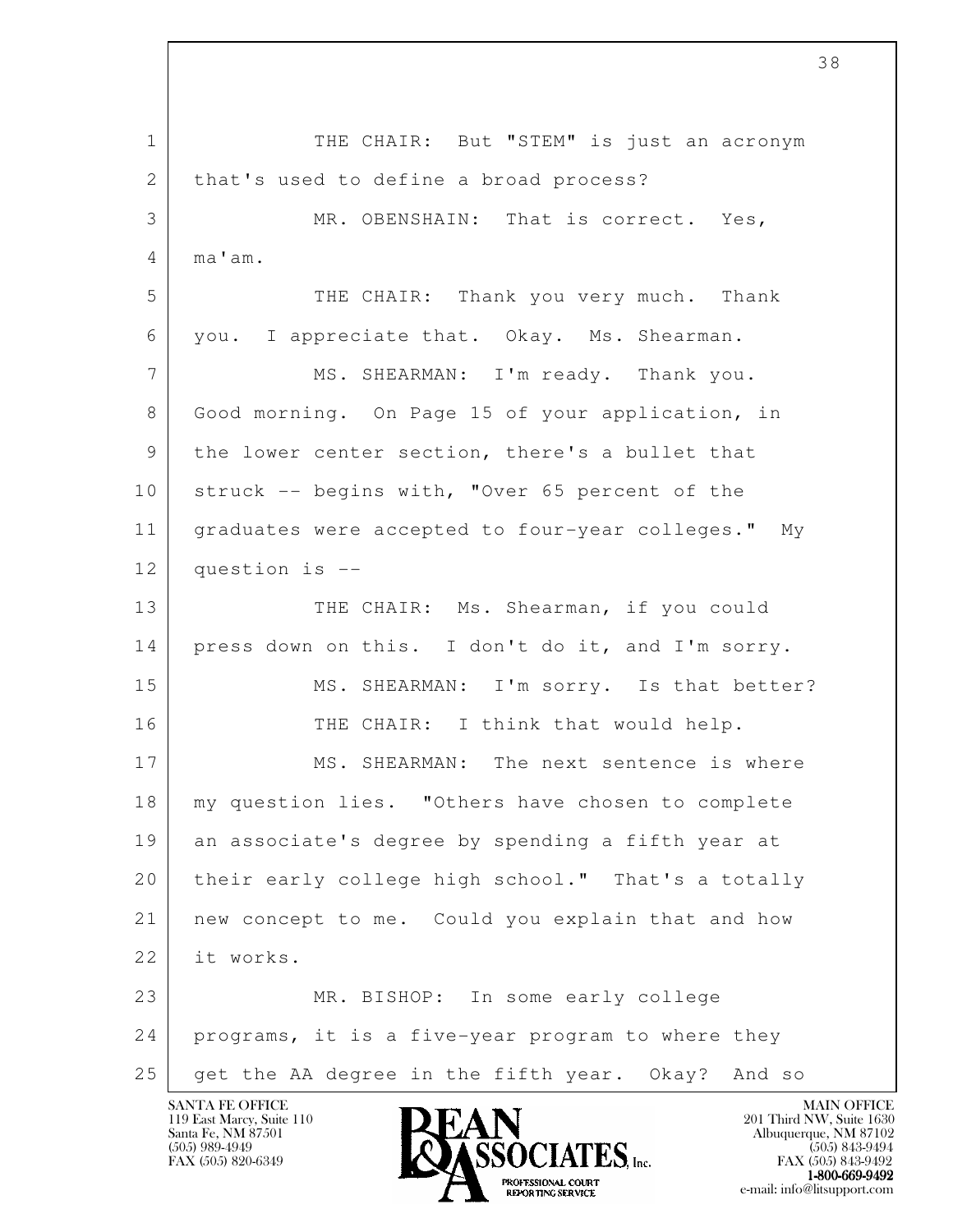l 1 it's -- we're not saying that all of The MASTERS 2 Program students -- 3 THE CHAIR: Sir, if you'd move your mic 4 over again, it would be helpful. 5 MR. BISHOP: Sorry. We're not saying that 6 all of The MASTERS Program students will receive an 7 AA at the same time they graduate from high school. 8 Some may require a fifth year to achieve that AA. 9 But they would do that with the college under our 10 program. We're not proposing a five-year program 11 | like some early college high schools are. 12 MS. SHEARMAN: So if I understand you 13 correctly, that five-year -- the fifth year would 14 not be funded -- 15 MR. BISHOP: Right. 16 | MS. SHEARMAN: -- as a child school 17 program? 18 MR. BISHOP: Right. It would not be 19 funded. 20 MS. SHEARMAN: Let me ask you a couple of 21 questions on your budget, please. 22 MR. BISHOP: Yes. 23 MS. SHEARMAN: I'm looking at line 55 24 under Other Purchased Services. The line has to do 25 | with Other Contracted Services.

119 East Marcy, Suite 110<br>Santa Fe, NM 87501

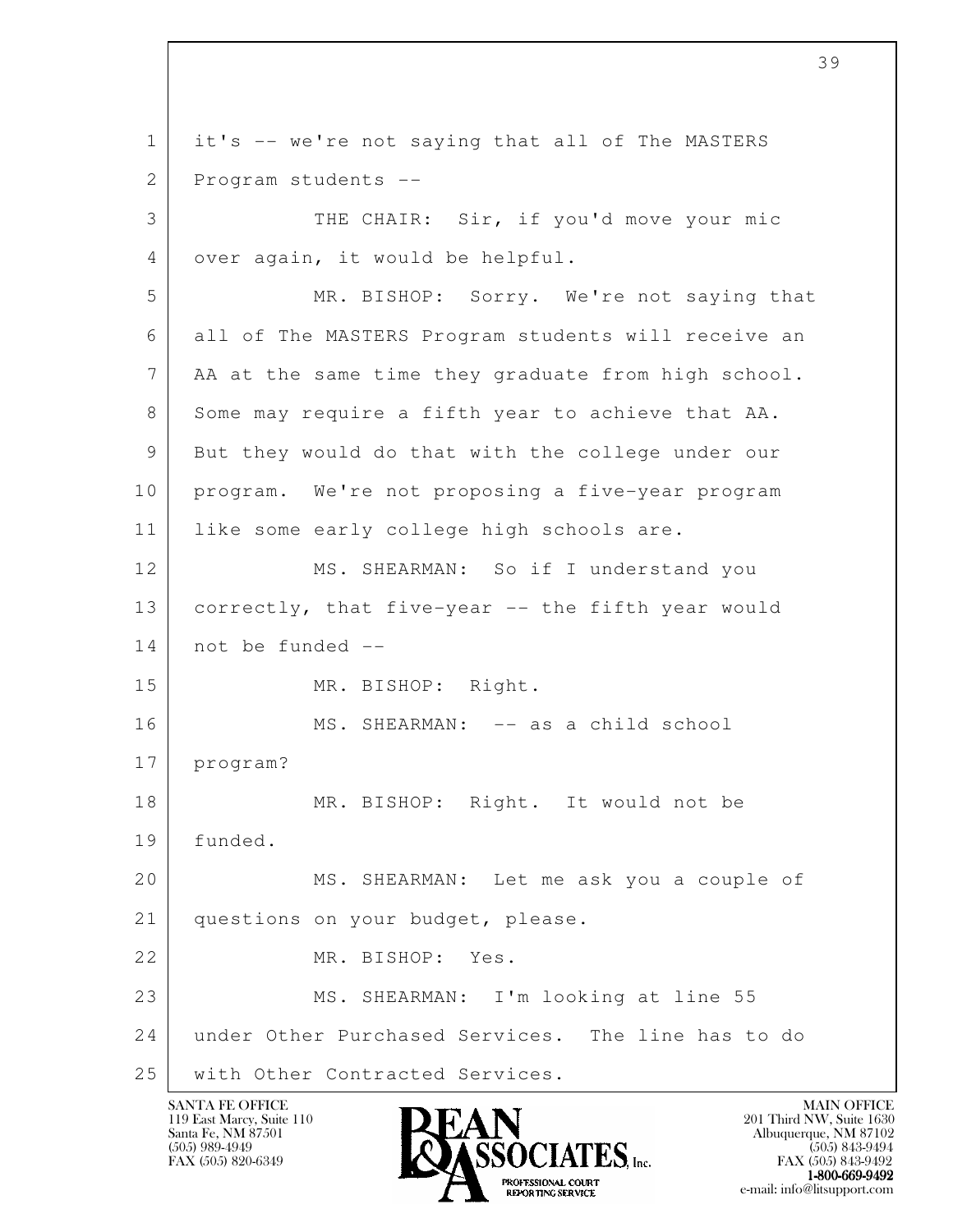l 1 MR. BISHOP: Yes. 2 MS. SHEARMAN: Starts out in the first 3 year at \$35,000. And what caught my eye is the big 4 jump, then, to the second year, when it's almost  $5$  \$67,000. The third year is almost \$70,000 and so 6 forth. 7 MR. BISHOP: What line is that again? 8 What page is that on the budget? 9 MS. SHEARMAN: I don't have page numbers. 10 | But it's line 55 on the spreadsheet. 11 MR. BISHOP: Where it goes from \$35,000 to 12 \$66,000 to \$69,000? That one? 13 MS. SHEARMAN: That's correct. 14 MR. BISHOP: Okay. 15 MS. CHERRIN: That would be an increase 16 for contracted services that will be needed to 17 service students; for example, that receive special 18 education support. That number will grow as the 19 student population grows. 20 MS. SHEARMAN: That's just almost a 21 100-percent jump. You expect that many additional 22 | special ed students your second year? 23 MS. CHERRIN: Well, I think as the numbers 24 | grow, we anticipate a certain percentage of students 25 who receive special education support, just based on

119 East Marcy, Suite 110<br>Santa Fe, NM 87501

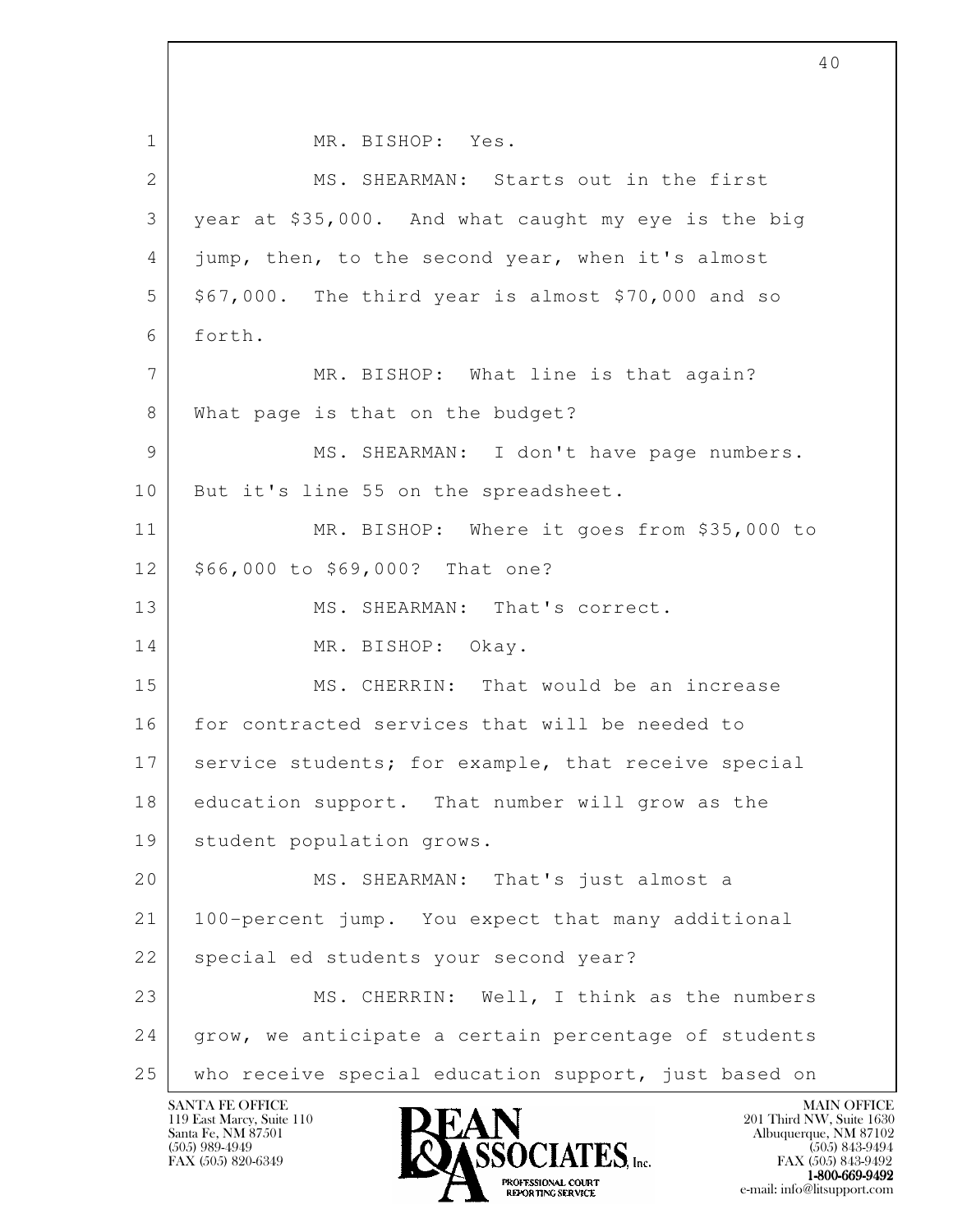l 1 the number that seems to appear in charter schools. 2 And we may have overbudgeted. But we really feel 3 that it's better to overbudget and come in under 4 than not to be prepared. 5 MS. SHEARMAN: One other question. It's 6 line 328. Again, it's just a large number. And 7 it -- I don't know. It's almost like a 8 miscellaneous file when something is stuck in that 9 area, Other Contract Services. And it's a large 10 | amount. It doesn't change. But I would appreciate 11 knowing what it's for. 12 MR. BISHOP: Okay. That is for a contract 13 business manager -- okay. We don't have a business 14 | manager, you know, listed as an employee here. We 15 are -- we intend to work with a contract business 16 manager, such as what they have available through 17 the Charter School Coalition now. And it's also a 18 figure for a community development individual and 19 grant writing individual. But it's the community 20 | that -- development consultant. So those two 21 functions. 22 MS. SHEARMAN: Okay. Thank you. I have 23 no other questions. 24 THE CHAIR: Thank you. Anybody else have 25 a question.

41

119 East Marcy, Suite 110<br>Santa Fe, NM 87501

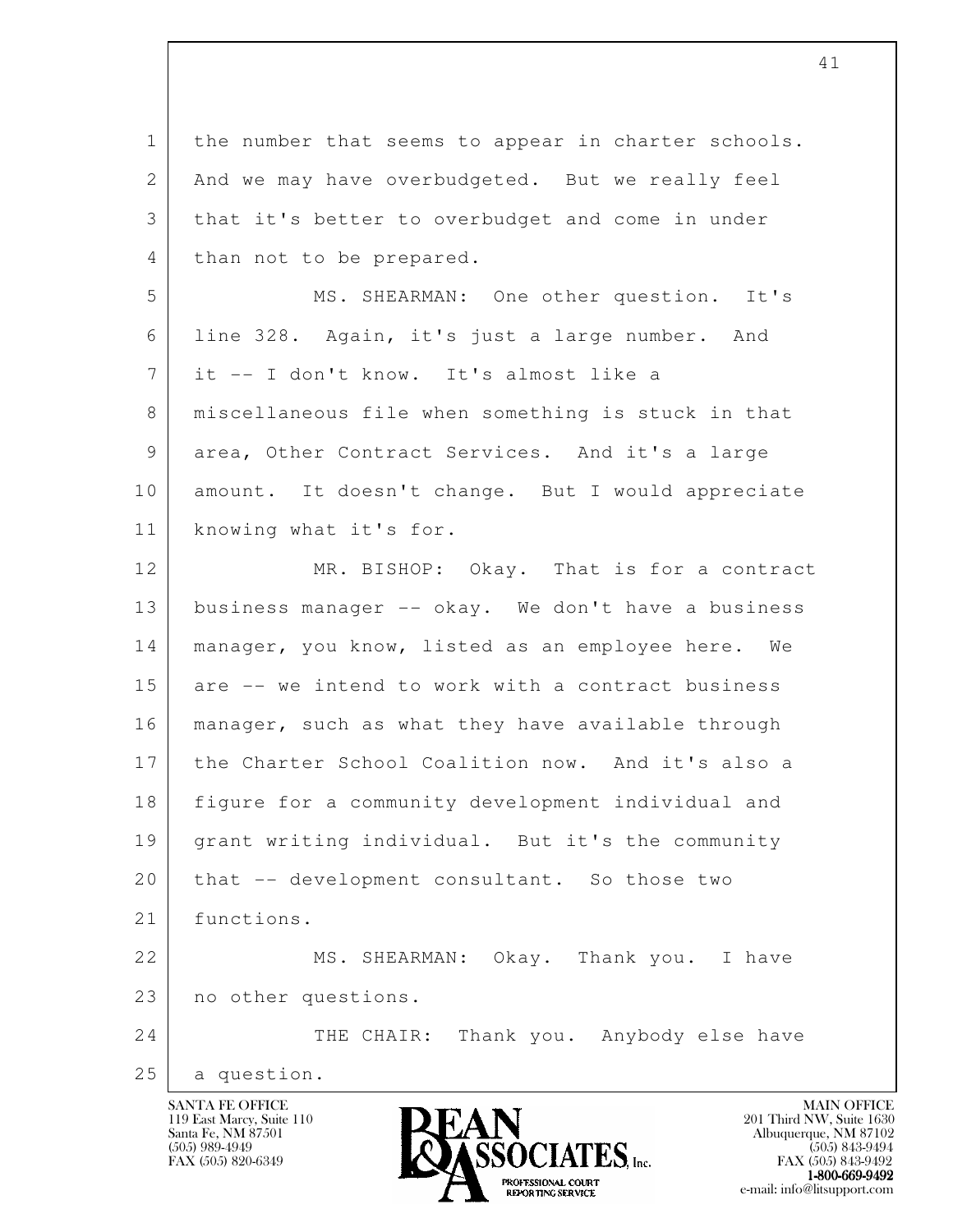l 1 | MS. LOPEZ: I have a question. 2 THE CHAIR: Ms. Lopez? 3 MS. LOPEZ: It wasn't -- it wasn't clear 4 to me how you're going to market it or recruit 5 students or -- I know you're going after the needy 6 students. But how are you going to put this out 7 there? 8 MR. BISHOP: How are we going to put it 9 out there? Well, basically, through all the media, 10 newspaper ads, television ads, radio. I'm going to 11 be talking on the radio. And open houses. And 12 communicating in different sections of town, in 13 particular, also. Do you have other thoughts on how 14 we're going to do it? 15 MS. CHERRIN: Well, just, again, not just 16 using the media, but also, you know, fliers and, 17 again, open houses that will be held in, like, 18 | libraries and places like that, throughout different 19 areas of the community, so that we can reach 20 different populations. And then we'll have on-site 21 open houses as well. 22 MS. LOPEZ: At the community college? 23 MS. CHERRIN: At the community college, 24 yes. 25 MS. LOPEZ: Okay. Thank you. That's all

119 East Marcy, Suite 110<br>Santa Fe, NM 87501



FAX (505) 843-9492 1-800-669-9492<br>PROFESSIONAL COURT **EXPORTING SERVICE**<br>REPORTING SERVICE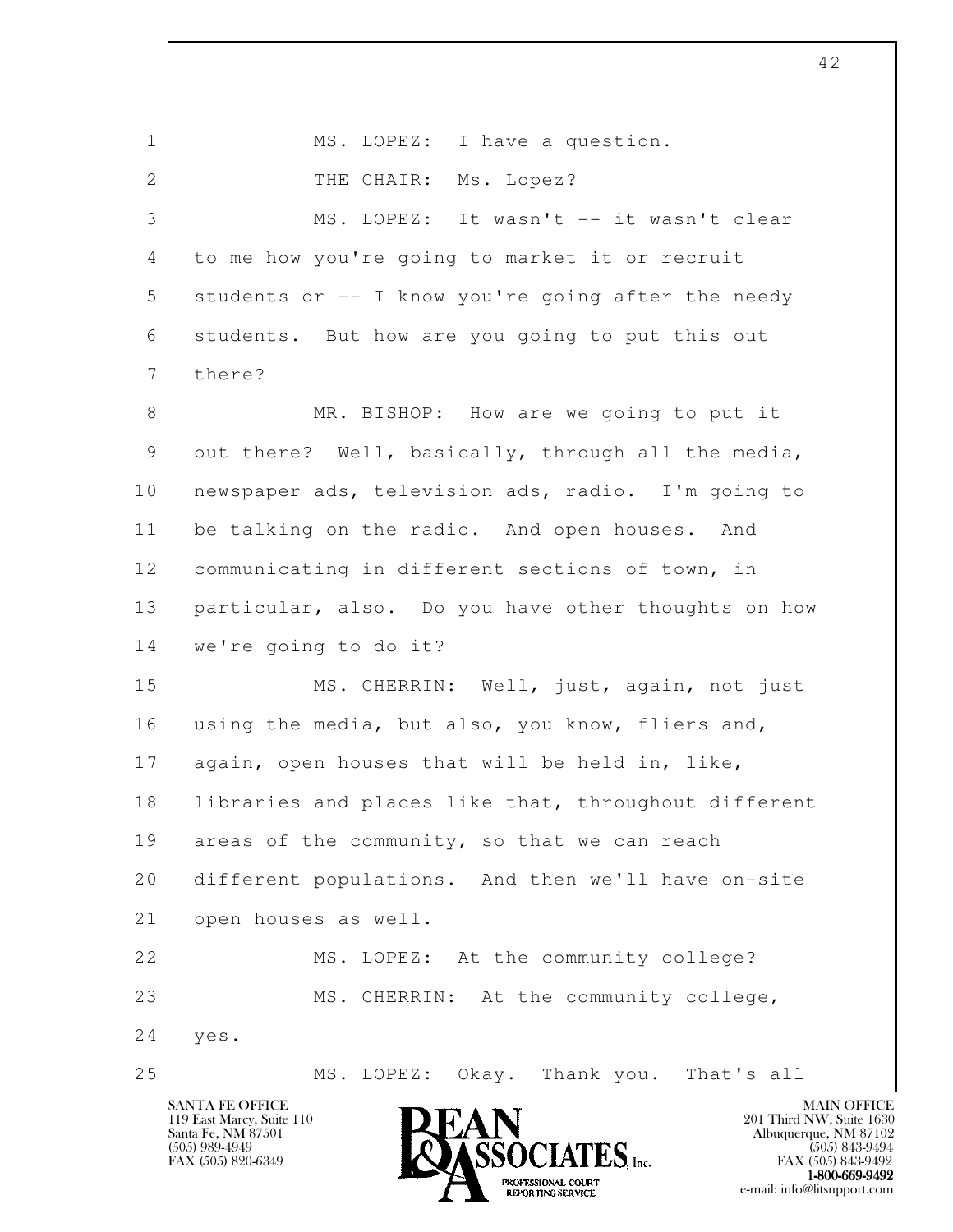1 I have.

| $\overline{2}$  | THE CHAIR: Thank you. Anybody else?<br>$\mathbb{I}$  |
|-----------------|------------------------------------------------------|
| 3               | have a question on Page 16 -- Page 16 of your        |
| 4               | application down at the bottom, basically, the last  |
| 5               | paragraph. And it says -- in the middle of the       |
| 6               | paragraph, it says, "Moreover, because TMP is        |
| $7\phantom{.0}$ | located on the Santa Fe Community College campus,    |
| 8               | transportation issues are eliminated and dual        |
| 9               | enrollment is convenient."                           |
| 10              | Can you help me understand why                       |
| 11              | transportation issues would be eliminated because of |
| 12              | this location?                                       |
| 13              | MR. BISHOP: Right. They're not exactly               |
| 14              | eliminated, except that the city bus system does     |
| 15              | have a dropoff at the community college. But the     |
| 16              | kids will be there already is what that meant. They  |
| 17              | don't have to go to Santa Fe High and then take a    |
| 18              | bus or take a car to the community college. The      |
| 19              | students will already be there is what I meant by    |
| 20              | that. They may have --                               |
| 21              | THE CHAIR: I quess I'm having a hard time            |
| 22              | understanding that. I've been to -- I'm from         |
| 23              | Southern New Mexico, but I've been to the Santa Fe   |
| 24              | Community College. And they have vast amounts of     |
| 25              | parking, which is truly convenient for students.     |

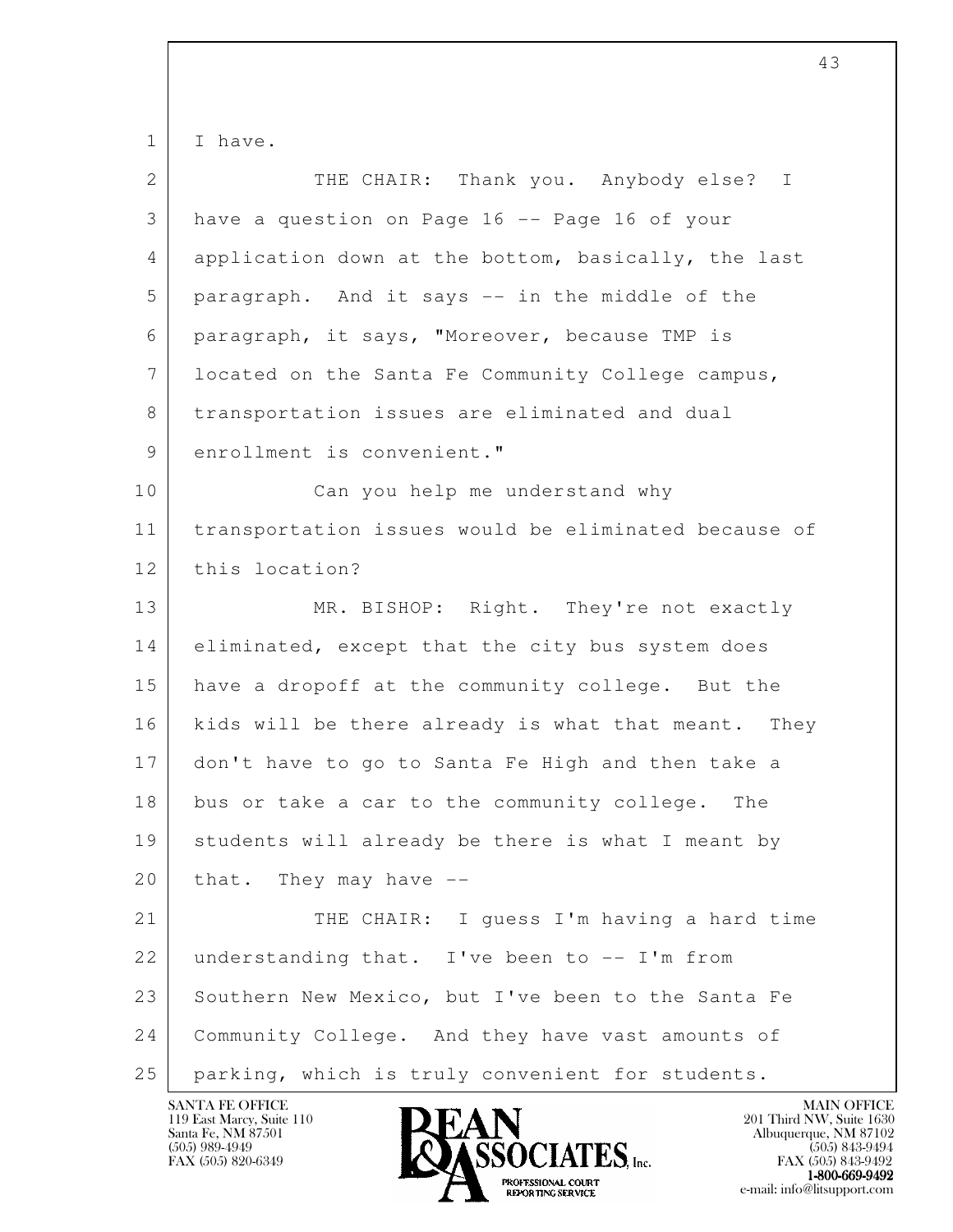l 1 But it appears to me that a Santa Fe Community 2 | College student has to supply his or her own 3 transportation. And when a student is a public 4 school student, it appears to me that, by and large, 5 the school district is responsible, by -- within 6 certain constraints of the law, to provide 7 | transportation for the students. 8 And so I'm having a difficult time 9 understanding why, just because it's on this 10 community college campus, that that eliminates any 11 responsibility to the students -- for the students. 12 MS. CHERRIN: Madam Chair, I -- again, 13 I'll -- because the school is located on the campus, 14 students will drive to school, and they'll be able 15 to walk to their dual credit classes while they're  $16$  already at school. I -- I'm not sure if -- if 17 students from the other public high schools, if they 18 | take dual credit courses, if it is the school's 19 responsibility to transport them there. I don't 20 believe it is. And -- because it's not like busing 21 them to school, to the high school and then home. 22 And I would think that with dual credit 23 classes and with the number of students that take 24 them at the varied times -- again, I'm not sure. 25 But I know that that's a question that can be

119 East Marcy, Suite 110<br>Santa Fe, NM 87501



FAX (505) 843-9492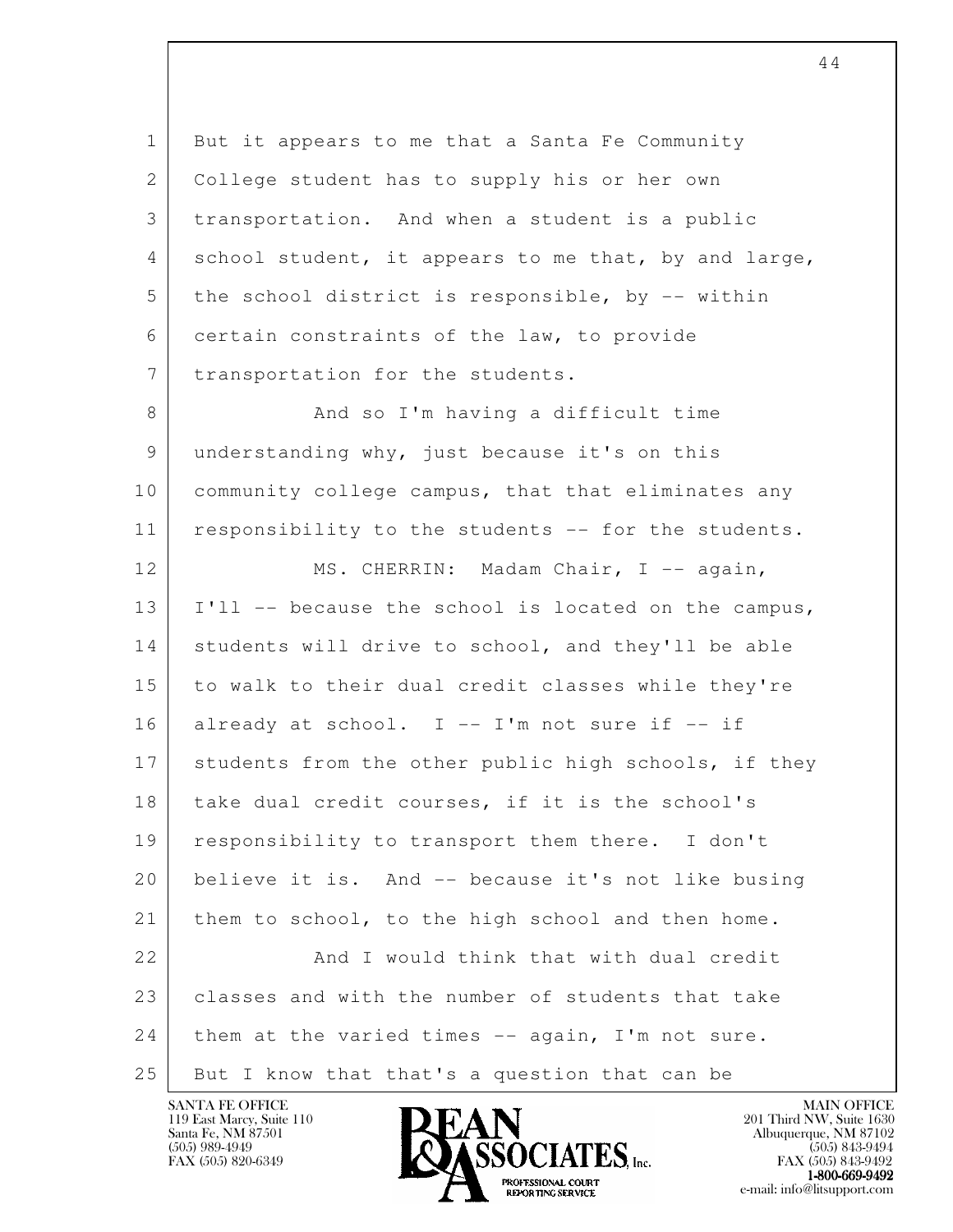1 answered.

| 2  | THE CHAIR: I'm not certain, either,                   |
|----|-------------------------------------------------------|
| 3  | ma'am. All I'm -- all I'm trying to point out is      |
| 4  | that it appears to me that -- that while an ordinary  |
| 5  | public school high school provides transportation     |
| 6  | within the constraints of the law, because your       |
| 7  | application is for $a$ -- and I'm not really familiar |
| 8  | with this new terminology to me -- a dual credit      |
| 9  | type of activity, then that eliminates the            |
| 10 | responsibility for helping a certain segment of the   |
| 11 | population that it appears to me you want to          |
| 12 | address, how that helps them get to -- get to the     |
| 13 | school, just because of the convenience of the        |
| 14 | classrooms on the -- on the college campus.           |
| 15 | And I applaud you for that. And I applaud             |
| 16 | you for being able to -- to work closely enough with  |
| 17 | the Santa Fe Community College to see that -- that    |
| 18 | those students that you're addressing are really      |
| 19 | going to get a boost in trying to, first of all,      |
| 20 | enlarge their education, and then, secondly, make it  |
| 21 | possible for them to begin on their college careers.  |
| 22 | My next question, probably, is very                   |
| 23 | similar. And I won't -- I won't anticipate your       |
| 24 | answer. So I won't say that. But has to do with       |
| 25 | the -- a school lunch program. Again, I've been to    |

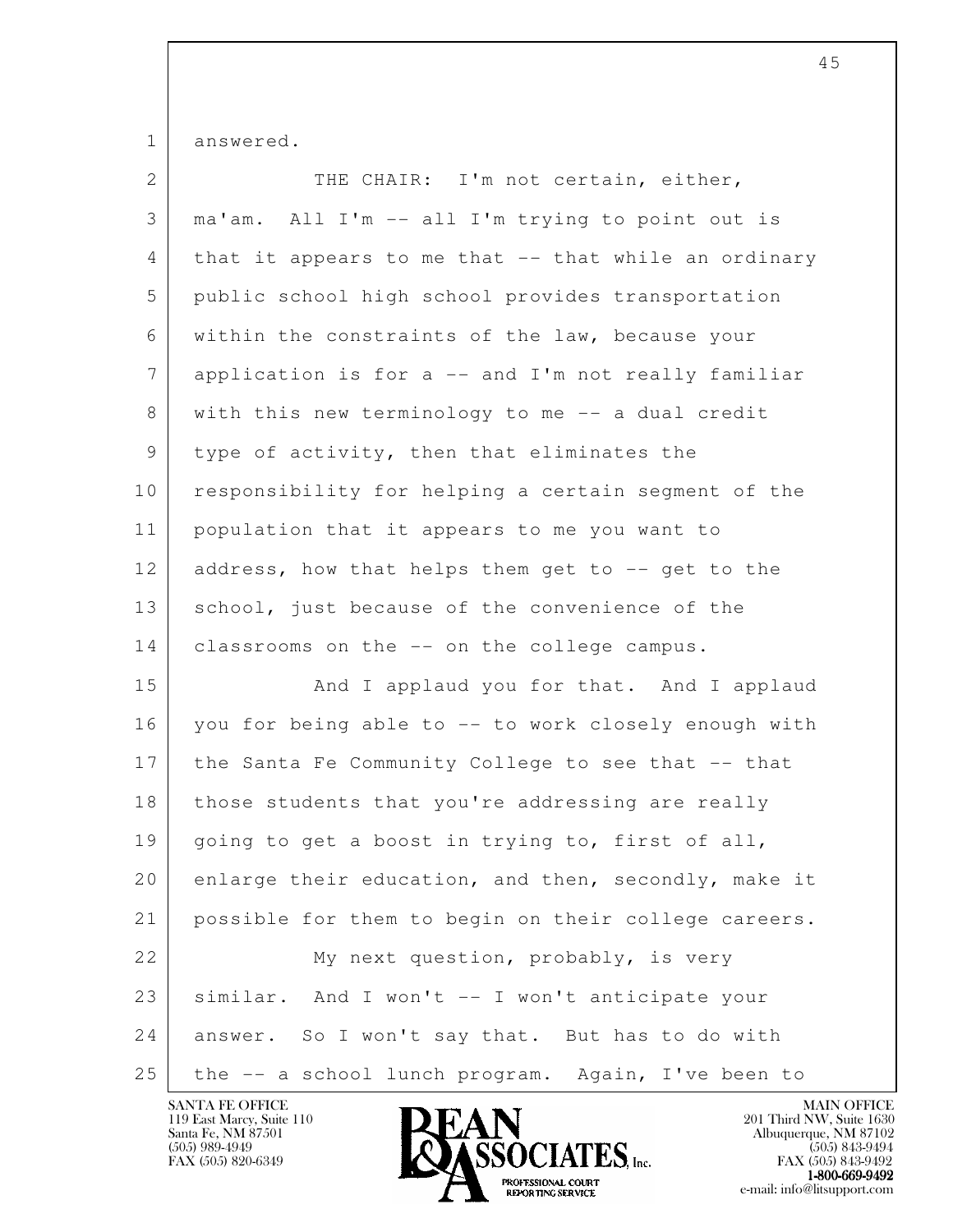l 1 the Santa Fe Community College. And they have a 2 | nice access for their students to have a  $-$  well, in 3 a sense, I'm going to say a limited lunch program, 4 and probably a limited breakfast program. 5 And so what do you anticipate -- is your 6 student going to have to do the same thing? There's 7 no access to any free lunch program or free and 8 reduced lunch program? 9 | MS. CHERRIN: Well, as a public school, we 10 do have access to those programs as well. And if --11 | when -- after students enroll, if we have the 12 required number of students, we could offer the free 13 and reduced lunch programs, like we can to all 14 students in any public schools, in addition to other 15 lunch programs by approved vendors as well. Many 16 charter high schools have lunch programs for their 17 students. 18 THE CHAIR: Thank you very much. And, 19 again, I'm looking -- I know, because special ed has 20 taken over the word "ancillary," my use of 21 "ancillary" in this instance is not confined to 22 special education or even alluding to special 23 education. But the same thing, then, would be true

24 of nursing services, counseling services?

25 MS. CHERRIN: That's right.

119 East Marcy, Suite 110<br>Santa Fe, NM 87501



FAX (505) 843-9492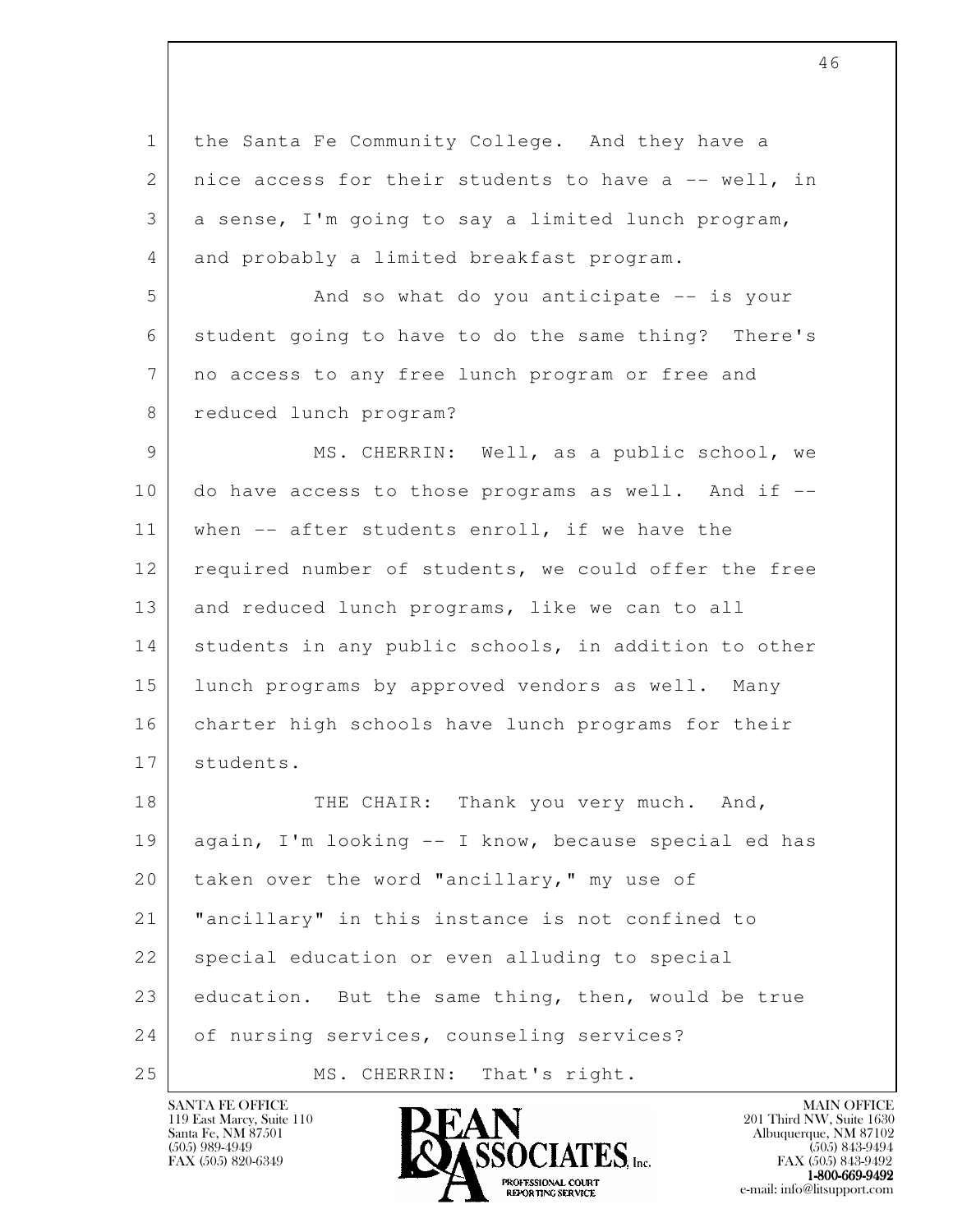l 1 THE CHAIR: Because those students are 2 | going to be enrolled in a Santa Fe Community College 3 for-credit course, then the community college is 4 going to be the entity that takes over that 5 responsibility? 6 MS. CHERRIN: No. They're still high 7 school students. They're the responsibility of the 8 high school. They're just taking the dual credit 9 courses. But they are high school students. They 10 belong to TMP. 11 THE CHAIR: Thank you for that 12 clarification. That's very helpful to me. Is there 13 anybody else who has come up with a question or a 14 comment that you would like to make? 15 I thank you very much for your 16 presentation. And let's see. Let me move my 17 | materials here. We are to Item 10, then. 18 And the Commission encourages continued 19 public input in writing until September 1, 2009, at 20 5:00 p.m. Written comments should be sent to Public 21 | Education Commission care of Beverly Friedman, 22 300 Don Gaspar Avenue, Santa Fe, New Mexico, 87501, 23 or e-mail comments to Beverly Friedman at 24 bev.friedman@state.nm.us. 25 | And that's September 1, 2009, at 5:00 p.m.



FAX (505) 843-9492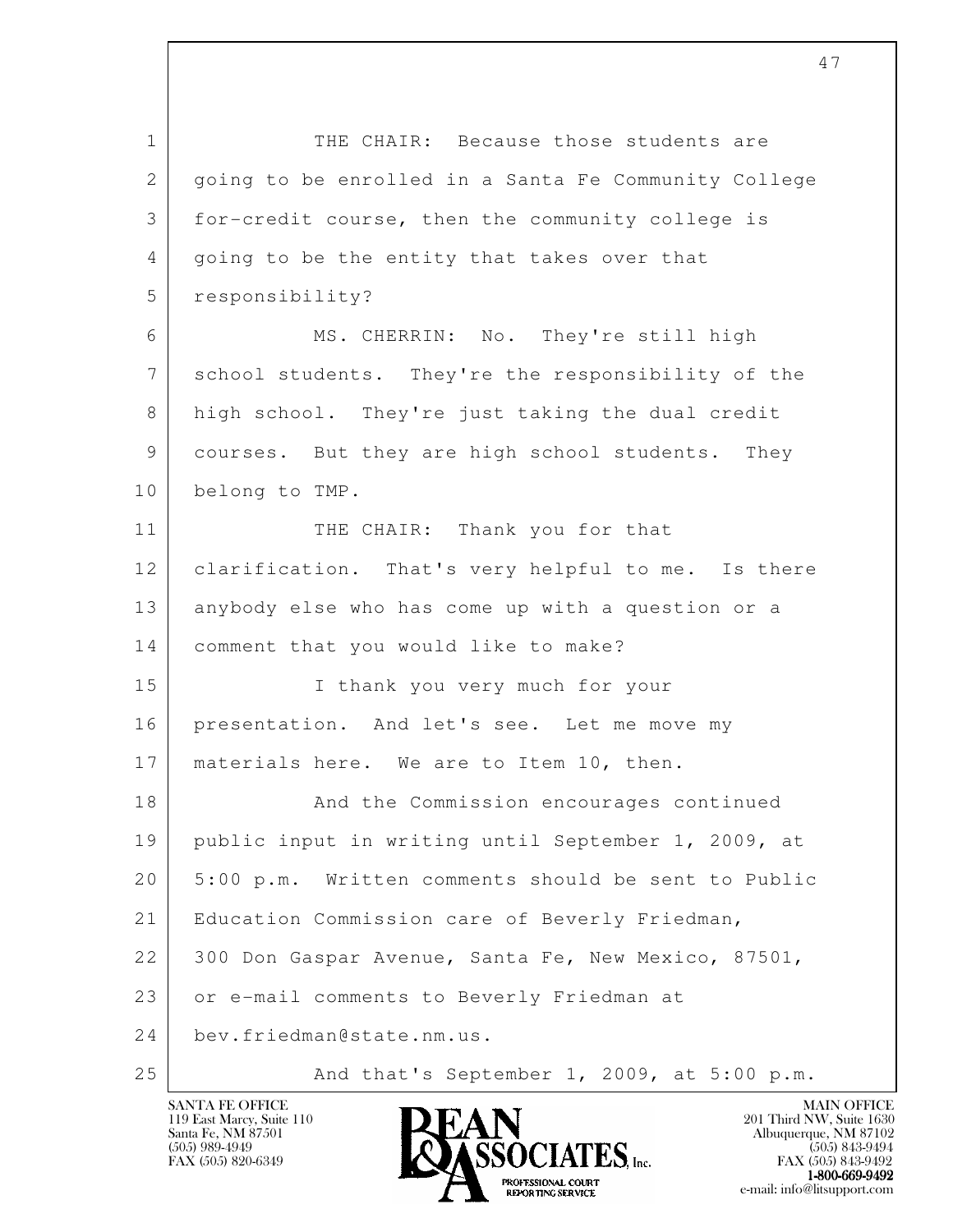| $\mathbf{1}$    | And if you $--$ if you do the $--$ the Internet, it will |
|-----------------|----------------------------------------------------------|
| 2               | certainly have a login time on that. And certain --      |
| 3               | did I see your hand up? Is there something I needed      |
| 4               | to go on -- okay. Thank you. Vern Tennyson,              |
| 5               | Commissioners, is back there in the back. And she        |
| 6               | will receive your expense vouchers before we leave       |
| $7\phantom{.0}$ | Santa Fe, if you are prepared to do that.                |
| 8               | The Public Education Commission would like               |
| 9               | to thank the community of Santa Fe for their             |
| 10              | hospitality. In particular, we thank the Public          |
| 11              | Education Department for the use of their                |
| 12              | facilities. We will recess until this afternoon.         |
| 13              | MS. LOPEZ: Madam Chair. Madam Chair.                     |
| 14              | Can I just bring up one thing? On this -- our            |
| 15              | schedule for the September 10th meeting, is it           |
| 16              | possible to move The MASTERS Program up on the list,     |
| 17              | just because I -- my other job, I have to work that      |
| 18              | evening here in Santa Fe, and I really would like to     |
| 19              | be there? Is that possible at all?                       |
| 20              | THE CHAIR: Ms. Lopez, I believe not. It                  |
| 21              | is a published ed agenda. Dr. Duran?                     |
| 22              | DR. DURAN: Madam Chair, members of the                   |
| 23              | Commission, certainly, at the beginning of the           |
| 24              | meeting, the Commission can switch agenda items.         |
| 25              | That's the prerogative of the Chair. However, I          |

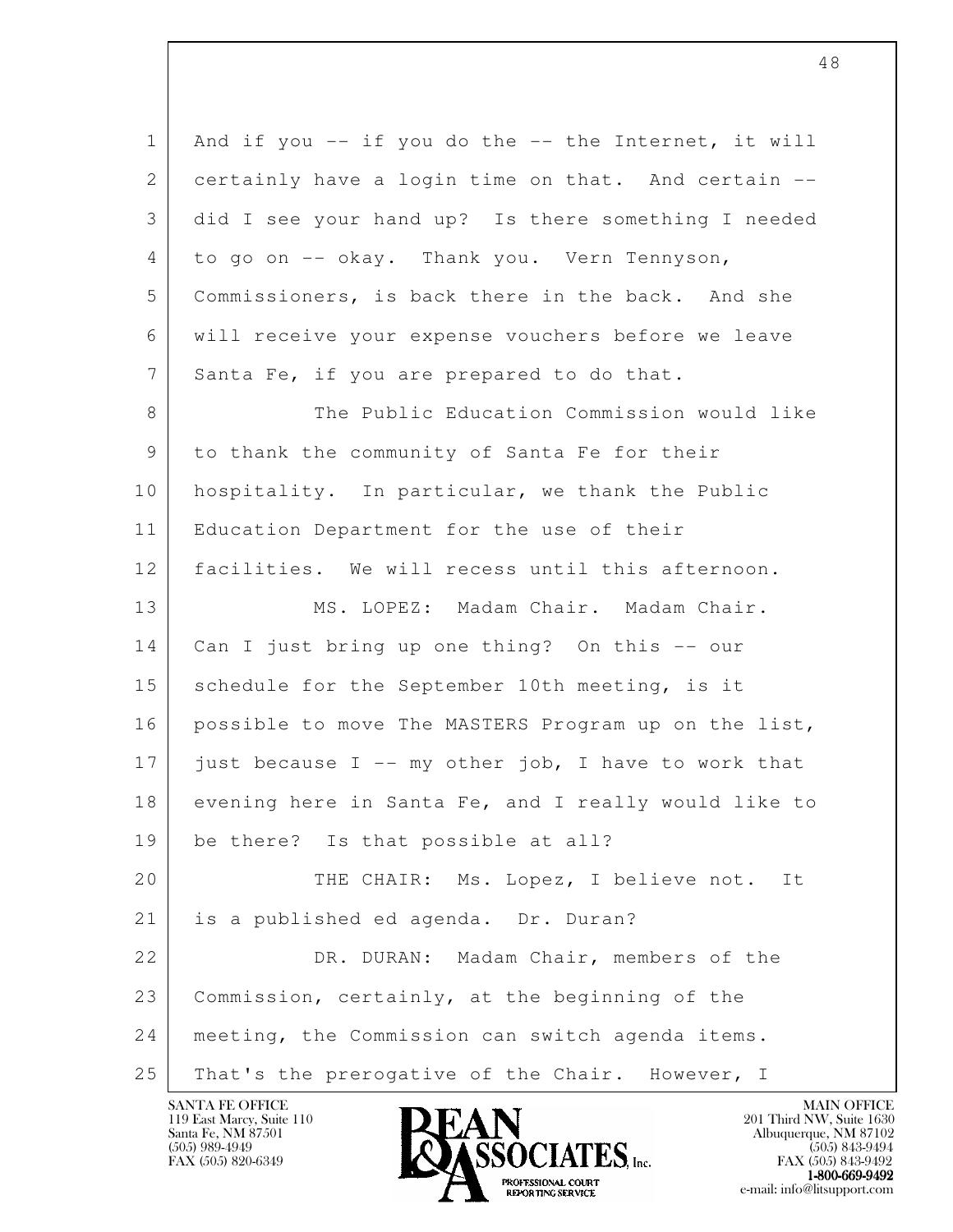l 1 would caution, because many people are in line. 2 They know what their line is of presentation. If 3 you move one school from the very end to the 4 beginning, that's a whole community that has to 5 switch. And I understand the concern --6 MS. LOPEZ: I understand. 7 DR. DURAN: -- the concern that 8 Commissioner Lopez has. But it impacts other 9 community members as well. 10 | MS. LOPEZ: Thank you. 11 THE CHAIR: I appreciate your concern. 12 And perhaps, if it would do any help for you, 13 perhaps the -- someone on the staff could call you 14 when we're getting close to what we think The 15 MASTERS Program would be, and you could come from 16 | Santa Fe to North Albuquerque? 17 MS. LOPEZ: I have to work here that 18 | night. 19 THE CHAIR: Pardon me? 20 MS. LOPEZ: I have to work here in 21 Santa Fe that night. We'll figure it out. Thank 22 you. 23 THE CHAIR: Talk to Dr. Duran and maybe we 24 can work something out to help you be notified in 25 time to leave Santa Fe in time for that program.

49

119 East Marcy, Suite 110<br>Santa Fe, NM 87501



FAX (505) 843-9492  $1-800-669-9492$ <br>PROFESSIONAL COURT **EXPORTING SERVICE**<br>REPORTING SERVICE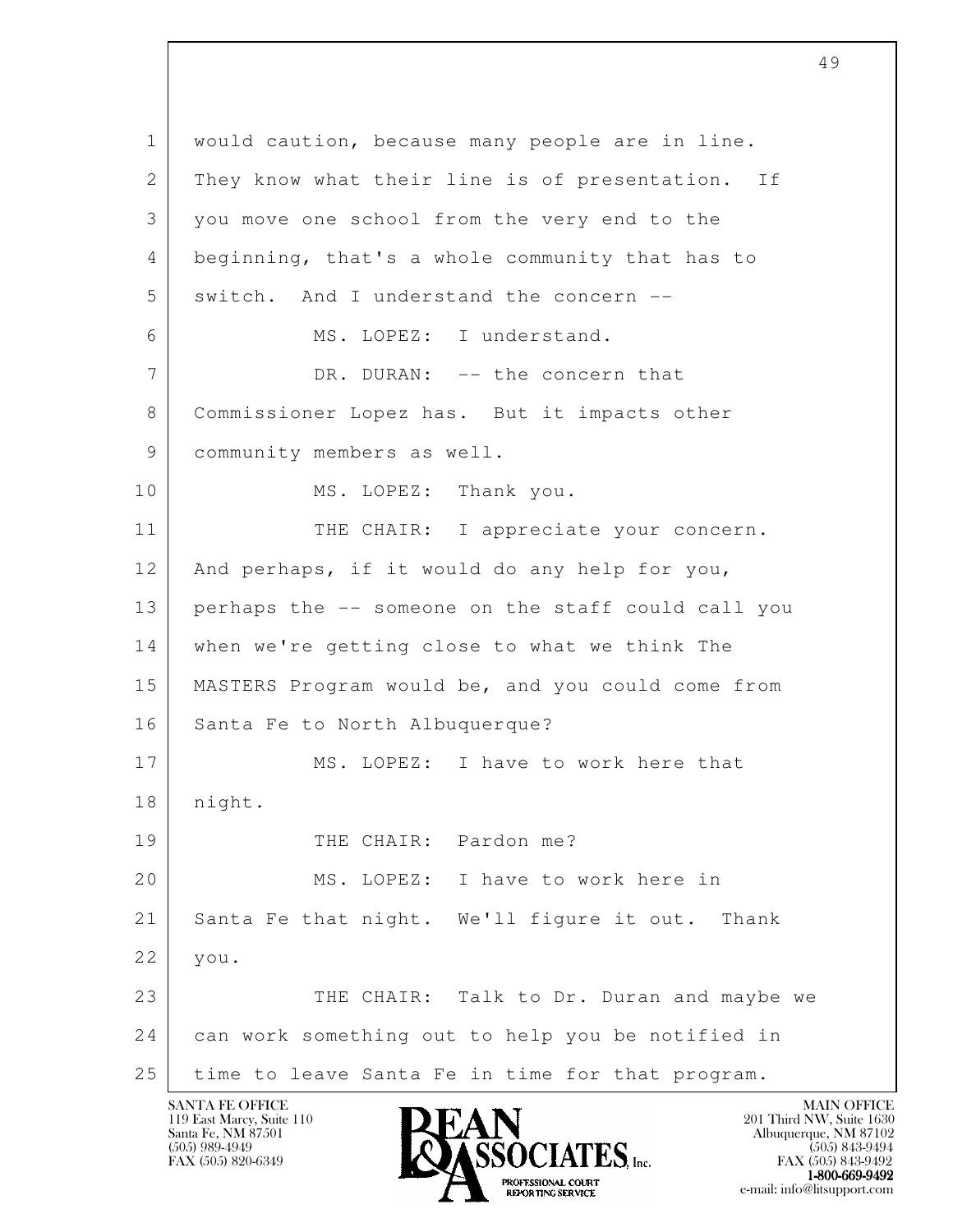l 1 I'm very sorry that we weren't aware of that. So 2 | we'll try to work from there. 3 MS. LOPEZ: Thank you. 4 THE CHAIR: And I'm very appreciative that 5 you do want to be present for that. 6 Okay. We're going to recess until this 7 | afternoon, August the 28th. The Commission will 8 reconvene at 2:00 p.m. at the Taos Convention Center 9 in Taos, New Mexico. And, again, thank all of you 10 for coming. And, again, I want to thank the staff 11 here in Santa Fe. I don't say it often enough or 12 where you can hear it. But Vern and others, perhaps 13 you will relay to the PED staff here how much we 14 appreciate, as a Commission, the extended support 15 that PED has given the Commission and the Charter 16 Schools Division as we've gone through this process. 17 We, frankly, believe that we have the best 18 process in the United States. Our Charter Schools 19 Division is up for an award. We hope we win, or  $20$  even come in  $-$  you know, in a placing with the 21 National Association of Charter Schools 22 Accreditation. So we believe we have a good 23 process. We're in our third year, and we're in our 24 learning curve still. Dr. Duran, I'll let you 25 finish this up, then, real fast.

119 East Marcy, Suite 110<br>Santa Fe, NM 87501



FAX (505) 843-9492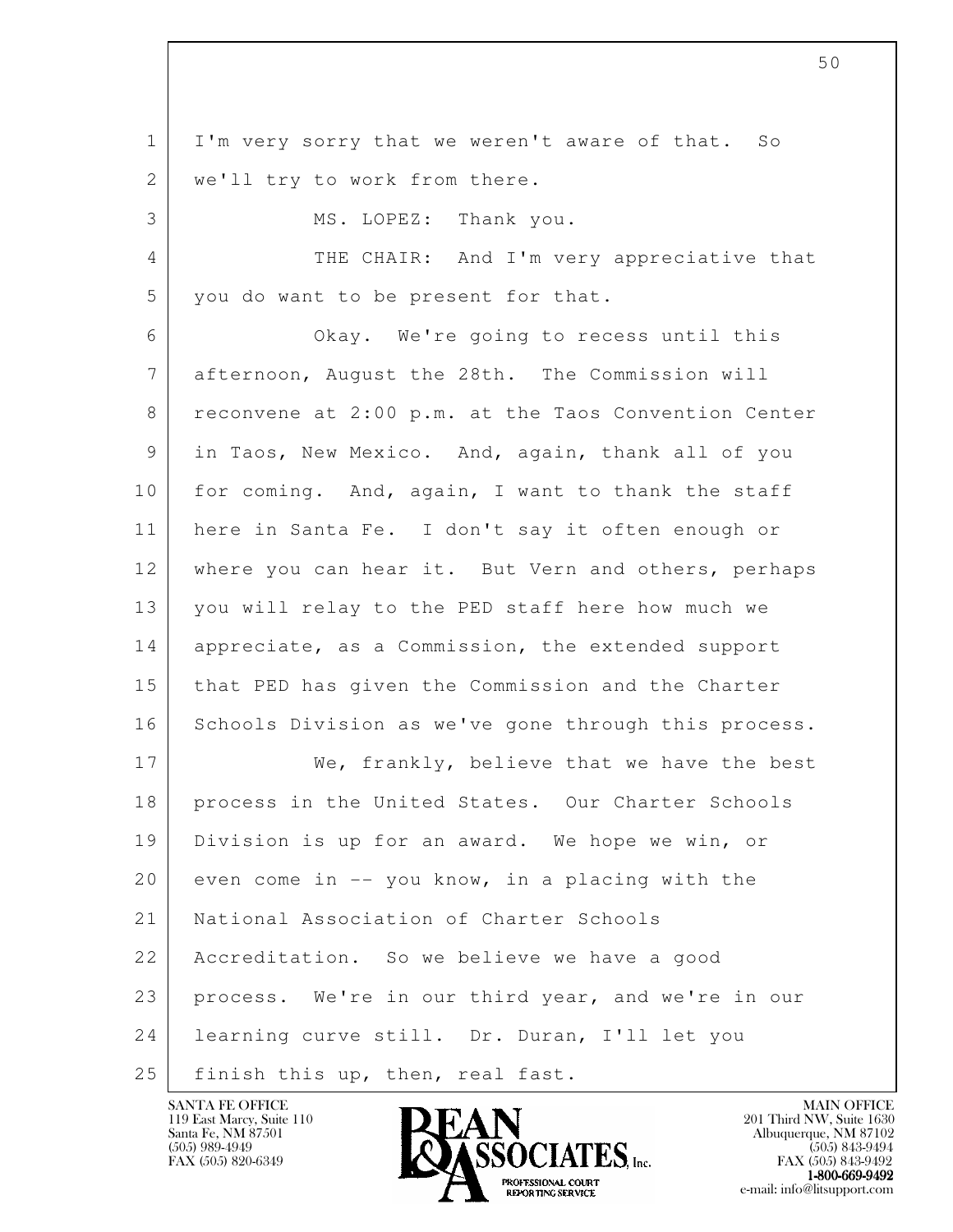| $\mathbf 1$ | DR. DURAN: Madam Chair, just because you            |
|-------------|-----------------------------------------------------|
| 2           | have staff here -- and I apologize to the Santa Fe  |
| 3           | folks that I'm going to do our own plug -- but I    |
| 4           | think the Commission should know about three        |
| 5           | individuals who really make the -- the machine work |
| 6           | and that you see the seamless process. And I think  |
| 7           | Vern, who does 10 million things in the PED, has    |
| 8           | been incredible. The eminent Dr. Michael C de Baca  |
| 9           | and the eminent Dr. Lorianne Valencia, I think they |
| 10          | all work together to try to get you information as  |
| 11          | quickly as possible.                                |
| 12          | And so I want to extend my thank-you to             |
| 13          | all three of them, who are just critical, critical  |
| 14          | pieces to this puzzle. Thank you.                   |
| 15          | THE CHAIR: Thank you, Dr. Duran. Okay.              |
| 16          | We stand in recess. We'll see everybody in Taos in  |
| 17          | an hour or so. And, again, Vern's back there to     |
| 18          | receive your -- your materials if you have them     |
| 19          | ready.                                              |
| 20          | (Proceedings concluded at 10:35 a.m.)               |
| 21          |                                                     |
| 22          |                                                     |
| 23          |                                                     |
| 24          |                                                     |
| 25          |                                                     |

1-800-669-9492 EXPORTING SERVICE e-mail: info@litsupport.com